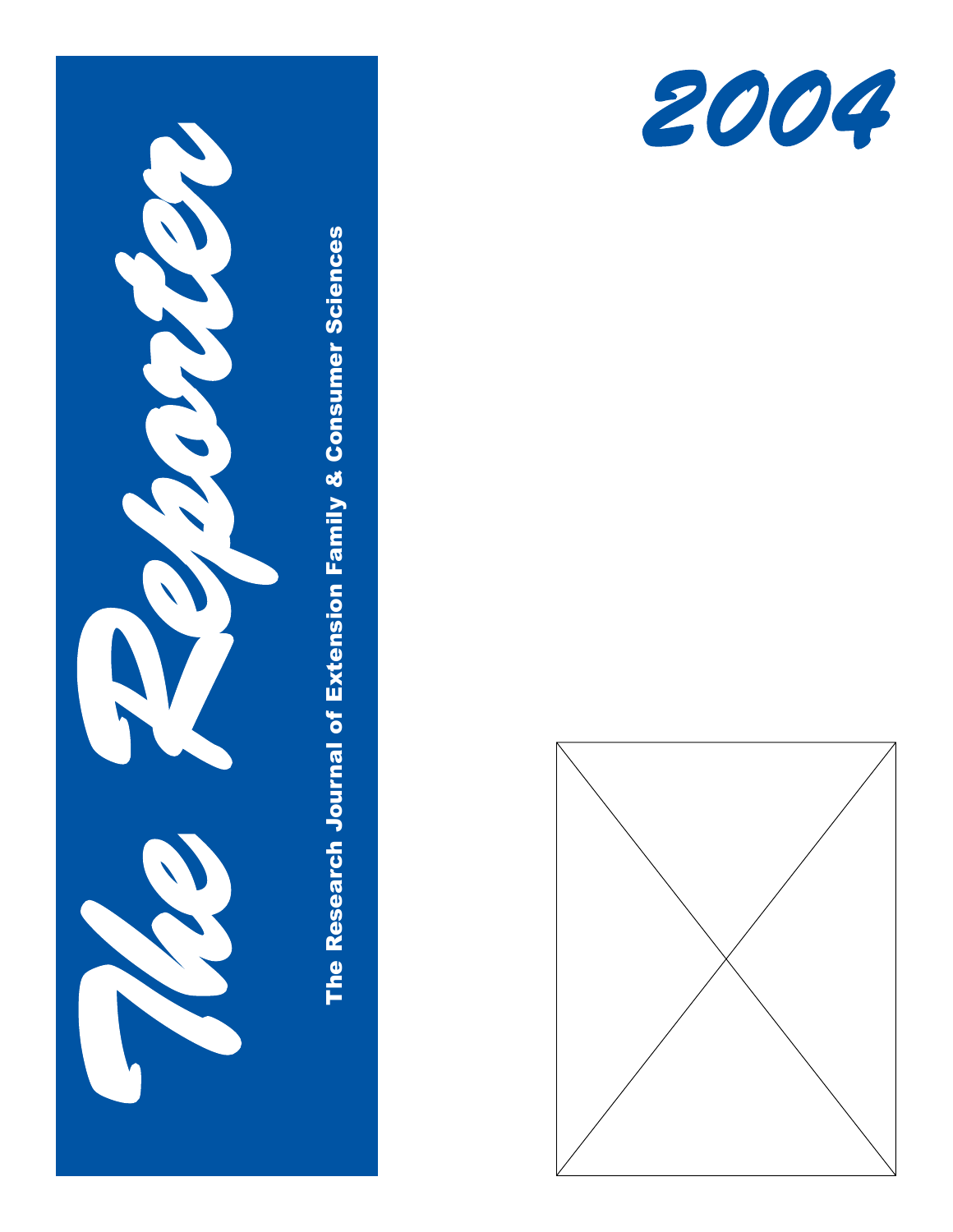## NEAFCS 2003-2004 Executive Board

**PRESIDENT** Sharon Hoelscher Day

**PRESIDENT-ELECT** Marilyn Gore

**SECRETARY** Carol S. Miller

**TREASURER** Rebecca Travnecheck

**IMMEDIATE PAST PRESIDENT** Ingrid H. Holmes

**VP FOR AWARDS & RECOGNITION** Amy Peterson

**VP FOR MEMBER RESOURCES** Juanita Waits

**VP FOR PROFESSIONAL DEVELOPMENT** Kathy Dothage

**VP FOR PUBLIC AFFAIRS** Luann Boyer

**CENTRAL REGION DIRECTOR** Susan Brown

**EASTERN REGION DIRECTOR** Karen A. Thomas

**SOUTHERN REGION DIRECTOR** Judith Breland

**WESTERN REGION DIRECTOR** Patricia A. Merk

### **NEAFCS NATIONAL OFFICE**

762 Walker Road, Suite C P.O. Box 239 Great Falls, VA 22066 (703) 759-1040 Fax: (703) 759-4801 www.neafcs.org

**EXECUTIVE DIRECTOR**

Michele Grassley Franklin



*The Reporter* is the official research journal of the National Extension Association of Family and Consumer Sciences (NEAFCS). *The Reporter* is published annually by NEAFCS.

Subscriptions are available to life members and retirees, family and consumer science professionals in business and industry, government, education, supporting organizations, and others interested in the work of Extension Family and Consumer Science Educators. Send subscription orders to NEAFCS National Office, 762 Walker Road, Suite, C, P.O. Box 239, Great Falls, VA, 22066 or visit the web site at www.neafcs.org.

The National Extension Association of Family and Consumer Sciences (NEAFCS) educates its professionals to empower individuals and families to make informed decisions. NEAFCS is an equal opportunity/affirmative action association. NEAFCS values and seeks a diverse membership. NEAFCS does not discriminate on the basis of gender, race, creed, age, sexual orientation, national origin, or disability.

Mention of any service, product or manufacturer in publications of the National Extension Association of Family and Consumer Sciences does not constitute endorsement of such products, services or amnufacturers by NEAFCS, any state Extension organization or the Cooperative Extension System.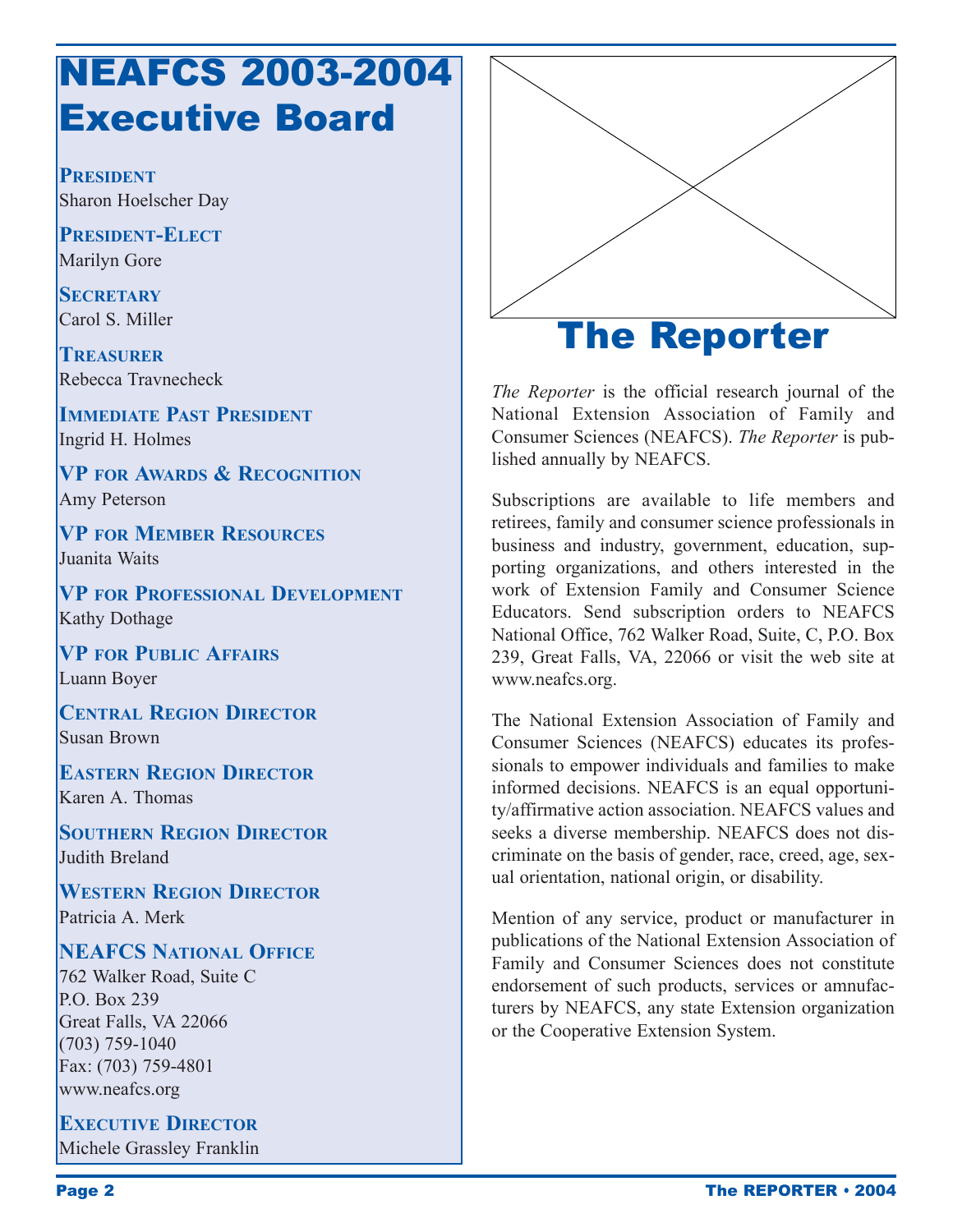# Contents

## **AWARD WINNING RESEARCH PAPER**

|  |  | Youth Personality Study: Meeting the Needs of the Alternate Student |  |
|--|--|---------------------------------------------------------------------|--|
|--|--|---------------------------------------------------------------------|--|

#### **PAPERS**

| Research on a Shoestring: Collecting Data Using Online Assessment Tools          |
|----------------------------------------------------------------------------------|
| Seniors CAN: The Impact of a Community-Based Educational Program on Older Adults |
|                                                                                  |
| Linking the Michigan Family Nutrition Program (FNP) to Financial Security        |
|                                                                                  |
|                                                                                  |

#### **RESOURCES AND REFERENCES**

## **OTHER INFORMATION**

# The Reporter Editorial Task Force

| Sharon Lewis, Co-Chair, Ohio State University     | Marsha Hawkins, University of Idaho                                  |
|---------------------------------------------------|----------------------------------------------------------------------|
| Barbara Ingham, Co-Chair, University of Wisconsin | Kristy Long, University of Alaska                                    |
| Sara Burczy, University of Vermont                | Darlene Moss, American Samoa Land Grant                              |
| Diana Christensen, University of Idaho            | <b>Community College</b>                                             |
| Claudia Collins, University of Nevada             | Jan Scholl, Pennsylvania State University                            |
| Angie Freel, University of Arkansas               | Juanita O'Campo Waits, VP Member Resources,<br>University of Arizona |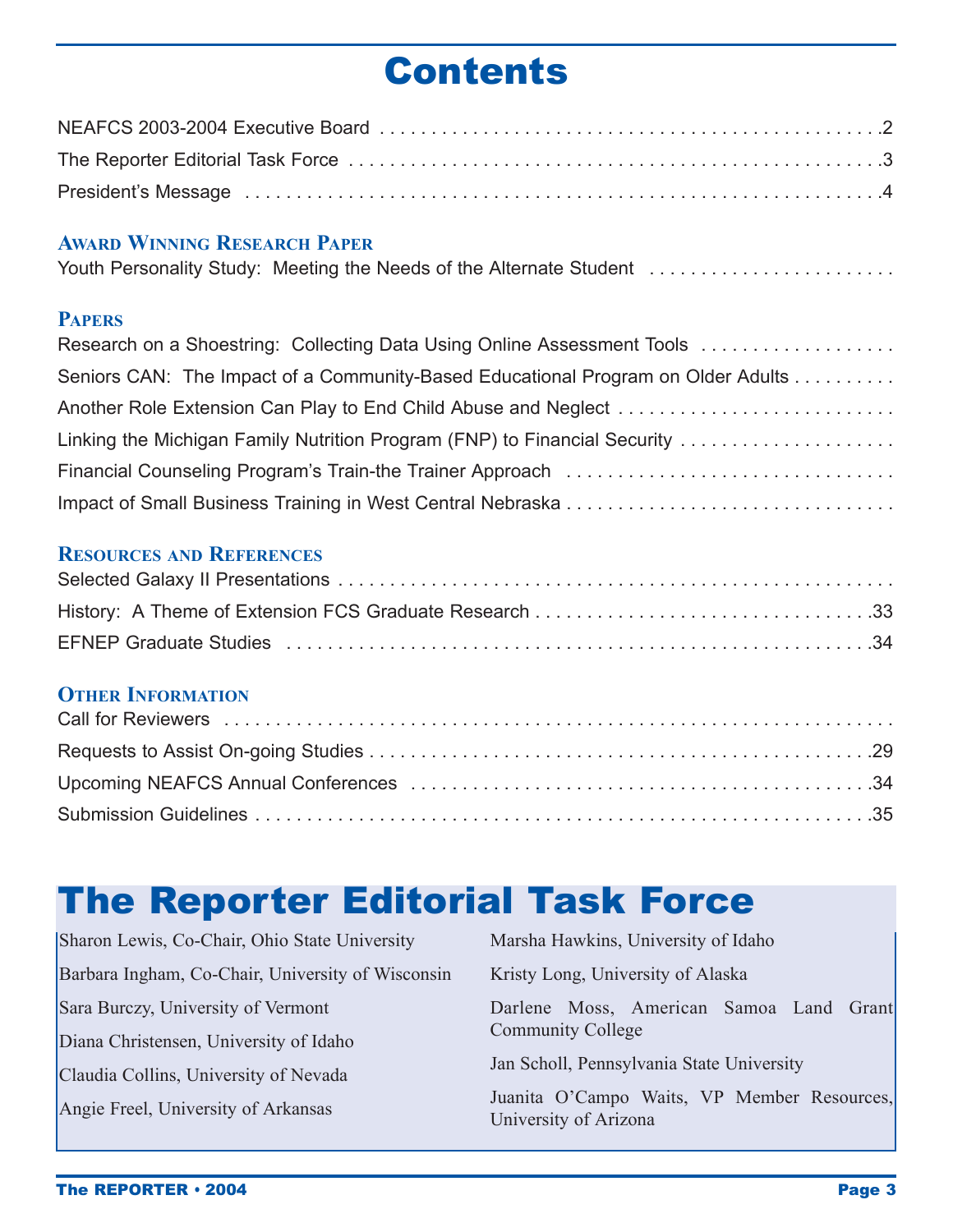## President's Message



Dear Colleagues,

What is scholarship? Do county extension agents really need to do "scholarship?" If you work in a tenure system at your university, you already know how important scholarship is. But how does it fit with the university's need to connect or engage with local communities

and partners? Some people are asking how the scholarship of the university and Extension fit together in an "engaged university"?

The National Association of State Universities and Land-Grant Colleges (NASULGC) recommended "if Extension is to thrive, it must understand and adjust to rapid changes and emerging challenges." One challenge is informing the greater university community and other professionals about our work. In the recent report available on the NASULGC website, "The Extension System: A Vision for the 21<sup>st</sup> Century," ECOP, Extension Council on Policy, called upon Extension "to provide the necessary leadership to gain the acceptance and implementation of an appropriate definition of engagement scholarship."

In the landmark book called *Scholarship Reconsidered—Priorities of the Professoriate*, Ernest L. Boyer defines the work of faculty members through the four scholarship classifications: discovery, integration, application, and teaching. Our scholarship focuses on the integration, application and teaching in local communities. Everyday we put research into practice. As Extension professionals, we are challenged to include scholarship as part of our job and share our program successes with others. The NEAFCS Reporter contributes to the body of knowledge about Extension education.

Even if county Extension professionals are not part of your university's academic promotion and tenure system, scholarship and sharing program innovation and impacts with colleagues are still important. The NEAFCS Reporter is one way we can learn throughout our careers, share our creative work and publish program results.

Cooperative Extension must evolve into a 21st century learning organization. Our members and potential members are meeting new challenges and opportunities - writing and managing innovative grant funded projects, supervising staff, new subject matter, using technology for learning and writing for our peers about our programs. We are challenged every day to prove the worth of our educational programs.

Sometimes we think, "I can't write for a journal, I don't have time. I don't know how." I challenge you to write about the program impacts in your communities in a future NEAFCS Reporter or other peer-reviewed journal. Spread the word about the amazing accomplishments of Extension family and consumer sciences professionals. If we don't tell our story, who will?

Anyone who has ever gotten an email from me has seen the Margaret Mead quote *"Never doubt that a small group of thoughtful, committed citizens can change the world, indeed, it's the only thing that ever has."* It is a quote that I truly believe and I think most of you believe, otherwise you would not work for Extension. Together we can change the world.

Sharon Hoelscher Day 2003-2004 NEAFCS President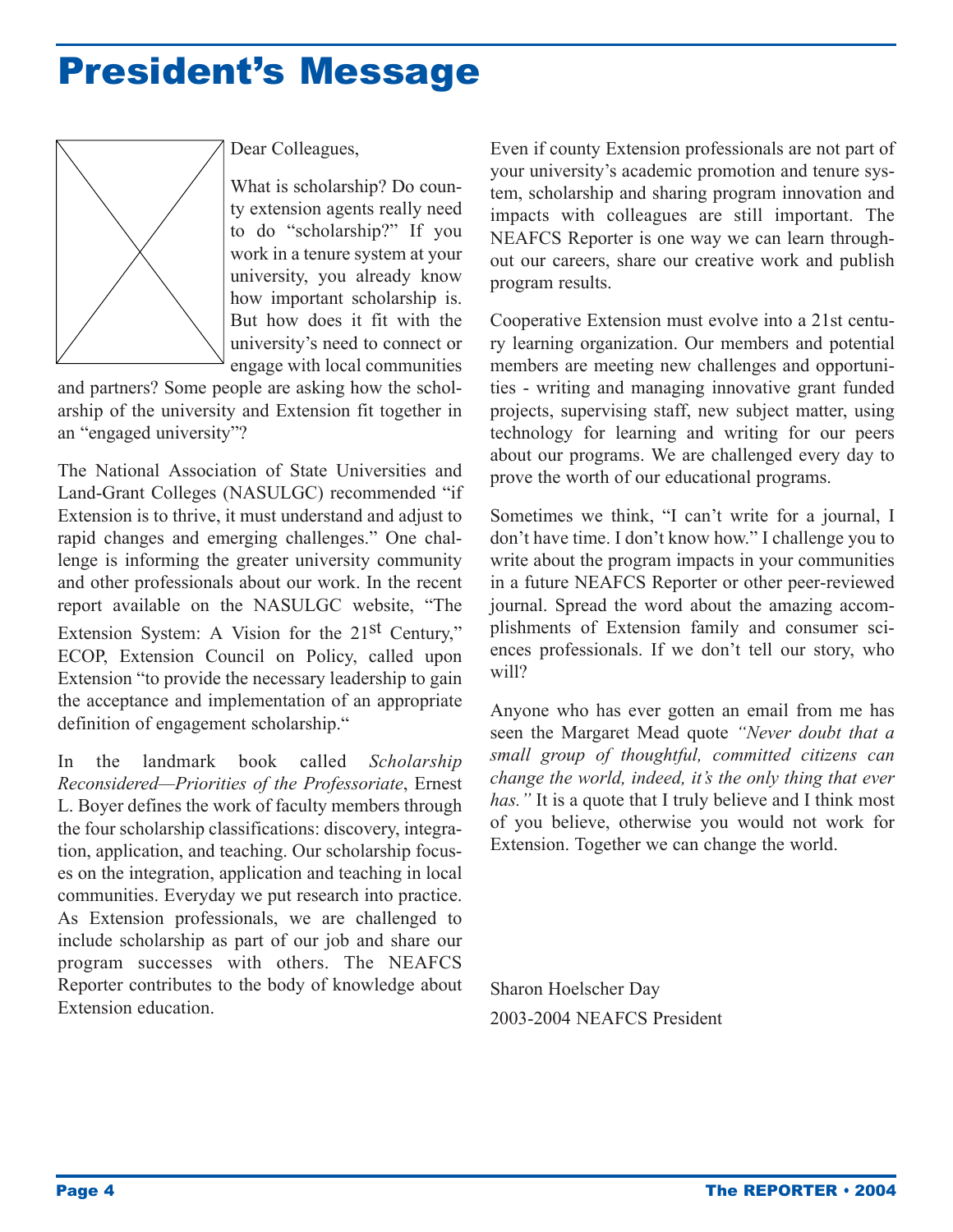## Winner of the 2003 NEAFCS Research Award

# Youth Personality Study: Meeting the Needs of the Alternative Student

*Shelley B. Thorpe, Extension Specialist\* University of Idaho*

 $\nabla$  hy is it that some youth succeed in the traditional school setting and others do not? Are traditional schools structured so that certain personality types thrive and others fail? Are the students that succeed in the traditional school setting more gifted learners or have we just addressed their needs more fully? As educators are we obsessed with a single *right way*? Do we underemphasize the importance of diversity? Ponder these questions as I introduce you to Dexter.

Dexter was a strange looking duck that hung out in the river by the alternative school where we did our personality study. Because of the duck's oddness, the students adopted him as the school mascot and named him Dexter. Susan Brady, the alternative school principal, stated that her students took good care of Dexter because they could relate to him. You see, Dexter was labeled as the "odd duck" and definitely differed from the mainstream.

One day, a dog caught Dexter and inflicted some serious injuries. Susan was surprised at how traumatic this accident was for the students at Central High. Dexter was taken to the animal clinic and spent several days recovering. Every morning on the school announcements students were updated on Dexter's condition.

As Dexter's health improved, anticipation for his return was high. Finally the day came when Dexter was well enough to go home. When Susan arrived at the clinic to pick up Dexter, she explained to the veterinarian how the students had identified with this duck because he was so "odd." The veterinarian listened to Susan's story and then politely explained that they had it all wrong. This was no "odd duck"…this was a very rare Muscovy Duck. A Muscovy Duck has

a large crest and is native to Central and South America. Susan could not believe her ears…her students would never believe that Dexter was so highly valued. Their label was all wrong. Why hadn't they realized his uniqueness…his rareness? Who knew Dexter would be such a prized duck?

This story suggests several questions that school districts, educators and society need to ponder. Do we have it all wrong? Are students that have a difficult time succeeding in traditional schools the "odd ducks?" Should school districts and society change the way they view non-traditional students?" Like Dexter, every student in every school setting has unique gifts and talents associated with their unique personality. Alice Honig, from the University of Syracuse, observed that "every child is culturally rich…rich in the culture they grew up in." With the cultural richness should come a celebration of differences….a celebration of diversity….a celebration of unique abilities.

#### **THE SOCIAL COSTS OF DROPOUTS**

There are very strong correlations reported in the literature between school dropouts, delinquency and crime, and financial security. Unfortunately, dropout rates continue to climb. Research shows that youth who are not attending school are at a higher risk for substance abuse, delinquency, violence, gangs and crime. A 1992 study by the National Center for Education Statistics found that 3.4 million people between the ages 16-24 dropped out of school before earning a high school diploma (OJJDP Bulletins 1997). In 1994, courts formally processed approximately 36,400 truancy cases, a 35 percent increase since 1990 and a 67 percent increase since 1985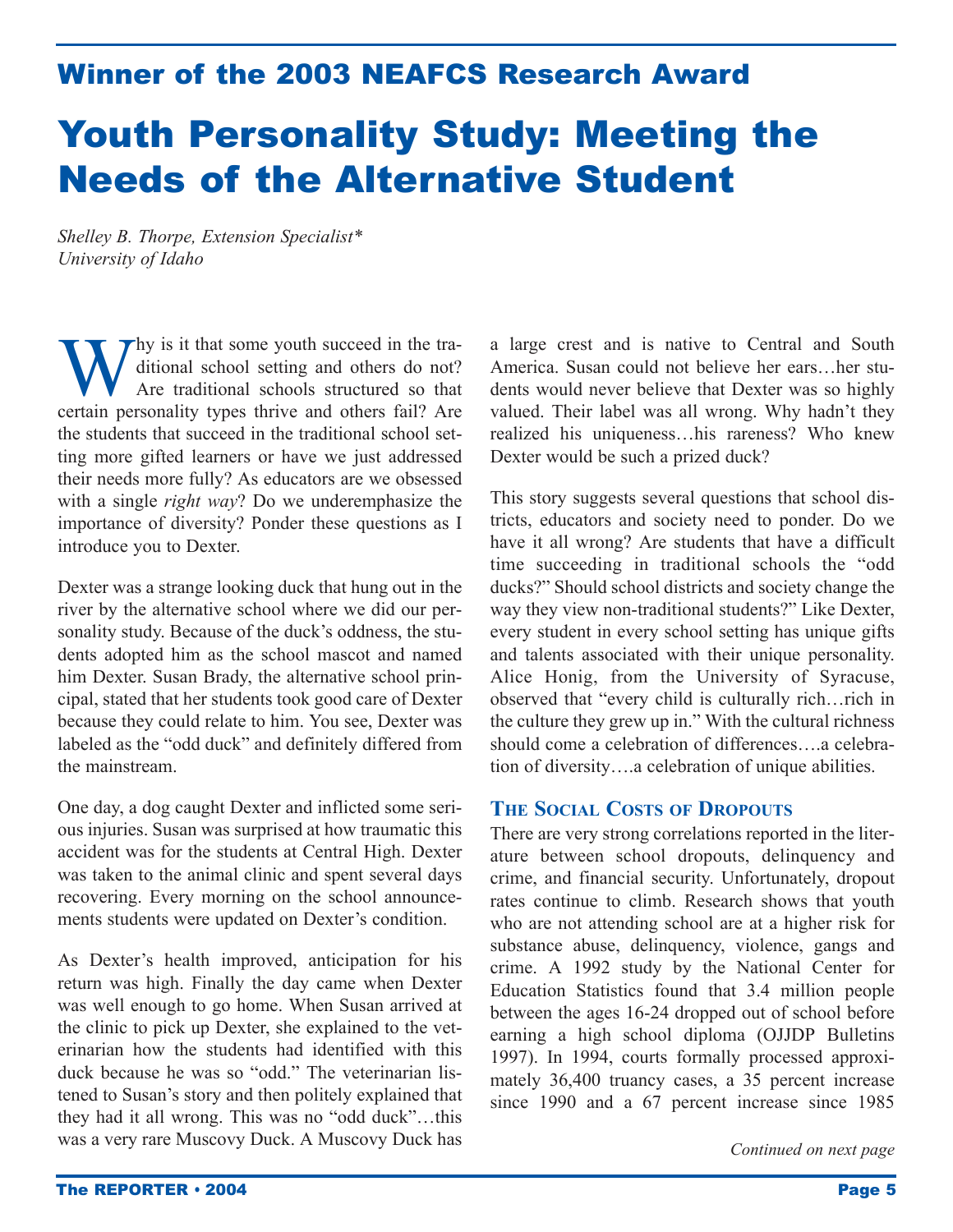(Ingersoll and LeBoeuf 1997). One in eight students fails to complete high school (McMillen 1997). Minorities, the poor, and the disabled fare even worse. Over 50 percent of students in a quarter of the nation's poor, urban high schools fail to graduate (Braddock and McPortland 1993).

According to Ingersoll and LeBoeuf (1997), the costs of dropouts, both for children and for society, are prohibitively high. Children who are not educated will more than likely lack adequate skills to secure employment and become self-sufficient adults. In 1993, approximately 63 percent of high school dropouts were unemployed. When they are employed, high school dropouts are often on the low end of the pay scale without employee benefits or job security. Over their lifetimes, high school dropouts will earn significantly less than high school graduates and less than half of what college graduates are likely to make in their life times. Dropouts experience more unemployment during their working years and struggle to maintain a minimum standard of living, and are more likely to end up on welfare. Indeed, individuals who do not receive a basic education must overcome tremendous barriers to achieve financial success in life or even to meet their basic needs (Ingersoll and LeBoeuf 1997).

Society also pays a high price for public safety related to failure at school. An estimated 66 percent of inmates in 1991 and 71 percent in 1986 had not completed high school. In 1993, 17 percent of youth under age 18 entering adult prisons had not completed the eighth grade and only two percent had completed high school or had a general equivalency diploma. Each year's class of dropouts cost the nation more than \$240 billion in lost earnings and foregone taxes over their lifetimes. Billions more will be spent on crime control (including law enforcement and prison programs), welfare, healthcare, and other social services. The staggering economic and social costs of providing for the increasing population of youth who are at the risk of leaving or who have left the education mainstream are an intolerable drain on the resources of Federal, State and local governments and the private sector (Ingersoll and LeBoeuf 1997).

#### **WHAT CAUSES DROPOUTS RISK FACTORS**

To improve the situation for individuals associated with dropping out of school, and consequently reduce the cost to society, it is important the factors that contribute to the problem. Ingelsoll and LeBoeuf (1997) discussed two broad common influences that underlie the reasons youth end up outside the education mainstream school and community/home. Factors related to school include lack of motivation resulting from poor academic performance (such as low reading and math scores and failure to keep pace with the other students in lessons or promotions), low self-esteem resulting from classification as one who is verbally deficient or a slow learner, lack of personal and educational goals due to absence of stimulating academic challenges, teacher neglect or lack of respect for or from other students.

Factors related to the community and home include: negative role models exemplified by friends who are chronically truant or absent from school, pressures related to family health and financial concerns, difficulty coping with teen pregnancy, marriage or parenthood, lack of family support and motivation for education in general and violence in or near youth's homes or schools (Ingersoll and LeBoeuf 1997).

A third factor may underlie the reasons that youth end up outside the educational mainstream: traditional educational systems do not uniformly meet the needs of individual personalities. According to Taylor Hartman, PhD, author of *The Color Code Personality Paradigm*, different personalities have unique needs and wants. Fulfilling the needs and wants of each personality type has a lot to do with the choices an individual makes in his or her life. For example, the more that a person feels his/her needs are fulfilled, the more likely the person is to live within the norms of society. Conversely, an individual who feels that their needs are being ignored is less likely to accept and to live within societal norms (Hartman 1998).

#### **HOW DOES SCHOOLS/SOCIETY RESPOND**

One approach that has proven successful in retaining students in school, promoting effective learning, and keeping students out of trouble involves alternative public schools. Perhaps most important, such schools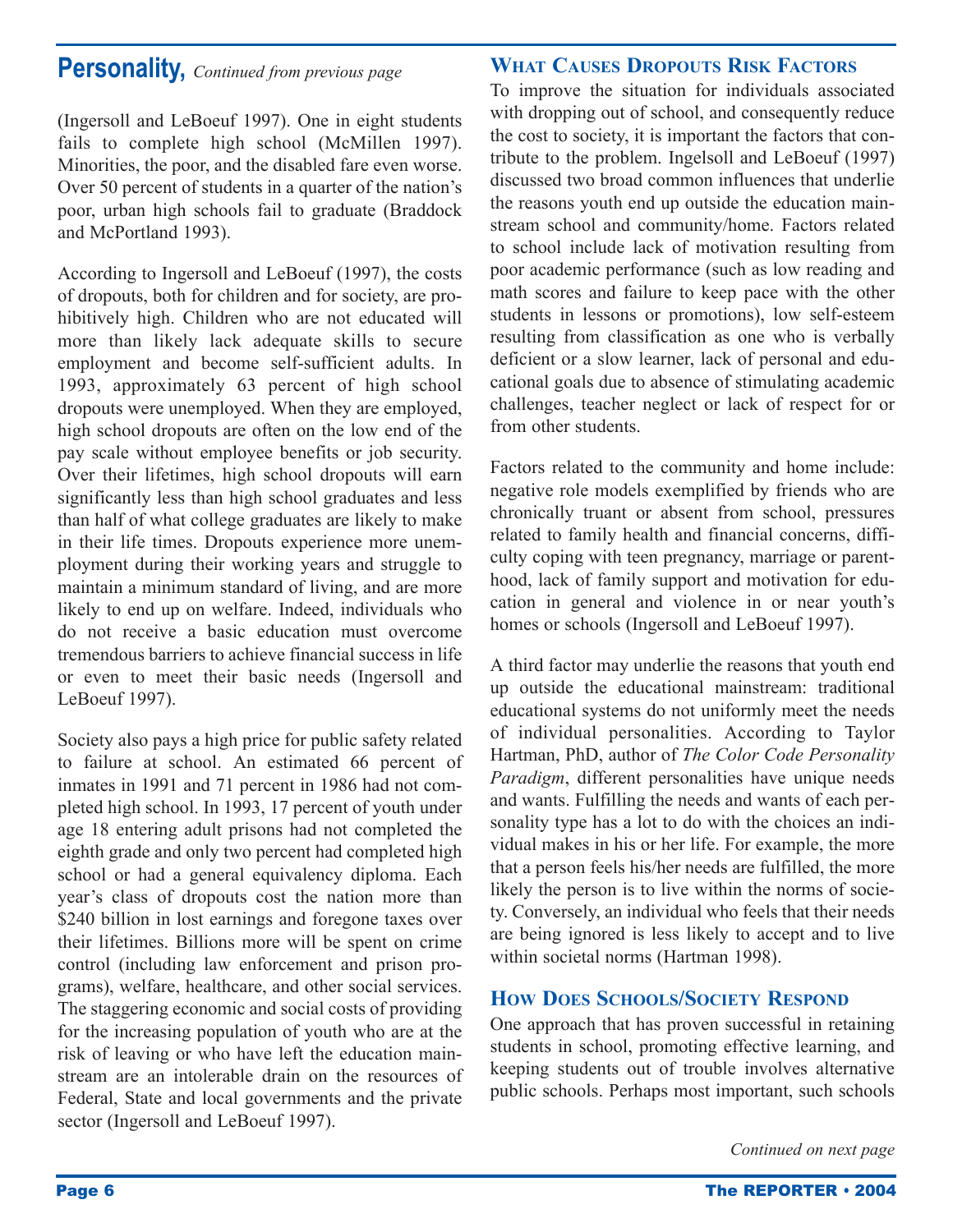feature curricula and instruction that are designed to address the individual needs of students (Wilson and Barr 2000).

Wilson and Barr contend that identifying individual environmental, emotional, intellectual and personality characteristics that allow some children to succeed in traditional schools and others to fare better in alternative schools will improve the ability to meet the needs of all students through both prevention and intervention. Sufficient data exist about some of these characteristics to suggest some clear general principles. For example, unsuccessful students need a good education a lot more than do the youngsters who succeed under virtually any circumstance. Children whose parents have been fortunate and who spend a lot of time with them often thrive despite the bad school. Those lucky few whom researchers have labeled "resilient" appear similarly blessed. Despite poor home circumstances and poor schools, some youth manage to adapt and succeed.

Using Maslow's hierarchy of needs, students and teachers in a variety of alternative public schools reported that their basic human needs were more fully satisfied than those students in conventional school (Wilson and Barr 2000).

When asked why students do better in the alternative school than the traditional school, Susan Brady, Central High's Principal stated, "some students do better in the alternative setting because of a shortened day (three classes for AM students and two classes for PM students), smaller class size (student /teacher ratio 20:1), more individualized attention by teachers, informal atmosphere such as calling teachers by their first names, firm rules to commitment to comply, alternative focus in classes consisting of art, *PPP Pain Pride and Power* programs (which include overcoming the cycle of violence, multicultural classes and collaborative teaching), monthly activities, no extra curriculum activities and the service to community component."

#### **UNDERSTANDING PERSONALITY DIFFERENCES**

It is the purpose of this study to learn more about personality differences and how personality profiles can be used to identify those youth whose basic needs may be met more completely in alternative versus traditional schools.

Evidence shows that knowledge of individual personality types can explain how people perform in different situations (Furnham 1992). According to Switch (1998), there are many different personality theories available to help understand behavior. The Myers-Briggs instrument is based on years of observation by the psychologist Carl Jung and by the instrument's authors, Isabel Briggs Myers and her mother, Katharine Cok Briggs. The instrument has been used for more than twenty years and people scored the same on a subsequent administration of the instrument about 75 percent of the time. The instrument helps explain why different kinds of people have different interests, excel at different kinds of work and sometimes find it hard to understand each other. Family members can use it to understand each other better. Teachers and students use it to make learning more interesting and efficient. Young people and adults may use it to choose careers that are likely to hold their interest and apply their skills. Organizations use this personality type information to improve communication, team work and leadership (Switch 1998).

The Color Code personality profile was the method chosen to profile youth in this study. It was chosen because of its simplicity and accuracy in understanding the unique complexities of human behavior. Dr. Hartman's (1998) profile is geared toward accurately assessing the personality type, metaphorically referred to the colors RED, BLUE, WHITE, and YELLOW. The Color Code personality theory emanated from years of research by Taylor Hartman. The instrument has been used for fourteen years and is based on the theory of motive (why people do what they do). In explaining the elements of personality, Hartman states that every child is born with a unique set of personality traits. Just like no two fingerprints are exactly alike, how can we possibly believe that human personalities are any less individual than fingerprints? According to Hartman, personality is the innate style of attitudes and behaviors that comes with you at birth and is based on one primary motive. This core motive is not learned or developed but causes a person to act

*Continued on next page*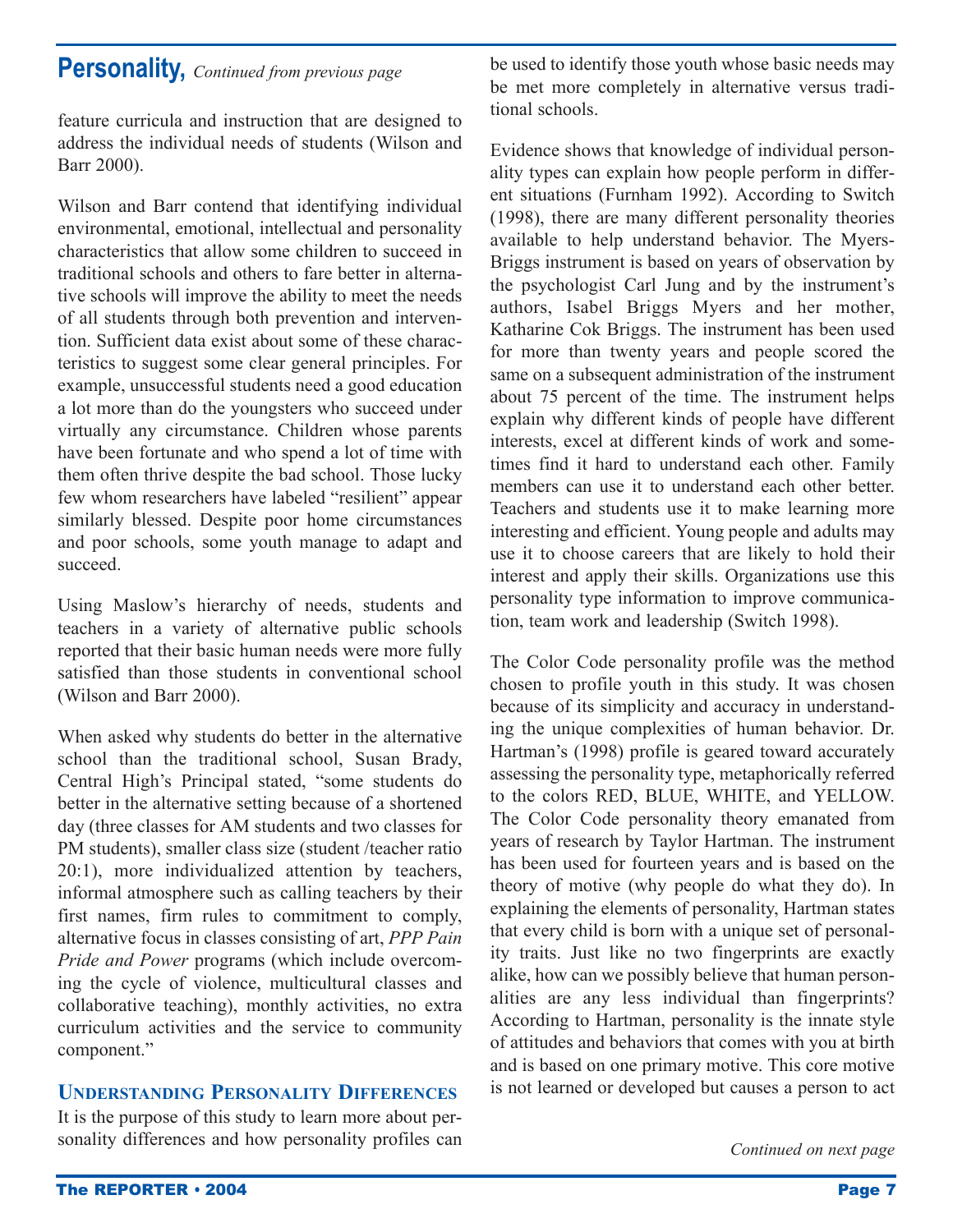and react the way they do. It is an active process within each person's heart and mind that dictates how he or she feels, thinks and behaves.

The RED personality type, as are the other three types, is driven by one innate core motive. The core motive for RED is power, the ability to get things done, to produce or accomplish. REDs are inclined to possess vision and leadership. Raw potential strengths of REDs include: decisive, assertive, action-oriented, task-dominant, determined, responsible, independent, logical, pragmatic, disciplined, confident, powerful, leader, and productive. REDs may also have the following limitations: selfish, insensitive, arrogant, critical of others, always right, impatient, calculating, intimidating, bossy, demanding, argumentative, aggressive, tactless, and obsessive. As students, REDs typically demand to be respected, value their intellectual strengths, take the lead easily, are normally bold, outspoken individuals, can potentially be rebellious, and they are logic based in their thinking and in their interactions with others. RED personalities feel the need to look good academically, to be right (they love to banter and argue their point). The number one priority is that REDs need to be respected.

The core motive driving the BLUE personality type is intimacy connecting, sharing, revealing, understanding and being understood by others. BLUEs operate on a deeply emotional level and treasure the relationships that they make in life. They bring the natural gifts of quality and service to life. They are thorough and detail conscious, are always thinking of others, and tend to give very liberally. Some potential BLUE strengths are: compassion, sincerity, loyalty and thoughtfulness. BLUEs tend to be quality-oriented, well mannered, analytical, committed, dedicated, emotional, dependable, respectful, deliberate, and nurturing. Limitations faced by BLUEs may include: worry prone, overly sensitive, self-righteous, self-critical, unforgiving, judgmental, suspicious, unrealistic expectations, perfectionist, low self-esteem, hard to please, moody, guilt prone, and jealous. Because BLUEs are so emotionally inclined, those emotions can really bring out their best, or sadly, if their feelings are convoluted and unclear, their emotions can really bring out their worst as well. They are the most controlling of the four personality types because their control is emotional.

The WHITE personality is driven by the core motive of peace defined as the absence of conflict, of inner balance and contentment. WHITEs bring the natural gifts of clarity and tolerance. They are objective listeners and are unbiased in their perceptions. They are also very accepting, tolerant people. They do not look at diversity as being strange or unacceptable. Some strengths that the WHITE personality can bring to life are the following: tolerant, kind, satisfied, even-tempered, agreeable, patient, pleasant, accepting, easygoing, good listener, inventive, considerate, diplomatic, and adaptable. Some of their limitations could contain the following traits: timid, directionless, indecisive, unmotivated, silently stubborn, lazy, lackluster, indirect communicator, avoids conflict, self-deprecating, indifferent, ambivalent, uninvolved, and unenthusiastic. As students, WHITEs often go unnoticed. They are not loud, do not demand your attention, and teachers would generally prefer to have more of them in class. The problem, however, is that because they do not tend to rock the boat, the get little or no attention and often slide through the system unnoticed.

The YELLOW personality's core motive is fun-enjoying the moment, living life to its fullest, and doing things just for the sake of doing them, without any particular end in mind. YELLOWs bring the gifts of enthusiasm and optimism to the table. They are always upbeat and excited to be a part of what they are doing. They tend to believe that things are going to work out, no matter what happens. They typically posses the following strengths: fun-loving, playful, carefree, enthusiastic, optimistic, trusting, hopeful, happy, charismatic, sociable, forgiving, spontaneous, outgoing, lively and positive. The limitations that they can carry generally consist of the following: uncommitted, self-centered, disorganized, irresponsible, undisciplined, vain, afraid to face facts, inconsistent, unfocused, interruptive, disruptive, impulsive, obnoxious, and naïve. As students, YELLOWs can be very disruptive in class. More often than not, they compete for the title of "class clown." They are famous for procrastinating, for losing their homework, and for making up excuses that are often so charismatic and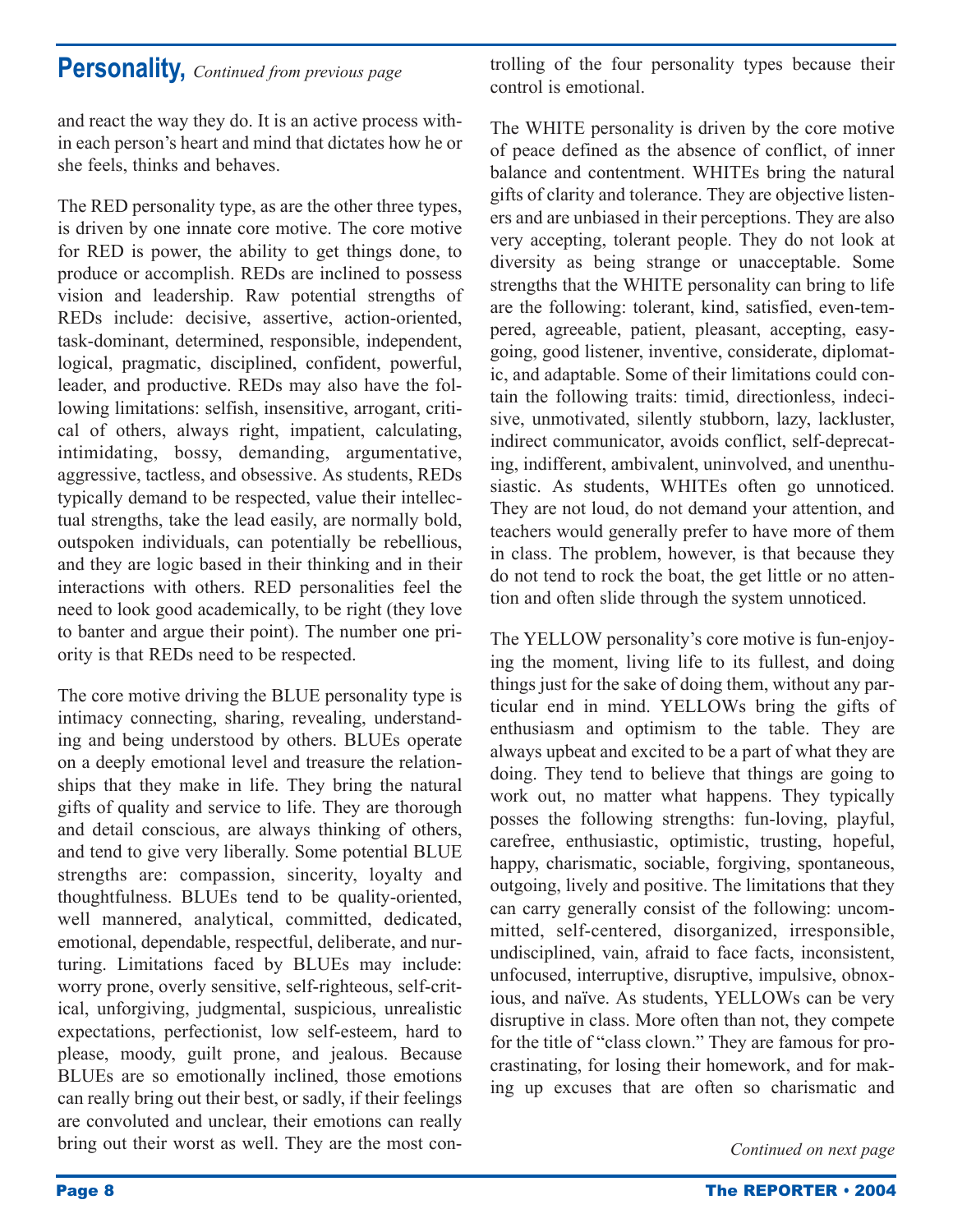charming that they are let off the hook. One of the best things that they can be taught is to be responsible and to follow-through with things that they start. They are notorious for being great starters of projects and lousy finishers (Hartman 1998).

#### **METHODS**

In this study, students were sampled both from those attending traditional and alternative high schools in the Granite School District in Salt Lake City, Utah. The profile was administered to the students in eight classes from West High, the traditional school in our study and students in eight classes from Central High, the alternative school. After a brief overview, without revealing any details of *The Color Code* (to receive unbiased responses), the Hartman Youth Profile was self-administered with a supplemental demographic sheet attached to the front cover of the profile. In addition to instructions to mark an "X" by the "one word or phrase that best describes what you are like most of the time" the students were reminded to mark only one response from each group. They were also asked to indicate if they could remember far enough back to answer based on how they were as young children. (It is crucial to remember that the *Color Code* theory specifies that everyone is born with intact personalities, thus, reflecting on early childhood provides a more accurate description of core motives). Students were not required to provide personal information.

Seven hundred and thirty youth from both traditional and alternative schools were profiled. A large number (about 24%) of these profiles were eliminated because they were incomplete or because multiple choices were marked. From a total of 558, data was provided from 301 students in the traditional school and 257 students from the alternative school.

The data analysis was conducted at the University of Idaho (Moscow, Idaho). The authors investigated the effects of age, gender, parental presence in the home, personality type, and ethnicity (independent variables) on whether the students attended traditional or alternative schools (dependent variable). Statistically generated maximum likelihood estimates, odds ratio estimates, the association of predicted probabilities and observed responses were considered for each variable.

#### **RESULTS**

The analyses compared characteristics of a sample of students in both traditional and alternative schools. Because of the study methods, cautions should be noted about extrapolating these data beyond the immediate sample. The analyses revealed that the variables of age, gender, parental presence and personality type each had an effect on which school was attended (hereafter referred to as school choice). In addition, interactions between pairs of these variables were also significant. Ethnicity could not be correlated with school choice. Although some very strong trends were noted, the "non-white" population was too small to document significant impacts.

*Effect of Gender.* Based on the sample, boys were 60% more likely to attend the alternative school than are girls. Also, boys in both schools more often exhibited RED personality types (power) while girls were more likely BLUE (intimacy). The other personality types (WHITE-peace and YELLOW-fun) seem to be equally represented in boys and girls.

*Effect of Age.* Students in the traditional school were fairly evenly distributed from freshman to senior classes. However, in the alternative school both freshman and senior classes were much smaller than sophomore and junior classes. Apparently, early in high school, few students have "chosen" to attend the alternative school. As they continue through the system the problems they encounter in traditional schools are manifested and some students migrate to alternative schools. Finally, by their senior year, students in alternative schools, many of whom have reached the age of 18, appear to leave the public school system.

*Effect of Parental Presence.* Students were asked whether they lived in a home with two parents or with a single parent, grandparents, or other arrangement (that did not include two parents). When compared those students that lived with both parents to those in all other situations, the data showed that students living with two parents were much more likely (2 ½ times more likely) to choose the alternative school. We also found significant interaction between parental presence and both gender and personality type on school choice. In our sample, RED students in two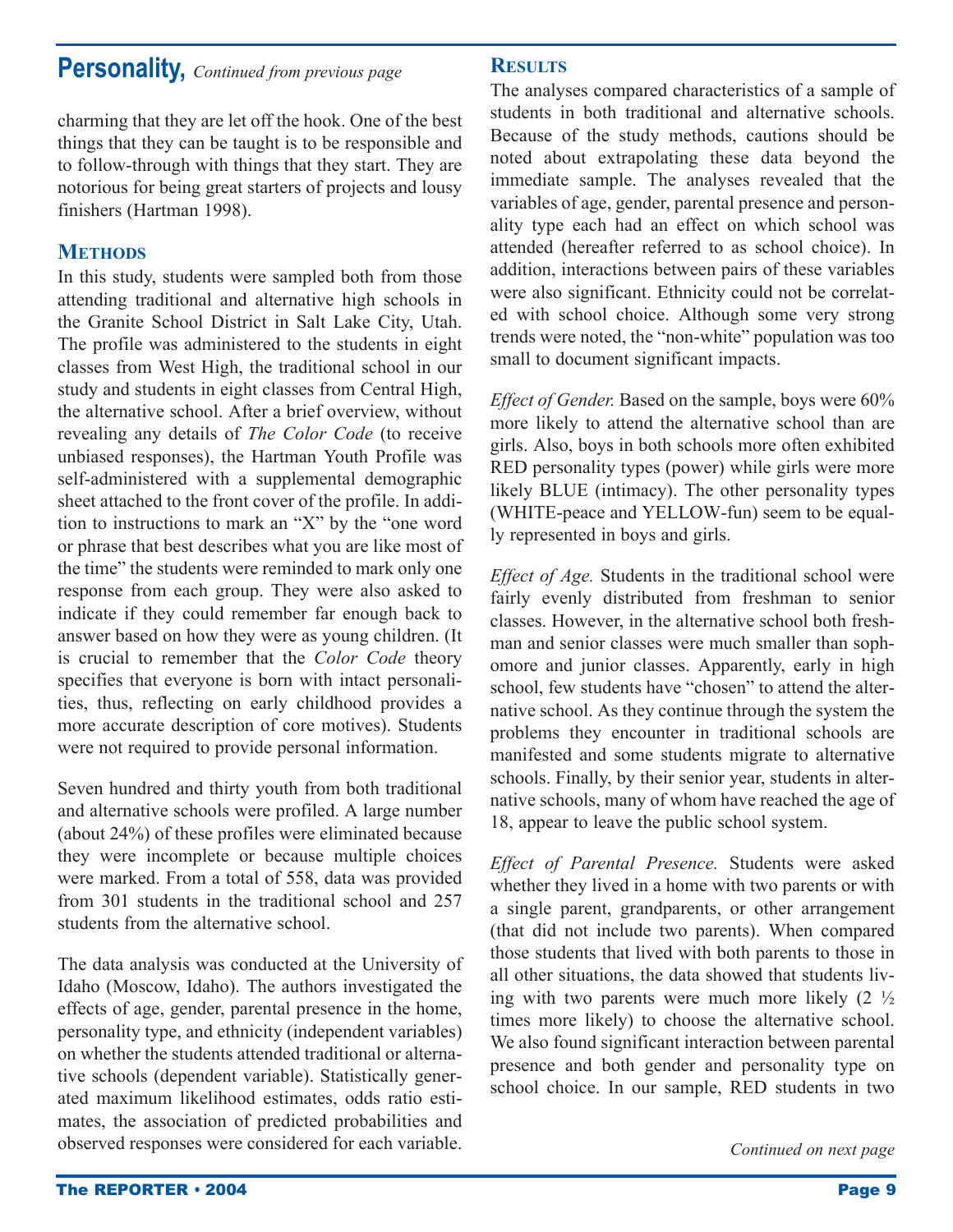parent settings were more often found in alternative schools than were BLUE personalities with similar parent presence. And, BLUE personalities without two parents were more often found in alternative schools than were REDs without two parents. The finding that students in the sample who lived in "traditional (two parent) families" were over represented in alternative schools caused some interesting discussions, but the data did not justify any clear interpretations.

*Effect of Personality Type.* Overall the sample of 558 students divided predictably (according to long-term averages determined by Hartman) into the four color types (RED-23%; BLUE-25%; WHITE-24%; YEL-LOW-28%). However, when looking at color-byschool effects, the BLUE youth are one-third less likely to choose the alternative school and WHITE are one-third more likely to choose alternative schools. Reviewing the attributes described by Hartman for different personalities, it may be speculated that wellmannered BLUE youth may adjust to traditional systems better than the peace-loving, inventive WHITE personalities.

Another interesting trend in the data involves the interaction between gender and personality type. As discussed, RED is more prevalent among the sample of boys and BLUE is more common for our girls. However, the data indicate that both RED girls and BLUE boys are over represented in the alternative school population. This may suggest that genderbased stereotypes for personalities and roles may influence how students deal with traditional schools.

#### **CONCLUSIONS**

This study compared several characteristics of a sample of 558 students in both traditional and alternative schools. From such a study, it may be possible to estimate the likelihood that any one of the subjects might display certain of the characteristics that were measured. Extreme caution should be exercised in extrapolating these data beyond the immediate sample without further investigation. Still, these data point to some interesting relationships that should be studied further.

Among those questions that have been raised are those related to parental presence and whether different personality types respond differently to their family structure. It appears from our small sample that RED personalities may have their core needs (power) in nontraditional families and are better able to cope with traditional public schools. One may speculate that, with two parents in the home, REDs find it difficult to exercise or command the power that they need, having to share authority with both parents. It may be that their need to exercise power and authority often lands them in trouble in school, thus, they may do very well in alternative schools.

Another provocative question emanating from the small sample involves those children who possess personality characteristics somewhat unusual for their gender. In our sample, RED girls (those possessing more power-driven motives) and BLUE boys (those that are compassion-driven) were more likely to find themselves in alternative schools than are their classmates. If traditional schools are designed to meet the wants and needs of our "typical" boys and girls, then the "Dexters" may not succeed as well in those traditional systems. Further investigation of these questions should prove interesting.

\*Conducted in cooperation with Paul F. McCawley, Bahman Shaffi and Jeremy Daniel

#### **REFERENCES**

Braddock, J. and McPortland, J. (1993). Education of early adolescents. *Review of Research in Education* 19:135-70.

Furnham, A. (1992). *Personality at Work*. Routledge, New York, NY.

Hartman, T. (1998). *The Color Code*. New York: Simon & Schuster.

Ingersoll, S. and LeBoeuf, D. (1997, February). Reaching out to youth out of the education mainstream*. Juvenile Justice Bulletin*. Washington DC: Office of Juvenile Justice and Delinquency Prevention, U.S. Department of Justice, 1-9.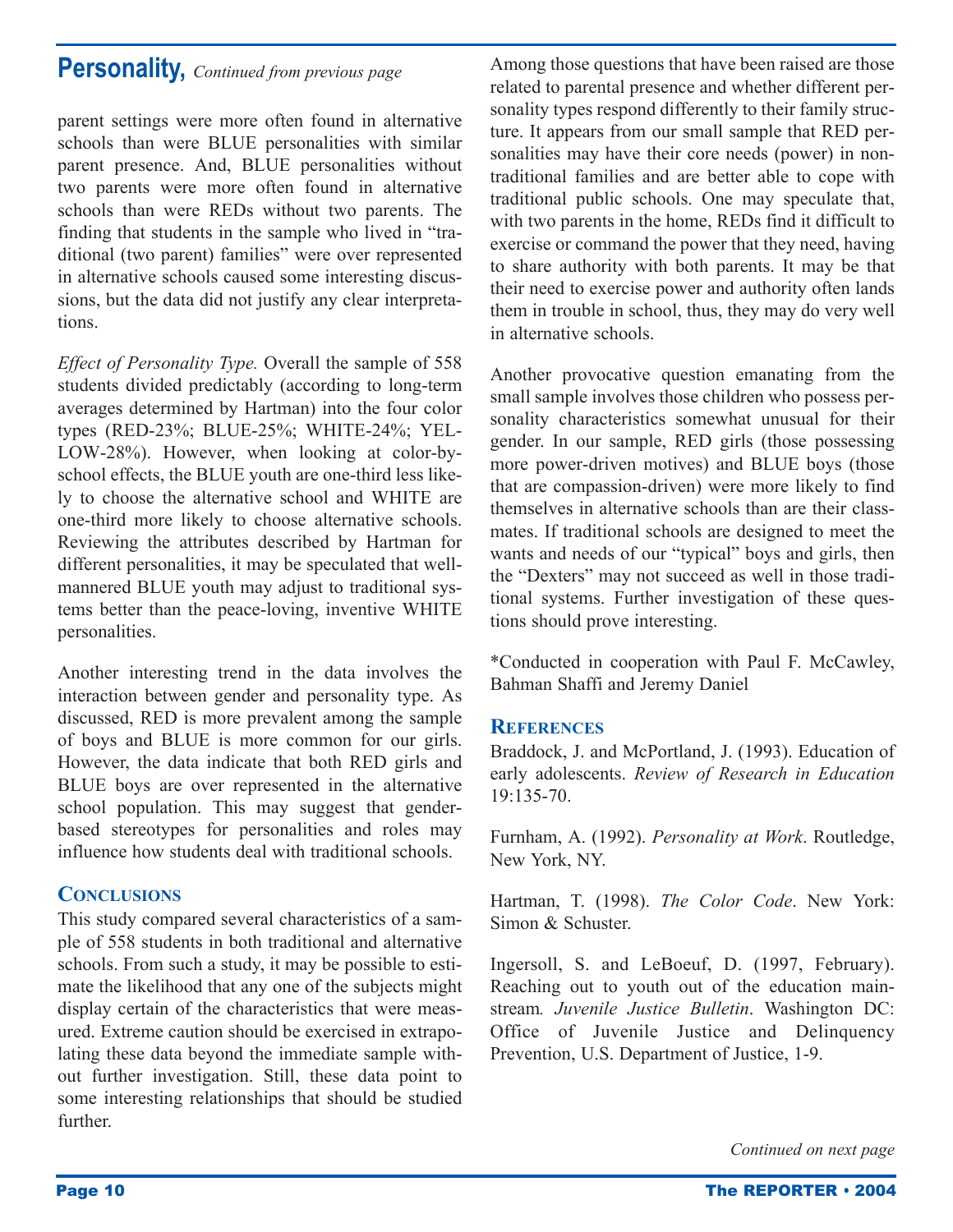# Research on a Shoestring: Collecting Data Using Online Assessment Tools

*Barbara O'Neill, Interim Extension Specialist Financial Resource Management Rutgers University*

#### **INTRODUCTION**

Family and Consumer Sciences educators have a lot of things on their plates these days. Job activities may include: answering consumer questions by phone-and e-mail, computerized diet and financial analyses, developing curricula and audio visual materials, teaching classes, writing newsletter and newspaper articles, community development work, public relations and networking, media outreach, grant writing, project management, personnel supervision, professional service, the county fair, etc.

In some states with tenure systems, there is also an expectation that Extension faculty will conduct applied research and publish or at least present findings that contribute to the body of knowledge in their discipline.

#### **DISCUSSION**

So how does an FCS educator add an applied research component to an already overloaded schedule and still have a life? What if funding and access to databases (such as the Survey of Consumer Finances) are limited and technical assistance is unavailable or located hours away at their land grant university? The answer is to work smarter (and cheaper!) by using the Internet to collect data and e-mail to transmit it among research cooperators. Granted, the samples are convenient, non-random and the ability to generalize results limited. This must be acknowledged in all resulting research reports, as well as the fact that data are self-reported and reflect respondents' perceptions of their behavior. On the other hand, isn't it better to be able to collect data and help people in the process than to do nothing at all? Online surveys and collaborations with university Web designers and researchers are the keys to conducting "research on a shoestring."

#### **PERSONAL AND FAMILY ASSESSMENT TOOLS**

Rutgers Cooperative Extension (RCE) currently offers nine "Personal and Family Wellness Assessment Tools" and five are currently linked to research studies. These quizzes and checklists may be found at www.rce.rutgers.edu/fcs/assessmenttools.asp. Each of these assessment tools has two purposes. The first is to provide users with instant feedback on some aspect of their lives (e.g., diet, finances, stress level, identity theft risk level, investment risk tolerance, food safety practices), as a value-added feature of the RCE Web site. Their second function is to generate data for ongoing empirical research about participants' current behavioral practices. Results can be the basis upon which to create new or improve current Extension programs.

#### **FINANCIAL FITNESS QUIZ**

The *Financial Fitness Quiz,* for example*,* asks questions about specific financial behaviors (e.g., calculating net worth) and is just one of many recent family economics online surveys (Lyons, Cude, Gutter and Lawrence, 2003). Modeled after a similar assessment tool developed by Virginia Cooperative Extension (Peterson, Kratzer, Leech, Stadler, Roberts and Sumner, 1999), the *Financial Fitness Quiz* provides general statements about users' level of financial fitness, based on their overall score. Respondents also receive specific suggestions for improvement based on their responses to each of the questions.

The Financial Fitness Quiz can be accessed at the following Web site: www.rce.rutgers.edu/money/ ffquiz.asp. It consists of 20 statements where respondents are asked to select a response that best describes their current financial management practices. Of these questions, 19 are answered with a Likert-type scale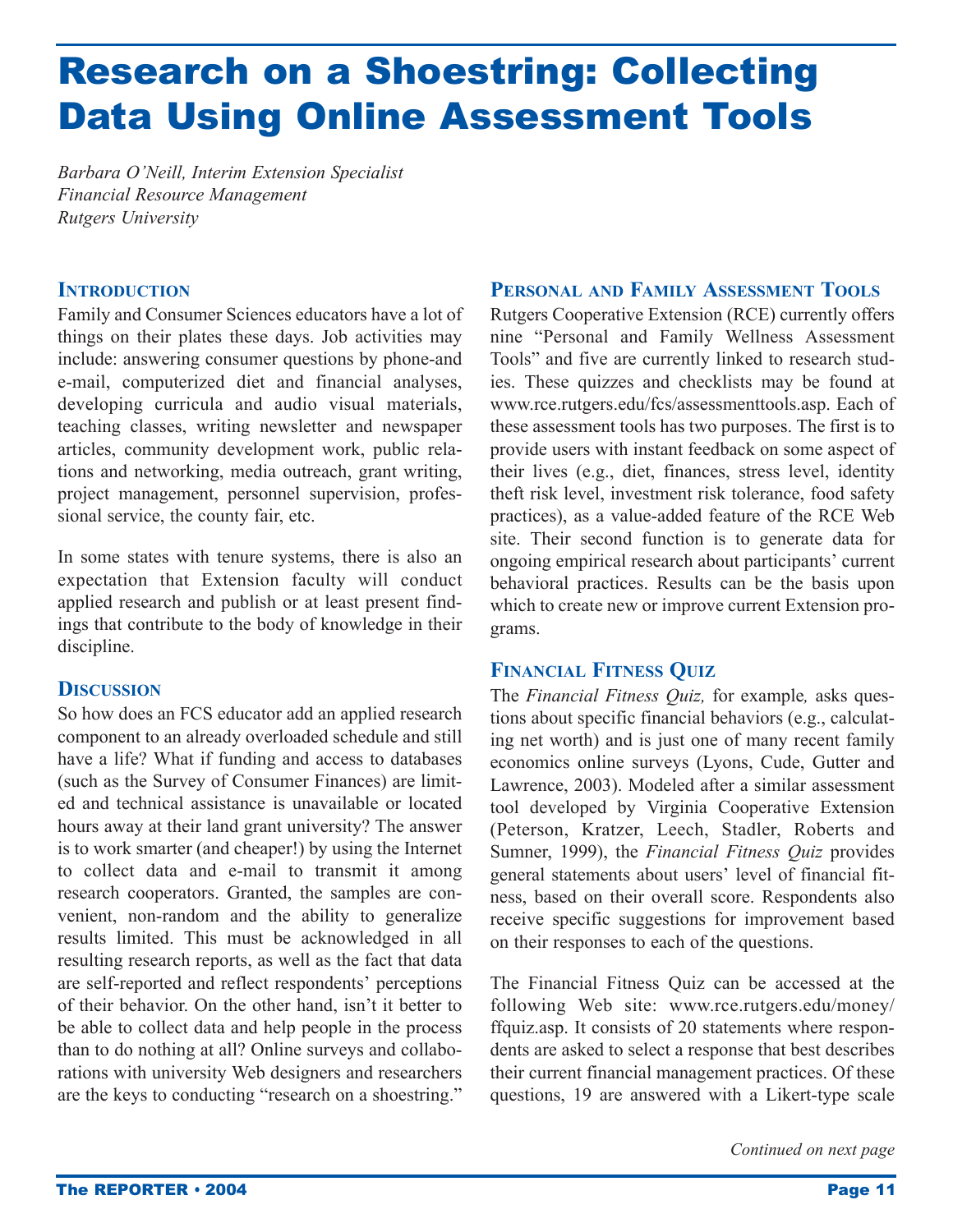## **Shoestring,** *Continued from previous page*

with the following responses:  $5=$  always,  $4=$  usually,  $3=$  sometimes,  $2=$  seldom, and  $1=$  never. For the remaining question, "I have a current will," respondents are asked to write 5 for "yes" and 1 for "no."

#### **ON-LINE ASSESSMENT TOOLS**

In addition to subject matter related quizzes, like the *Financial Fitness Quiz*, online assessment tools can be used to inexpensively conduct clientele needs assessments and/or to evaluate programs. This can help Extension faculty comply with federal legislation that mandates the documentation of stakeholder input in the development of Cooperative Extension programs. An FCS educator can simply post a survey to a Web site for a fixed period of time and refer users to it by marketing the link, thus, eliminating printing, stamps and clerical work expenses.

#### **CASE STUDY**

The remainder of this article describes a case study example of an online survey that was used to conduct applied research. It also describes what has been learned from the *Financial Fitness Quiz* to date and provides implications for FCS educators. The research was conducted at absolutely no cost except for the time of the three professionals involved. The project cooperators were a FCS educator, a university Web designer in one state and a teaching/research faculty member in another state

Perhaps the most interesting finding to date is the fact that consumers often don't practice what FCS educators and financial professionals teach. With potential scores that ranged from 20 (never performing any of the 20 listed financial practices) to 100 (always performing each practice), the average quiz scores in three waves of data collection, with 1,007 respondents, were all failing "grades" of 69.18, 64.98, and 67.34.

As shown in the Table, six commonly recommended financial practices were consistently performed infrequently by respondents. They were: drafting a current will, writing financial goals, developing a written plan (budget) for spending and/or saving, calculating net worth, earning an after-tax yield greater than the rate of inflation, and having at least three months' expenses set aside for emergencies. Some of these were nonroutine tasks or tasks that require analyses. A Bankrate.com study (Financial Literacy in America 2003) also found these were performed infrequently.

This finding suggests a need to develop user-friendly tools (online worksheets) to assist learners and discuss recommended practices that may be simply too unrealistic for many people to perform on their own. No significant differences in budgeting practices were found among groups by age, educational level, income, or race in the third wave of data collection also indicating that these practices are widely ignored.

This study also provided evidence that respondents are saving for long-term goals without calculating whether the amount of savings is adequate. The average scores for "I save regularly for long-term financial goals" (3.31 to 3.56) were consistently higher in all three waves of data collection than the score for "I have written financial goals with a date and dollar cost" (2.12 to 2.32). Extension educators can assist consumers by providing assistance with goal-setting, personalized analyses of savings adequacy and links to resources (online financial calculators and planning tools), such as the American Savings Education Council's Ballpark Estimate (see www.asec.org).

Three sets of *Financial Fitness Quiz* data show "having written goals" to be the second least-frequently performed behavior. This also suggests a disconnect between recommendations and reality and supports previous findings by Muske and Winter (1999) that "stored mental processes" are used in lieu of paper and pencil calculations. A study of participants in the Cooperative Extension System MONEY 2000 ™ program, however, found goal setting to be a powerful motivator to increase savings and reduce debt (O'Neill, Xiao, Bristow, Brennan and Kerbel 2000). These two sets of findings may not be as disparate as one might think. Like various weight control programs, financial goal-setting may simply be more successful as part of a group motivational program or with a professional coach (advisor) than by individuals on their own.

#### **SUMMARY**

Online surveys are an easy and inexpensive way for FCS educators to conduct applied research from the

*Continued on next page*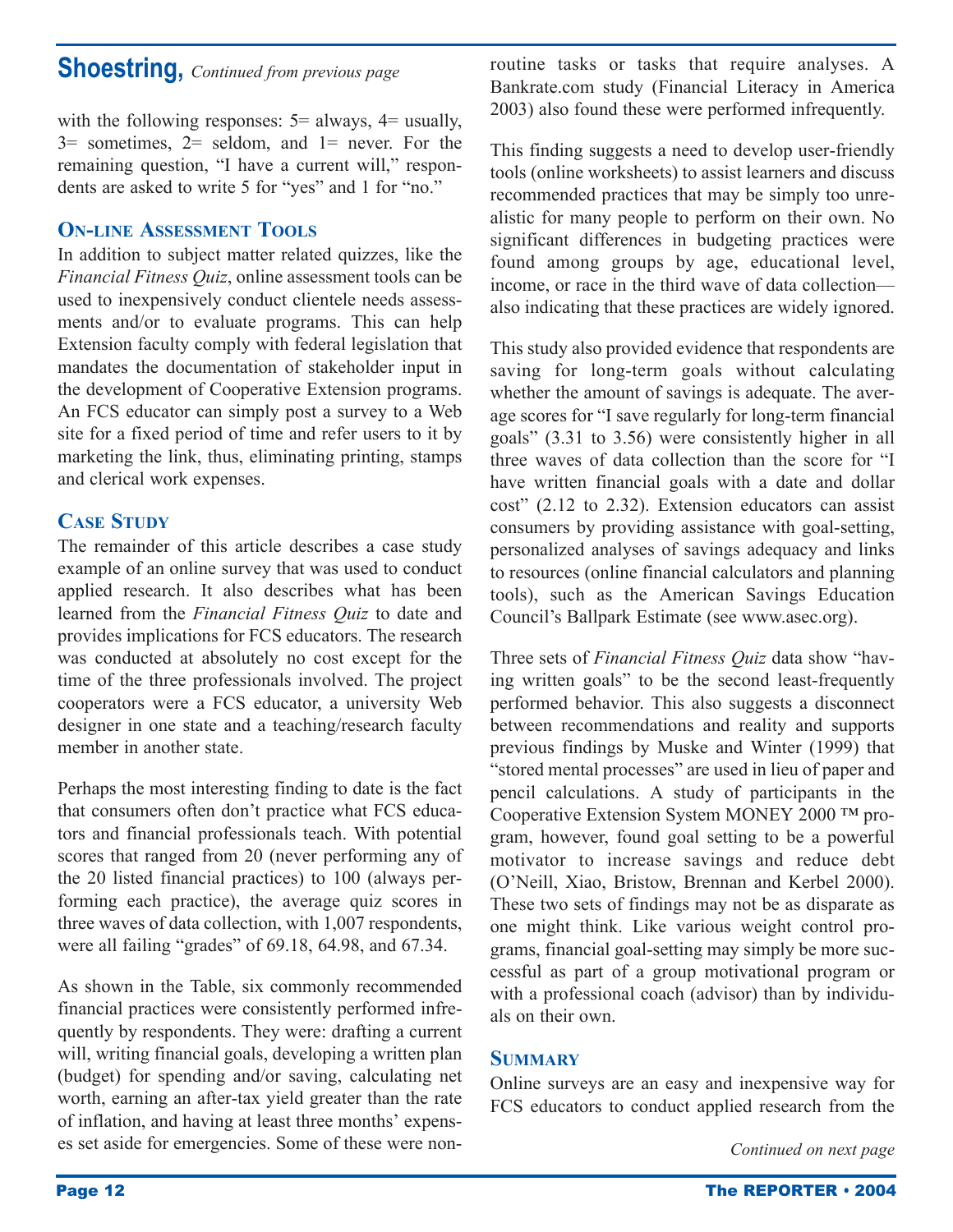## **Shoestring,** *Continued from previous page*

comfort of their office. As with any other type of collaborative project, choosing good collaborators is key and relationships among cooperators must be nurtured over time. One benefit of conducting research online is the potential for large sample sizes. Others are the minimal cost and the easy collection of data (the *Financial Fitness Quiz* and other Rutgers Cooperative Extension assessment tools use a Microsoft Access database that is exported into Excel for statistical analysis).

Cautions include the limited ability to generalize survey findings from nonrandom samples and the need for university Institutional Review Board (IRB) approval for the collection of applicable human subjects data. Generally, researchers must complete a form that describes the purposes and methodology of their study and attach samples of their research instru-

*Continued on next page*

#### **Table**

**Average Scores and Rankings for Financial Fitness Quiz Statements (N = 1,007 in 3 Data Sets)**

| <b>Financial Practice</b>                                                                                      | 2002 Sample-#2 | 2002 Sample-#1 | 2001 Sample    |
|----------------------------------------------------------------------------------------------------------------|----------------|----------------|----------------|
| I have a bank checking account (or credit union share draft account) with which to pay<br>bills.               | 4.73(1)        | 4.82(1)        | 4.72(1)        |
| I have enough money each month to pay my rent or mortgage payment and other<br>household expenses.             | 4.58(2)        | 4.54(2)        | 4.55(2)        |
| I have insurance to cover "big" unexpected expenses, such as a hospital bill or<br>disability.                 | 4.18(3)        | 3.94(4)        | 4.10(3)        |
| I keep organized financial records and can find important documents easily.                                    | 3.94 (4-tie)   | 3.84(5)        | $3.76(4-tie)$  |
| I comparison shop for major purchases by checking at least three sources.                                      | $3.94(4-tie)$  | 4.02(3)        | $3.76$ (4-tie) |
| I have enough money to pay for an emergency, such as a large car repair.                                       | 3.76(6)        | 3.55(6)        | 3.64(6)        |
| I avoid impulse purchases and don't use shopping as a form of recreation.                                      | 3.72(7)        | 3.50(7)        | 3.56(8)        |
| I have a personal investment account for retirement (other than an employee pension).                          | 3.58(8)        | 3.05(11)       | 3.58(7)        |
| I save regularly for long-term financial goals, such as education for my children, a<br>house, or retirement.  | 3.56(9)        | 3.31(10)       | 3.46(10)       |
| I have money spread across more than one type of investment (e.g., stocks, bonds,<br>mutual funds, CDs).       | 3.55(10)       | 2.99(13)       | 3.53(9)        |
| Less than 20 percent of my monthly take-home pay goes to credit cards, student loans,<br>and car payments.     | 3.54(11)       | 3.41(8)        | 3.35(12)       |
| I pay credit card bills in full to avoid interest charges.                                                     | 3.52(12)       | 3.38(9)        | 3.25(13)       |
| I know my federal marginal tax bracket (e.g., 15%).                                                            | 3.18(13)       | 3.01(12)       | 3.40(11)       |
| I increase my savings when I receive a salary increase.                                                        | 3.13(14)       | 2.94(14)       | 3.15(14)       |
| I have at least three months' expenses set aside in a readily accessible account (e.g.,<br>money market fund). | 3.04(15)       | 2.58(17)       | 2.81(16)       |
| The after-tax yield of my savings and investments is greater than the rate of inflation.                       | 2.93(16)       | 2.78(15)       | 3.10(15)       |
| I calculate my net worth (assets minus debts) annually.                                                        | 2.84(17)       | 2.49(18)       | 2.68(17)       |
| I have a written plan (budget) for spending and/or saving my money.                                            | 2.32 (18-tie)  | 2.69(16)       | 2.59(18)       |
| I have written financial goals with a date and dollar cost (e.g., \$10,000 for a car in<br>2004).              | 2.32 (18-tie)  | 2.12(19)       | 2.24(19)       |
| I have a current will.                                                                                         | 2.26(20)       | 2.01(20)       | 2.11(20)       |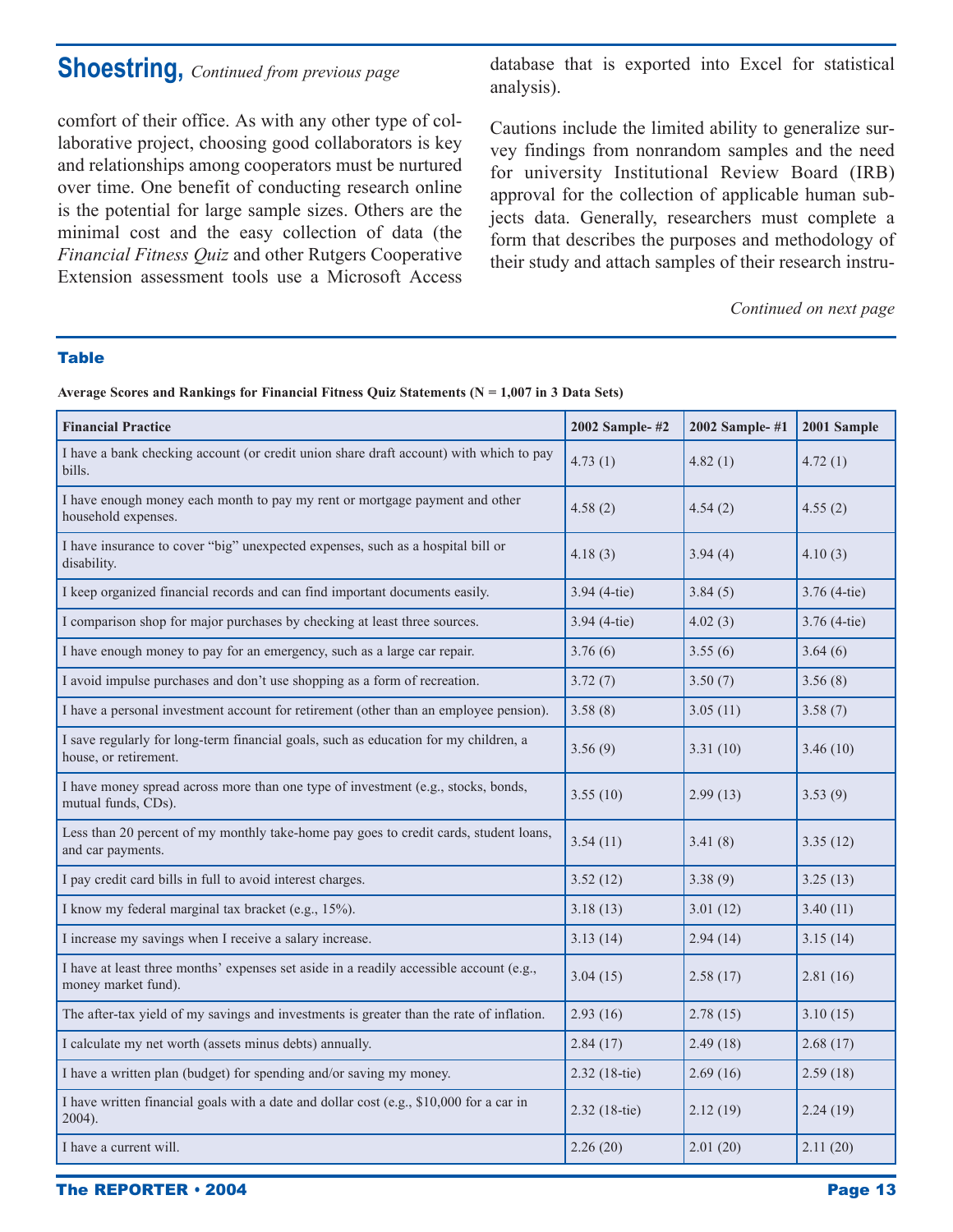## **Shoestring,** *Continued from previous page*

ments and informed consent forms before a study is started. Implications

Survey results provide interesting insights for future program development. For example, *Financial Fitness Quiz* results indicate that financial practices that are routinely recommended by financial advisors (calculating net worth, budgeting, written goals) are not frequently performed by consumers on their own. This suggests a need for an inexpensive annual professional financial check-up. Quiz respondents presumably were interested in, and/or had some concern about their finances or they wouldn't have taken the time to respond to the statements. The process of receiving their score and personalized feedback online may represent a "teachable moment" for those who want to seek follow-up financial advice. Cooperative Extension faculty with expertise in personal finance might consider performing this service for reasonable compensation, making a basic annual financial checkup affordable for the middle class and a source of revenue for the organization.

#### **REFERENCES**

*Financial literacy in America* (2003). www.bankrate. com/brm/news/financial-literacy/financial-literacyhome.asp.

Lyons, A., Cude, B., Gutter, M. and Lawrence, F. (2003). Collecting consumer data using online surveys. Consumer Interests Annual 49, www.consumerinterests.org.

Muske, G. and Winter, M. (1999). Cash flow management: A gramework of daily family activities. *Financial Counseling and Planning* 10(1), 1-12.

O'Neill, B., Xiao, J., Bristow, B., Brennan, P. and Kerbel, C. (2000b). MONEY 2000 ™: Differences in perceptions among program participants. *Journal of Consumer Education* 18, 35-42.

Peterson, R., Kratzer, C., Leech, I., Stadler, K., Roberts, T. and Sumner, M. (1999). A family checkup: A Web-based, self-assessment program in family life, financial management, nutrition and food safety. *Journal of Extension* 37(6), www.joe.org.

## **Personality,** *Continued from page XX*

McMillen, M. (1997). *Dropout rates in the United States*. Washington, DC: National Center for Education Statistics, Office of Educational Research and Improvement, U.S. Department of Education.

*Office of Juvenile Justice and Delinquency Prevention Bulletins Highlight Education and Youth Development Initiatives*. (1997). Washington DC: Office of Juvenile Justice and Delinquency Prevention, U. S. Department of Justice, 1-3. Retrieved May 2001 [Online]. Available: http://www. ojjdp.ncjrs.org/jjjournal/jjjournal1997/brief3.html.

Switch, J. (1998*). Interpretive Report*. Published by Consulting Psychologists Press, Inc. Palo Alto, California.

Wilson, S. & Barr, R. (2000). From students at risk to students with promise: the Power of alternative education. *Reclaiming our Youth: Restoring the Promise for the 21st Century.* McGraw Hill, 63-74.

## **Call for Reviewers for** *The Reporter*

If you would like to be a reviewer for *The Reporter*, provide a paragraph indicating your qualifications and any other journals for which you have been or are currently a reviewer. Indicate a commitment to provide detailed reviews within a three week deadline and the dates of any major out-of-office commitments (more than two weeks in length) between May 1 and December 31, 2004. Your application should be accompanied with your full name, office or home address (if you are a life-time member), e-mail address, and daytime phone number. The name and email address of a supervisor or colleague (indicate which) who is acquainted with your qualifications should also be provided.

Send to: Juanita O'Camp Waits, University of Arizona Extension, 4341 E. Broadway, Phoenix, Arizona 85040-8807, email: jwaits@ag.arizona.edu, Telephone: 602-470-8086. Fax: 602-470-8092.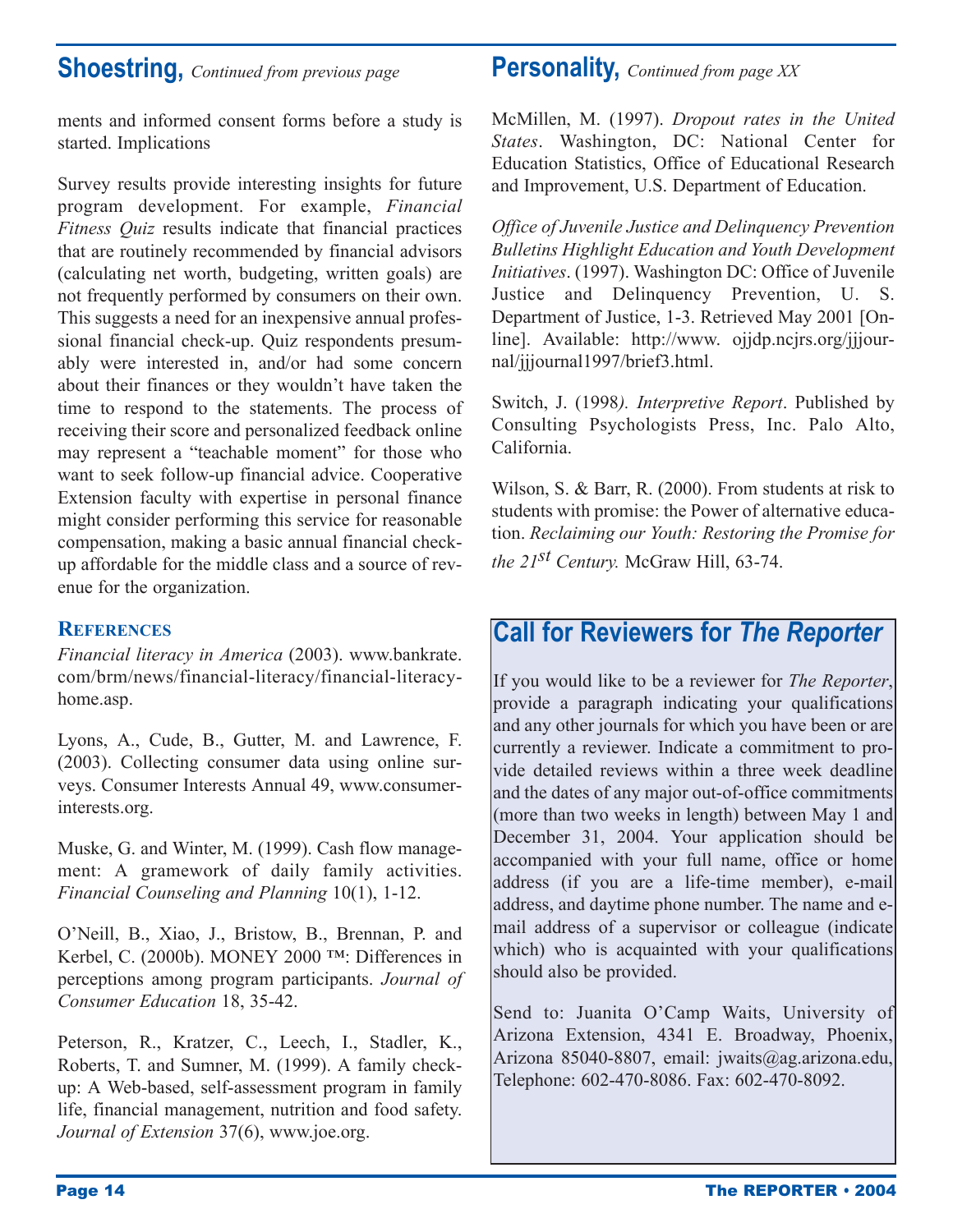# Seniors CAN: The Impact of a Community-Based Educational Program on Older Adults

*Claudia C. Collins, Associate Professor of Aging Issues University of Nevada Cooperative Extension*

*Jamie Benedict, Registered Dietician*

#### **INTRODUCTION**

One of the most important national demographic shifts is the growth of the older adult population and Extension programming has been developed to meet the needs of this age group. This has taken place concurrently with the shift in Extension education from an emphasis on information dissemination to a focus on adult learning (Okoro & Miller, 1994). Simultaneously, there is a growing realization that learning is a lifelong practice and that learning-centered education provides the opportunity for the student to learn by experience (Moore, 1973).

The University of Nevada Cooperative Extension created *Seniors CAN,* a 16-week interactive wellness education program in 1999. The *Seniors CAN* program builds upon recent evidence of the mind-body connection. The program goal is to extend the time frame of older adults' independent living by enhancing their ability to solve everyday problems related to wellness, nutrition, and safety. This educational intervention provides a road map with tools to navigate successful aging in these times of conflicting and confusing messages.

The *Seniors Can* program was developed to address this need by increasing the ability of the elderly to decipher and effectively utilize health-related information, thus increasing their sense of personal control over the quality of their lives and their future. This communitybased educational program is based on research that demonstrates the significance of lifelong learning to older adults' ability to maintain independent living status and a high level of mental function associated with learning (Diamond 1993, Snowden 1995).

A sense of personal control, or mastery, is also an important component of the *Seniors Can* Program. It relates to an individual's belief that their own choices and actions determine outcomes in their lives (Mirowski and Ross 1990). Previous findings indicate that one's sense of personal control is positively related to self-evaluations of health, and negatively related to illnesses and mortality (Baltes, Wahl and Schmid-Furstoss, 1990, Duffy and MacDonald 1990). Those with a sense of high personal control have better selfrated health, fewer illnesses and lower mortality rates (Grembowski et.al. 1993, Seeman and Lewis 1995).

Because a sense of belonging or community, is important to maintaining independence, the *Seniors Can* program encourages and facilitates opportunities for participants to interact with one another. The social networks that result from these and other similar efforts have been shown to improve health outcomes including decreased mortality (House, Landis and Umberson, 1988); enhanced recovery from illness (Berkman, Leo-Summers and Horwitz 1992); and diminished health service utilization, such as nursing home admission (Freedman 1993). Loneliness and depression are often related to a poor social network and can be major factors in a senior's decision to abandon independent living.

Therefore, the *Seniors Can* program offers older adults opportunities to learn about matters that may improve their health and quality of life, increase their sense of personal control, decrease their loneliness (by interacting and sharing with others who have experienced similar life events) and further develop their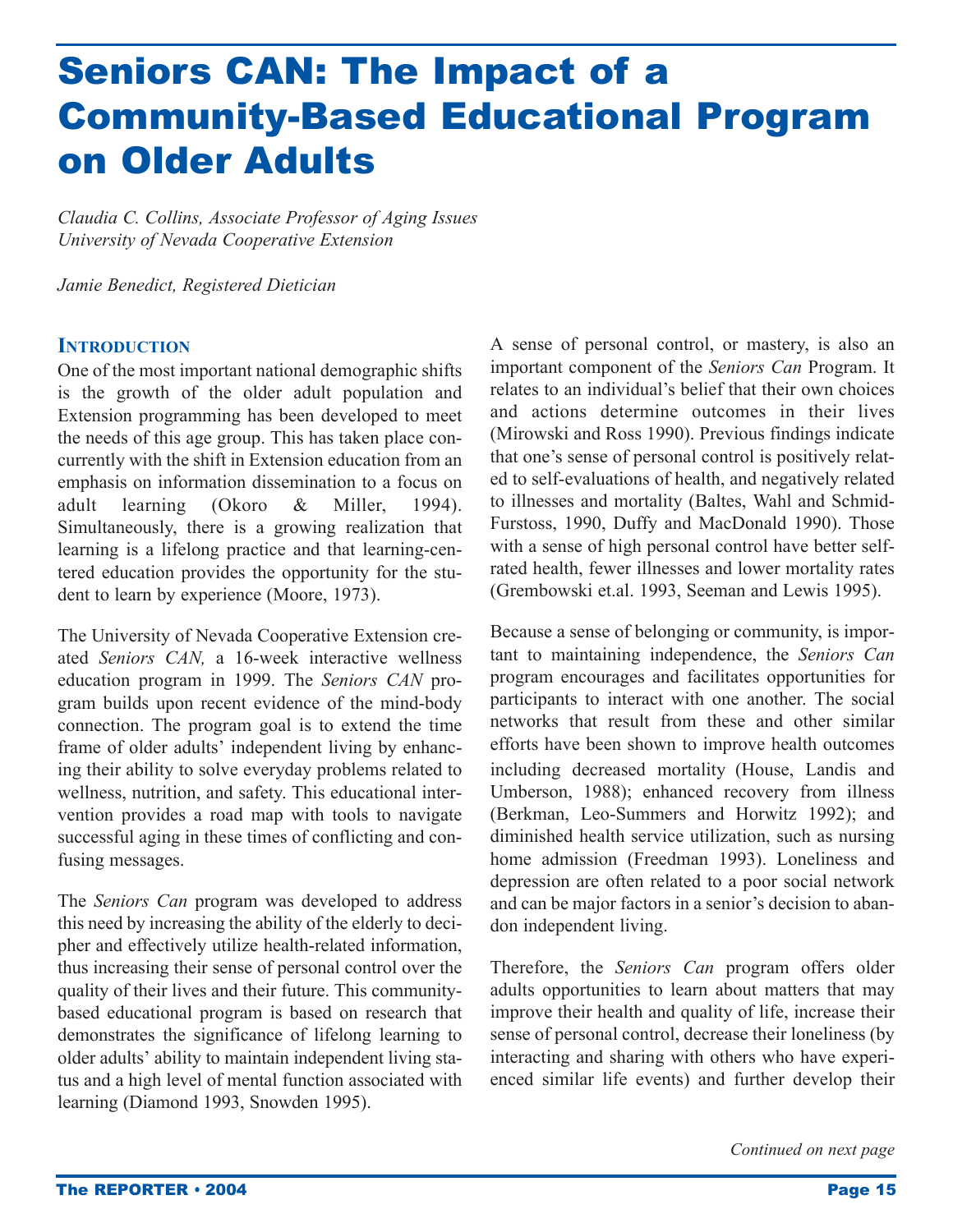## **Seniors,** *Continued from previous page*

potential to make important contributions to the community (Collins, 2001).

### **PROGRAM DESCRIPTION**

Though the *Seniors Can* program has been available to older adults living in urban Las Vegas and rural Clark County, Nevada since 1999, the curriculum is currently being utilized in more than 35 states and was listed on the Centers for Disease Control, Health Promotion and Education Database in 2002. The program runs on county, state and federal Smith Lever funds. Funding to develop a recruiting plan for volunteer instructors, publish a volunteer training manual, and translate all materials into Spanish was provided by Food Stamp Nutrition Education program (FSNE) grants in FY 2002 and FY 2003.

The four-month-long curriculum is taught weekly, for one to two hours, at congregate sites (including public housing and senior centers) by extension paraprofessionals, volunteer peer educators and by staff of senior centers and elderly housing. Since the audience includes diverse ethnic groups and elderly at all economic levels, programs offered at Hispanic senior centers are taught by bi-lingual volunteer instructors. Program materials (including the curriculum, in-processing documents, quantitative evaluation scales, and lesson handouts) are available in both English and Spanish.

The *Seniors CAN* program curriculum includes 15 lessons: four on nutrition, four on personal safety, two on food safety, two finance related, two on general health, and one lesson on productivity. Topics relate to nutrition (the Food Guide Pyramid, food safety, hydration, low-cost foods/meals), wellness (reducing falls, the importance of flu shots, crime prevention), and economics (prevention of consumer fraud, and finding part-time employment).

### **METHODS**

The *Seniors CAN* lesson-format is interactive, a learning method that works extremely well with older adults. Learning is not restricted to the classroom. Classes include demonstrations of how the curriculum information may be readily applied and opportunities are provided for participants to share experiences and

model wellness behaviors. To reinforce the application of the information, program instructors ask each student to integrate one skill they learn in each lesson into their daily lives. Class size is limited to no more than twenty, so that each participant can ask questions and make the material relevant to their individual situation. Often during this exchange of ideas and experiences, peer education evolves. For example, usually one student can share a personal experience of being hospitalized for dehydration.

Participants are also encouraged to volunteer for "homework" assignments. This gives them the opportunity to "test drive" the information between the weekly classes and apply it in their daily life. Individuals often provide unique suggestions in their reports back to the class. The homework may take the form of a specific problem that participants are to solve. For instance, after the presentation "Reducing the Risks of Crime," participants may be asked to check their homes for problems regarding home security and resolve them using information found in the materials or discussed as part of the lesson.

The seniors who have completed the entire program thus far  $(1999-2002; n= 172)$  reflect the ethnic and economic profile of Las Vegas. The majority of program completers were Caucasian (69%) and female (75%). Twelve percent were Latino/ Hispanic, 11% were African American, 6% were Asian American, and 2% Native American.

*Seniors CAN* also reached a wide spectrum of economic groups. The majority of program completers  $(65%)$  live on less than \$20,000 per year with  $34%$ under \$9,999. At the same time, six percent had incomes that exceed \$50,000 per year. The mean age was 73.9 years (SD=8.28). Eighty percent had at least a high school education, 13 percent a college degree and 9 percent a post-graduate degree.

### **PROGRAM EVALUATION**

Impact of the *Seniors CAN* Program has been measured quantitatively and qualitatively as part of an ongoing evaluation. Three scales and a multiplechoice questionnaire were used for quantitative preand post-testing of program participants to measure impact: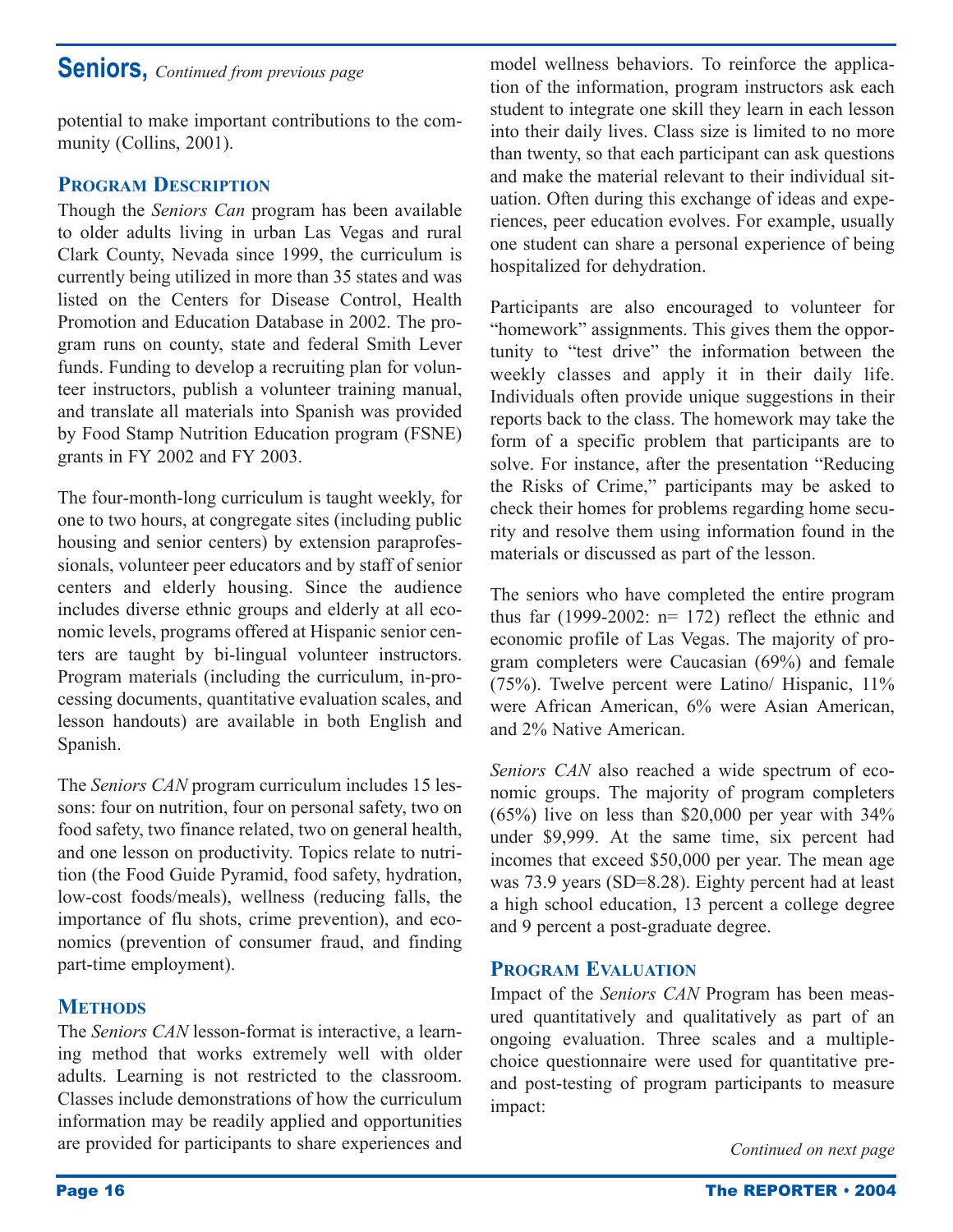### **Seniors,** *Continued from previous page*

The Revised UCLA Loneliness Scale. (Russell, Peplau, and Cutrona 1980);

The Mastery Scale (Pearlin and Schooler 1978);

The Perceived Stress Scale (Cohen, Kamarck and Mermelstein 1983, Cohen and Williamson 1988); and

A test of program-related knowledge. A 26-item quiz of program-related information created to evaluate knowledge gained and measure behavioral change.

#### **FINDINGS**

Comparisons between pre-and post-test scores for participants who completed the entire 16-week program  $(n=172)$  demonstrated that the program significantly decreased loneliness and increased mastery and knowledge levels.

The qualitative evaluation component included written reports completed by the instructor after each class. Participants' self-report was assessed on a lesson-by-lesson basis and their wellness-related behavior change as a result of program participation. Many participants stated that the information gave them "more control of their lives," a goal of the program directly related to the theoretical model connecting learning with self-efficacy**.** A number of the elderly participants reported being more aware of what they ate and its affect on their health. One student reported that the information conveyed in the program had "jarred me out of my comfort zone" and opened a new world of information.

The program has elicited tremendous response from older adults, senior center directors and senior service providers. Comments from senior program graduates confirm their acquisition of life skills and behavior changes that include: removing hazards from their homes that might cause falls, deleting names from telemarketing lists, decreasing food portion sizes, increased reading of food labels, replacing animal protein with vegetable protein sources, increasing fluid intake, purchasing lower fat dairy products, increasing hand-washing and being more careful to prevent bacterial cross-contamination during food preparation. Comments from program graduates included: "I'm 81 and learn something new each class I go to" and "I love the discussion with the others."

Senior center directors' often report having difficulty getting older adults to participate in any long-term wellness programs despite the recognized need for such information. They found this was not the case with *Seniors CAN*.

#### **SUMMARY – IMPLICATIONS FOR EXTENSION**

Information on life skills that relate to nutrition, food safety, personal safety, and economics can provide tools for successful aging. Educational processes that

| <b>Table</b>                                                                                                                                              |       |           |          |           |              |
|-----------------------------------------------------------------------------------------------------------------------------------------------------------|-------|-----------|----------|-----------|--------------|
| Differences in knowledge, loneliness and mastery scale scores among older adults who completed the Seniors CAN program (1999-2002<br>$n=172$ <sup>†</sup> |       |           |          |           |              |
|                                                                                                                                                           | Mean  | Std. Dev. | t-value  | <b>DF</b> | $\mathbf{p}$ |
| Knowledge                                                                                                                                                 |       |           |          |           |              |
| Pre-Intervention                                                                                                                                          | 14.19 | 2.35      | $-11.03$ | 106       | < 0.001      |
| Post-Intervention                                                                                                                                         | 16.98 | 2.12      |          |           |              |
| <b>Loneliness</b>                                                                                                                                         |       |           |          |           |              |
| Pre-Intervention                                                                                                                                          | 8.48  | 2.14      | 5.66     | 162       | < 0.001      |
| Post-Intervention                                                                                                                                         | 7.71  | 1.70      |          |           |              |
| <b>Mastery</b>                                                                                                                                            |       |           |          |           |              |
| Pre-Intervention                                                                                                                                          | 25.31 | 5.07      | $-6.89$  | 161       | < 0001       |
| Post-Intervention                                                                                                                                         | 27.13 | 4.43      |          |           |              |
| <b>T</b> Based on paired t-tests; two-tailed significance                                                                                                 |       |           |          |           |              |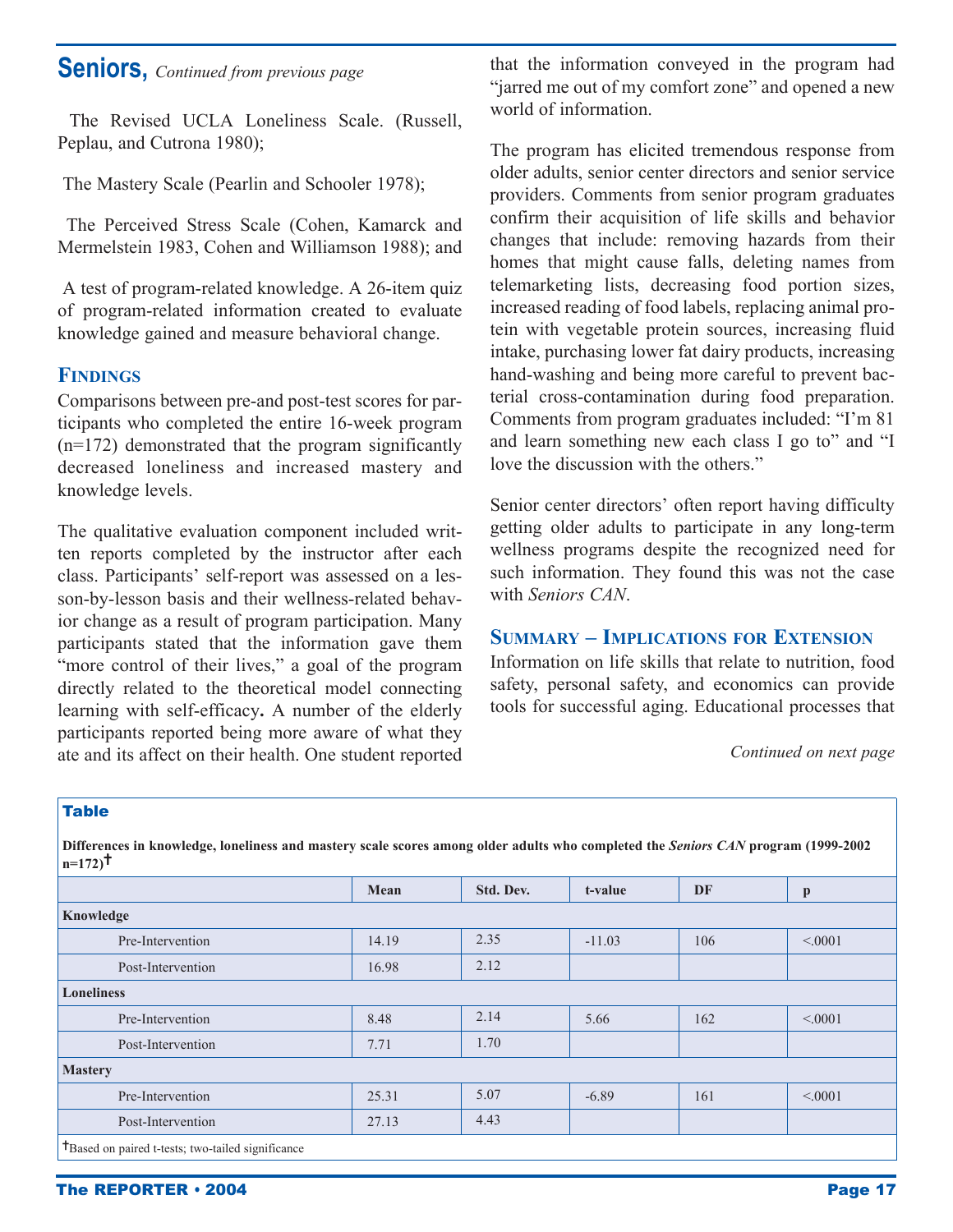## **Seniors,** *Continued from previous page*

provide this information can become a part of healthier aging by rewarding continued learning and increasing the sense of control or mastery over life. This group showed statistically significant improvement in health related practices; lower income program participants showing the greatest improvement in their sense of control and decreased loneliness. Participants in the *Seniors CAN* program overall tested significantly higher in mastery and program related knowledge (p<.0001), and reported less loneliness over the course of the sixteen-week program.

Community-based educational programs can have direct, measurable impact on the quality of life. These results should encourage greater utilization of interactive wellness education by Cooperative Extension as a valid approach to enhance successful aging.

#### **REFERENCES**

Baltes, M. Wahl, H. and Schmid-Furstoss, U. (1990). The daily life of elderly Germans: Activity patterns, personal control and functional health. *Journal of Gerontology: Psychological Sciences* 45, 172-179.

Berkman, L., Leo-Summers, L. and Horwitz, R. 1992. Emotional support and survival following myocardia infarction: A prospective population-based study of the elderly. *Annals of Internal Medicine* 117, 1003-1009.

Cohen, S., Kamarak, T. and Memelstein, R. (1983). A global measure of perceived stress. *Journal of Health and Social Behavior* 13, 285-396.

Cohen, S. and Williamson, G. (1988). Perceived stress in a probability sample of the United States. In Spacapan and Oskamp (Eds.) The Social Psychology of Health 31-67. Newbury Park, CA: Sage.

Collins, C. (2001, December). Seniors CAN: Enhancing Independence for Older Adults. *Journal of Extension*, http://www.joe.org/joe/2001december/iw4.html.

Collins, C. and Hernandez, L. (2000). *Seniors CAN Curriculum*. University of Nevada Cooperative Extension, CM00-05 (curriculum materials).

Diamond, M. (1993). An optimistic view of the aging brain. *Generations* 17(1), 31-33.

Duffy, M. and MacDonald, E. (1990). Determinants of functional health of older persons. *The Gerontologist* 30, 503-509.

Freedman, V. (1993). Kin and nursing home lengths of stay: A backward recurrence time approach. *Journal of Health and Social Behaviors* 34, 138-152.

Grembowski, D., Patrick, D., Diehr, P., Durham, M., Beresfors, S., Kay, E. and Hecht, J. (1993). Self-efficacy and health behavior among older adults. *Journal of Health and Social Behavior*, 34, 89-104.

House, J., Landis, K., and Umberson, D. (1988). Social relationships and health. *Science* 241, 540-545.

Mirowski, J. and Ross, C. (1990). Control or defense? Depression and sense of control over good and bad outcomes*. Journal of Health and Social Behavior* 31, 71-86.

Moore, M. (1973). Toward a theory of independent learning and teaching. *Continuing Education* 44(12), 161-179.

Okoro, D. and Miller, L. (1994). Factors related to the learning of participants in the Ohio Pesticide private applicators instructional program. Columbus, Ohio: Department of Education, Ohio State University. (ERIC Document Reproduction Service No. ED 372 209)

Pearlin, L. and Schooler, C. (1978). The structure of coping. *Journal of Health and Social Behavior* 19, 2-21.

Russell, D., Pepau, L. and Cutrona, C. (1980). The revised UCLA Loneliness Scale: Concurrent and discriminant evidence. *Journal of Personality and Social Psychology* 39, 472-480.

Seeman, M. and Lewis, S. (1995). Powerlessness, health and mortality: A longitudinal study of Older men and mature women. Social Science and Medicine 41(4), 517-526.

Snowdon, D. (2001). *Aging with Grace*. New York: Bantam Books.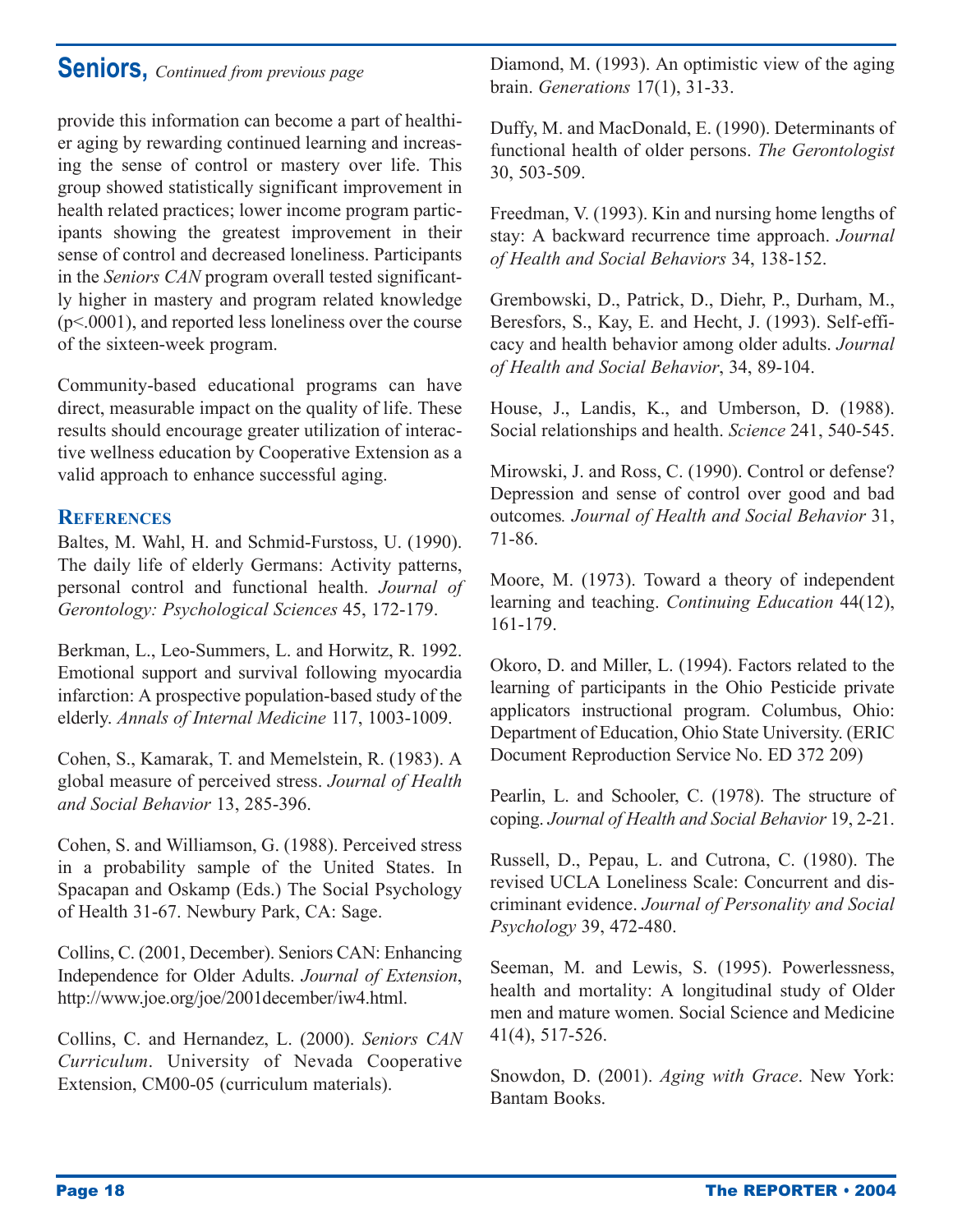# Another Role Extension Can Play to End Child Abuse and Neglect

*Chester J. Bowling, Associate Professor and Extension Specialist Community Leadership and Management Ohio State University*

*Sharon L. Mader, Assistant Professor and Extension Agent Sandusky County, Ohio*

#### **INTRODUCTION**

In 1993, 15.3 per thousand children in the United States were victims of child abuse and neglect. That number has been declining and reached a low of 11.8 per thousand in 1999 when, according to the U.S. Department of Health and Human Services (2001), "an estimated 826,000 children were victims of abuse and neglect…."

Extension's response to child abuse and neglect has been the creation and implementation of a wide array of high quality parent education programs. It is highly likely these programs have played a part in the declining abuse and neglect rates over the past six years. But another role for Extension, beyond being a parent education provider, may be emerging.

When providing parent education, the Extension educator is the source of knowledge. This "knowledge disseminator" role is Extension's traditional role and its objective is to transfer knowledge to the audience in ways that changes behavior. But, Extension is well positioned to be a "knowledge creation facilitator." In this role, the Extension educator changes behavior by helping a community create shared knowledge.

Holman and Devane (1999) suggest that large system change processes, like Future Search (Weisboard and Janoff 1995) used in this action research project, operate within the following seven principles:

- $\blacksquare$  The possibility of contributing to something larger than themselves compels people to action.
- $\blacksquare$  Members of a community understand their system at a deeper level when they collectively create a whole-systems view.
- $\blacksquare$  When critical information is publicly available to members of the community they make more informed decisions about their own activities.
- $\blacksquare$  Engaging the whole person including hands, head, heart, and spirit of the members of the community yields the most sustainable change.
- <sup>Q</sup> Unleashing the power of the individual to contribute can lead to extraordinary accomplishment.
- $\blacksquare$  The knowledge and wisdom necessary for substantive change exists in the people of the community.
- $\blacksquare$  Change is a process, not an event.

### **EXTENSION AS A KNOWLEDGE CREATION FACILITATOR**

To operate within a large system change process, Extension educators need to shift from being content experts to being the process experts. Behavior changes do not come from the transfer of knowledge but from the creation of knowledge in the collective minds of community members.

Through dialogue, community members: review the historic patterns, identify current trends, form mental images of an ideal system, transform images into plans and create projects that fulfill plans. During this process, community members also invent ways of working together.

#### **METHOD**

This paper describes how Extension acted as a knowledge creation facilitator, and reports results achieved

*Continued on next page*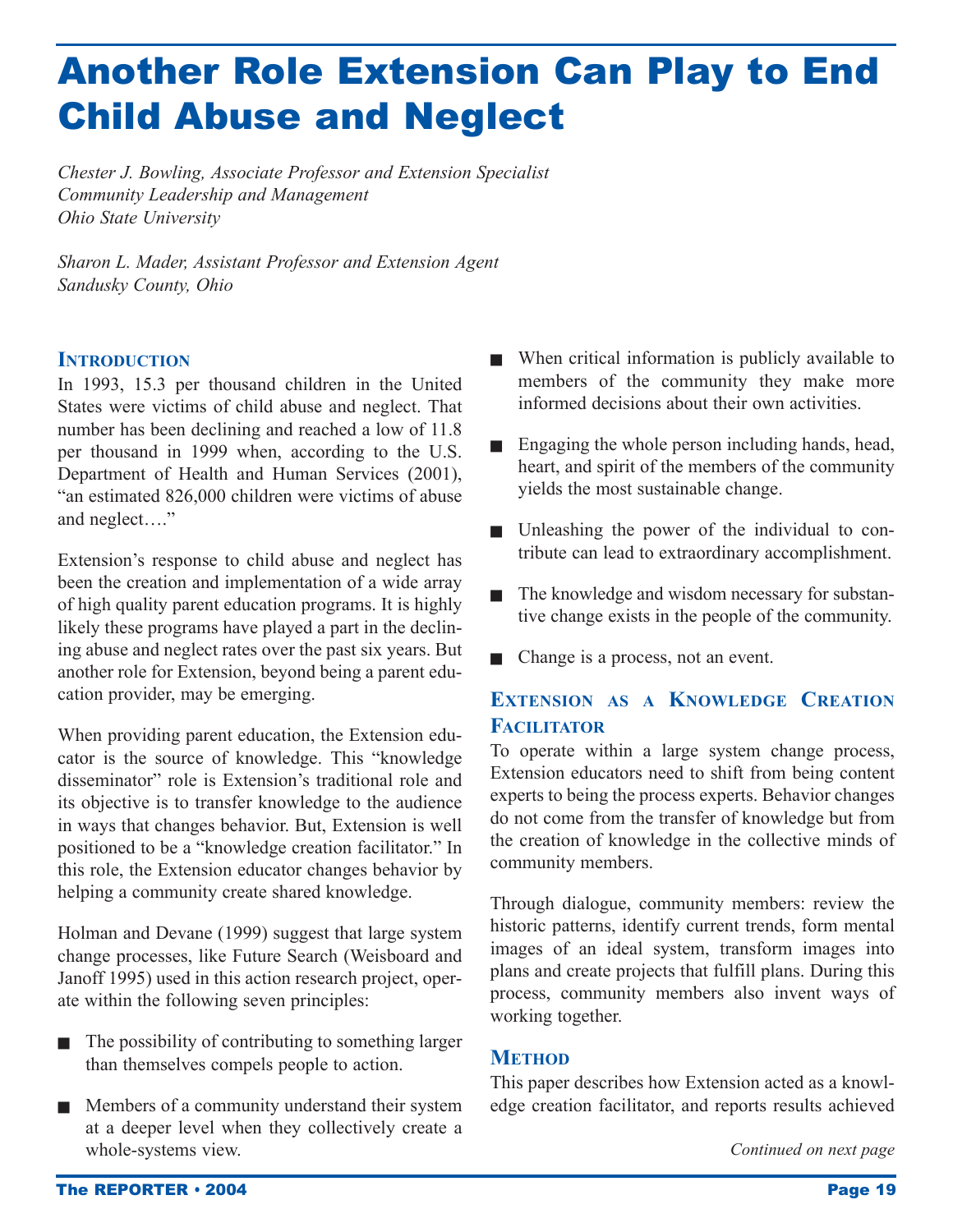## **Child Abuse,** *Continued from previous page*

by using a large system change process in an effort to end child abuse and neglect.

In January 2000, a collaborative alliance of government and non-profit organizations was created, grants written to complete a comprehensive community capacity assessment and a county plan developed to prevent child abuse and neglect. The county continued to have high rates of abuse and neglect relative to the rest of the state. The goals of the alliance were to:

- capitalize on each organizations strengths and resources;
- create a seamless service system to deal with child abuse and neglect;
- reduce duplication and gaps in the social service system; and
- articulate efforts between service providers.

The alliance believed reaching these goals would make a significant difference for families, facilitate program and service articulation and identify gaps and overlaps in program and services in a non-threatening way. A Future Search was designed to build on the community's self-organizing abilities and help community members take responsibility for their own future. With Extension educators acting as facilitators, the Family and Community Collaborative Alliance acted as the host committee for the Future Search. Sixteen hours were spent defining the task of the Future Search, selecting dates, finding an appropriate location, creating a list of people to invite and sending invitations. Ultimately thirty-five people, representing local social services agencies, school systems, child advocacy organizations, childcare centers, youth groups, health care organizations, the juvenile justice system, foster parent organizations, and adoption agencies participated in the Future Search.

Because measuring the effect of a system-wide intervention is difficult, time consuming and costly, participants were immediately polled afterward to determine if they felt the time was well spent and if changes will be made. Every person present at the beginning of the Future Search was surveyed as well as every person at the conclusion. The survey instrument measured perceptions of change in:

- awareness of child abuse and neglect;
- $\blacksquare$  involvement in child abuse and neglect prevention activities;
- parenting skills; and
- the quality of life related to parenting skills in the county.

Variables were measured on a three-point scale of perception, which increased (3), remained the same (2), or decreased (1). All participants were given code numbers so surveys could be paired. Surveys without a pre- or post-test match were removed from the sample before analysis, making this a paired t-test for dependent samples.

#### **FINDINGS**

The objective of the t-test was to assess the significance of the change in scores from pre-test to posttest. The results of the paired t-test can be found in Figure 1. Significant differences were found in three of the four areas. Participants in the project reported a significant in their awareness of and involvement in the prevention of child abuse and neglect as well as the quality of life for families and children in the county. Participants saw no significant difference in their own parenting skills as a result of participating in the Future Search. There were no other significant correlations among variables.

To develop a deeper understanding of the effect, a sample of eight participants were interviewed three months after the Future Search. The participants were asked:

- What did you liked most about the Future Search?
- $\blacksquare$  What was your best experience during the Future Search?
- $\blacksquare$  What kinds of new projects or activities have you started since the Future Search?
- $\blacksquare$  What new people are you working with since the Future Search?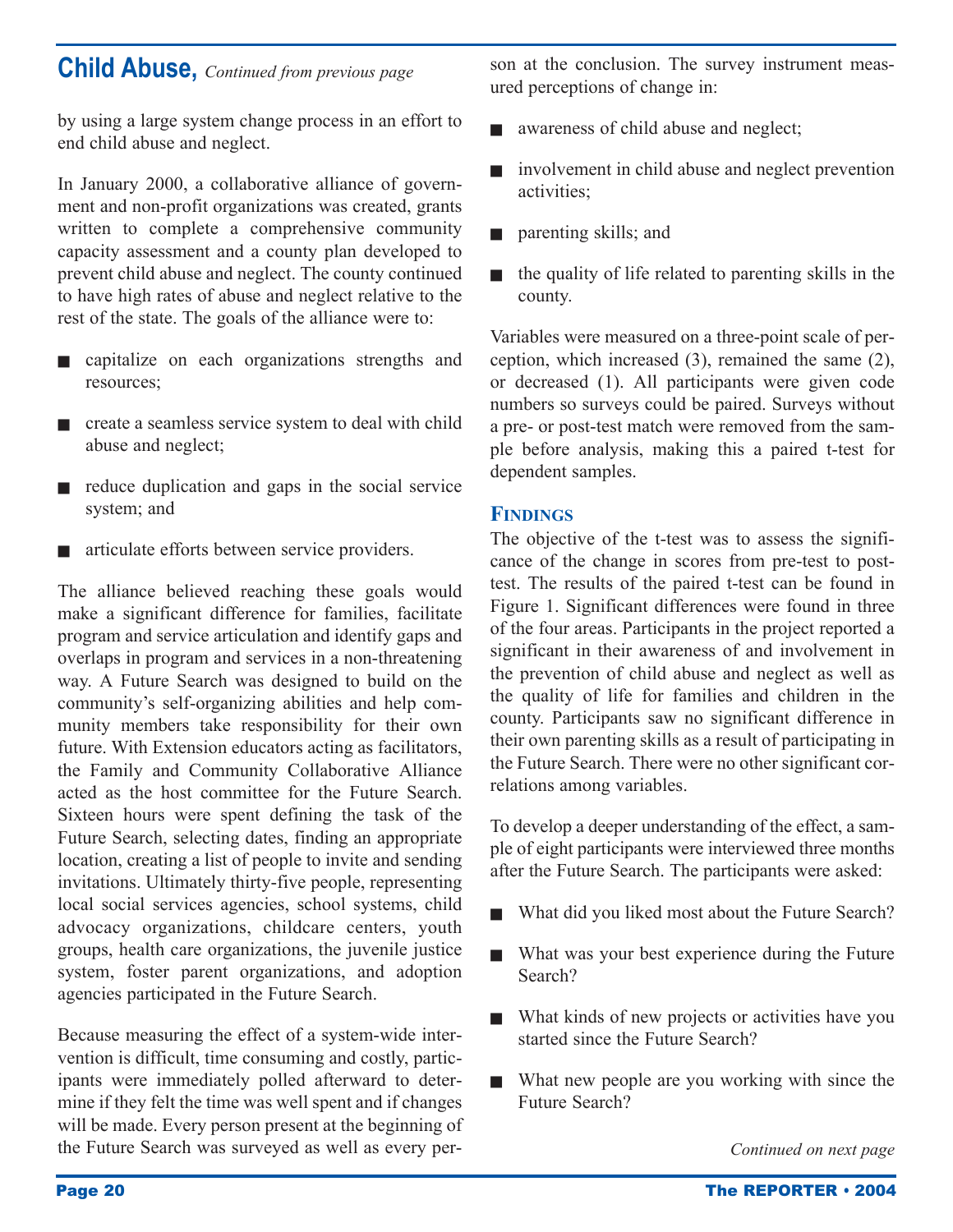## **Child Abuse,** *Continued from previous page*

Participants unanimously reported that working (in the same room at the same time) with people from the entire county to end child abuse and neglect was what they liked best. It gave them the opportunity to network and design collaborations to address the problem. Most of the group described creating images of an ideal future as their most exciting and engaging experience. Others enjoyed the historical review and the action planning.

Projects and activities that resulted from their work, included the creation of the following committees:

- $\blacksquare$  Recreation committee designed to publicize, in a unified newsletter, existing opportunities for child and family recreation and bring new recreation programs to low-income areas of the community,
- $\blacksquare$  Mentoring/parenting committee designed to bring together groups within the community for mentoring/parenting activities so activities could be coordinated, and the
- Mobile health committee designed to collaboratively develop funding for a mobile health unit.

Each of the committees represented new working relationships made possible by the collective knowledge created during the large system change process.

#### **SUMMARY AND IMPLICATIONS**

This example shows that Extension educators can move beyond the parent educator role to work toward ending child abuse and neglect. They can become knowledge creation facilitators and use large system change processes to successfully create community specific knowledge. New knowledge and ultimately new behaviors within the community are attained through the creation of new working relationships that lead to substantive dialogue. Quality dialogue leads to the identification of common ground so community members can cooperate and collaborate. In time, this activity leads to higher levels of system performance and further reduces child abuse and neglect.

#### **REFERENCES**

Holeman, P. and Devane, T. (1999). *The change handbook: Group methods for shaping the future*. San Francisco, CA: Berrett-Koehler Publishers, Inc.

U.S. Department of Health and Human Services (2001), Website: http://www.acf.dhhs.gov/programs/ cb/publications/cm99/cpt2.htm

Weisboard, M. and Janoff, S. (1995). *Future search: An action guide to finding common ground in organizations and communities*. San Francisco, CA: Berrett-Koehler.

#### **Table**

**Score on Future Search Pre and Post Event Tests**

| <b>Test</b>            | Mean | Std. Dev. | T        | Sig. (2-tailed) |
|------------------------|------|-----------|----------|-----------------|
| Pre: Awareness         | 2.26 | .53       |          |                 |
| Post: Awareness        | 2.70 | .54       | $-3.606$ | .001            |
| Pre: Involvement       | 2.19 | .48       |          |                 |
| Post: Involvement      | 2.93 | .27       | $-7.322$ | .000            |
| Pre: Parenting skills  | 2.30 | .47       |          |                 |
| Post: Parenting skills | 2.41 | .50       | $-.901$  | .376            |
| Pre: Quality of life   | 2.00 | .49       |          |                 |
| Post: Quality of life  | 2.65 | .49       | $-4.474$ | .000            |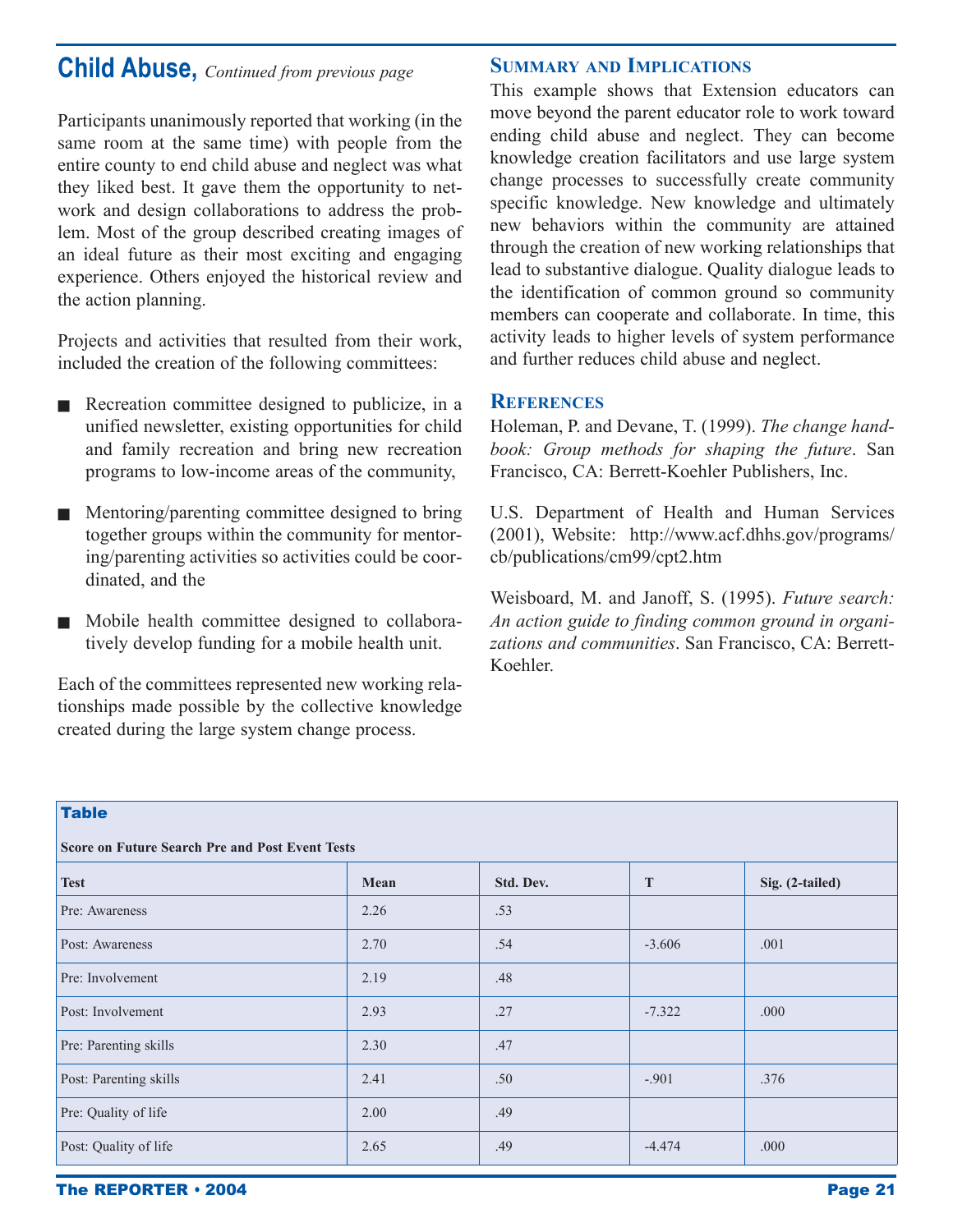# Linking Michigan's Family Nutrition Program (FNP) to Financial Security

*Susan Cocciarelli, Extension Specialist Michigan State University* 

#### **INTRODUCTION**

If Michigan State University Extension (MSUE) staff were asked by national and/or statewide private and public entities to explore ways to help very lowincome Michigan urban and rural individuals achieve financial security, how would they respond?

Being prepared to either initiate or respond to such a developmental approach was the underlying reason for conducting a survey among MSUE field staff. Reaching the overall goal of alleviating hunger and building long-term financial security among Michigan's food-stamp eligible individuals involves both exploring what has already being done in practice and the systemic conditions that allow this developmental process to occur.

Securing, preparing, and consuming nutritious foods is the focus of the FNP program. The Family Nutrition Program staff offer consumer education and skill building in group settings and to eligible individuals and families within their homes. Nutrition education, accessing food, and budgeting/resource management are the key educational components that serve as the foundation upon which food stamp eligible families increase their capacity to alleviate hunger in their lives.

#### **METHODS**

A seven-question, open-ended questionnaire was administered to all regional directors and self-selected county staff from at least two counties in Michigan's six Extension regions. The self-selected staff included county directors, extension educators and program associates. Fourteen staff, representing twelve MSUE county offices, were interviewed in person or by telephone. Sessions lasted between 45 to 90 minutes per interview. All respondent information was summarized and individual responses recorded.

When asked about the role of financial resource management in the overall educational interaction between FNP staff and the FNP audience, responses from those interviewed were mixed. Some FNP staff viewed budgeting and financial management as keys to the success in a family's overall ability to secure future food. Others viewed it only tangential to food preparation.

Whether or not financial education is an inherent part of skill building through FNP programs is decided upon at the county level. Family resource management was not offered in counties who perceive FNP guidelines as prohibitive to any money management activity outside its direct relationship to food acquisition and preparation. One county staff member stated that family resource management was limited due to the level of expertise and/or training of staff, however, no one denied that most families want some help in this area.

#### **DISCUSSION AND FINDINGS**

The method by which FNP services are delivered seemed to be driven by two different but not mutually exclusive motivations: 1) how to reach the largest number of individuals given the resources and 2) how to have the greatest impact with the individuals served. The target population served through FNP services are individuals, families, and groups of individuals whose income is within Federal Poverty Guidelines (185-200% of poverty). Eligibility is determined by USDA/FNP guidelines. Characteristic of many participant responses was the notion "we serve anyone who does not know they qualify for food stamps".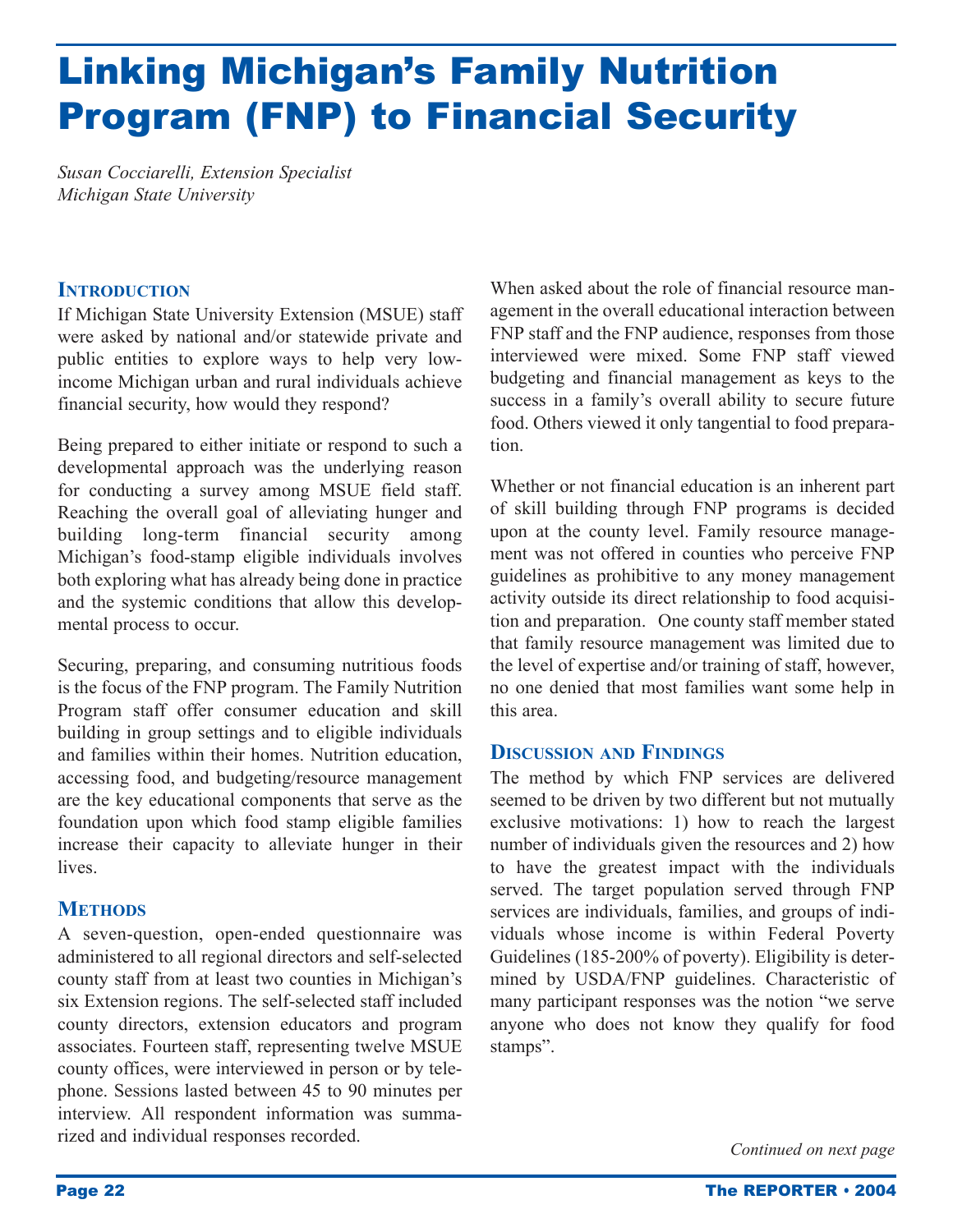## **Michigan FNP,** *Continued from previous page*

Each FNP staff person interviewed stated there was an obvious link between FNP programs and an FNP participant's future financial security. However, acknowledging there is a link does not necessarily imply that the link happens. A MSUE regional director stated, "In many circumstances, this link is the missing piece - like the difference between being job ready and securing a good job."

A range of responses was given when asked about the degree to which FNP is able or is allowed to nurture this link. At one end of the continuum, responses clearly limit FNP to activity designed to assist individuals stretch their food dollars, anything else being beyond the expertise of the staff person or outside the scope of the staff person's job description. At the other end of this practice continuum, FNP staff members see themselves as "an invited guest at someone else's kitchen table." Trust is built between staff member and participant and moving out of financial poverty becomes a very real hope to the participant.

The majority of FNP staff interviewed stated that "stretching food dollars" is secondary to alleviating financial impoverishment. There is a link, they say, between increased skill development and its application in moving toward increased financial security.

If FNP staff notice this link, how does the link happen? Several FNP staff view the social services network as inadequate or not positioned to move people out of financial dependency. Further, most FNP staff do not see themselves as social service providers. Rather, each respondent characterized him or herself as an educator. Yet, it is noteworthy that there is frustration on both the part of MSUE staff and lowincome families that families seem stuck in a cycle of poverty. Families can enroll in programs even though they are working full time. "How can there not be a link between a person's personal financial budget and the economic situation of our community?" asked one FNP staff member.

Whether or not FNP staff members want to take steps to bridge FNP activity and longer-term financial security may also be influenced by their perceptions of what is within the individual's control. Several staff

members stated that the link between FNP intervention and personal well-being stood squarely on the participant's shoulders. "We work with individuals to build their capacity to get out of trouble—not using the information keeps people stuck." Others attribute a FNP participant's financial state as either circumstantial or an access problem: people get scammed; their wages are so low they cannot afford the costs associated with working outside the home; people are afraid to put money where someone else could access it; divorce; medical bills; perception that financial services institutions are "for the rich". Regardless of their perceptions of the roots of financial insecurity, FNP respondents agreed on two points:

- 1. FNP activity brings awareness and skills, and
- 2. The next step for the FNP participant is not necessarily a referral to one more social services agency.

FNP staff can offer specific linkages that could act as building blocks for financial security:

- Individual Development Accounts IDAs) .(There was consensus among FNP staff involved in offering IDAs that IDAs are a valuable financial tool in bridging the gap between mobilizing savings and targeting those savings for a high return investment.)
- $\blacksquare$  Financial institutions that give individual attention or have an incentive based service to help people keep what they have saved
- $\Box$  Connections to activity in the community that address issues of under- employment and/or employment advancement
- $\Box$  Consolidation of medical debt or pooled medical resources for families with young children
- Food co-ops or child care co-ops or financial service co-ops. (These are all examples of people pooling some resources in order to have more for something they cannot pool.)
- Small business development or addressing costs of transportation, especially in rural areas where jobs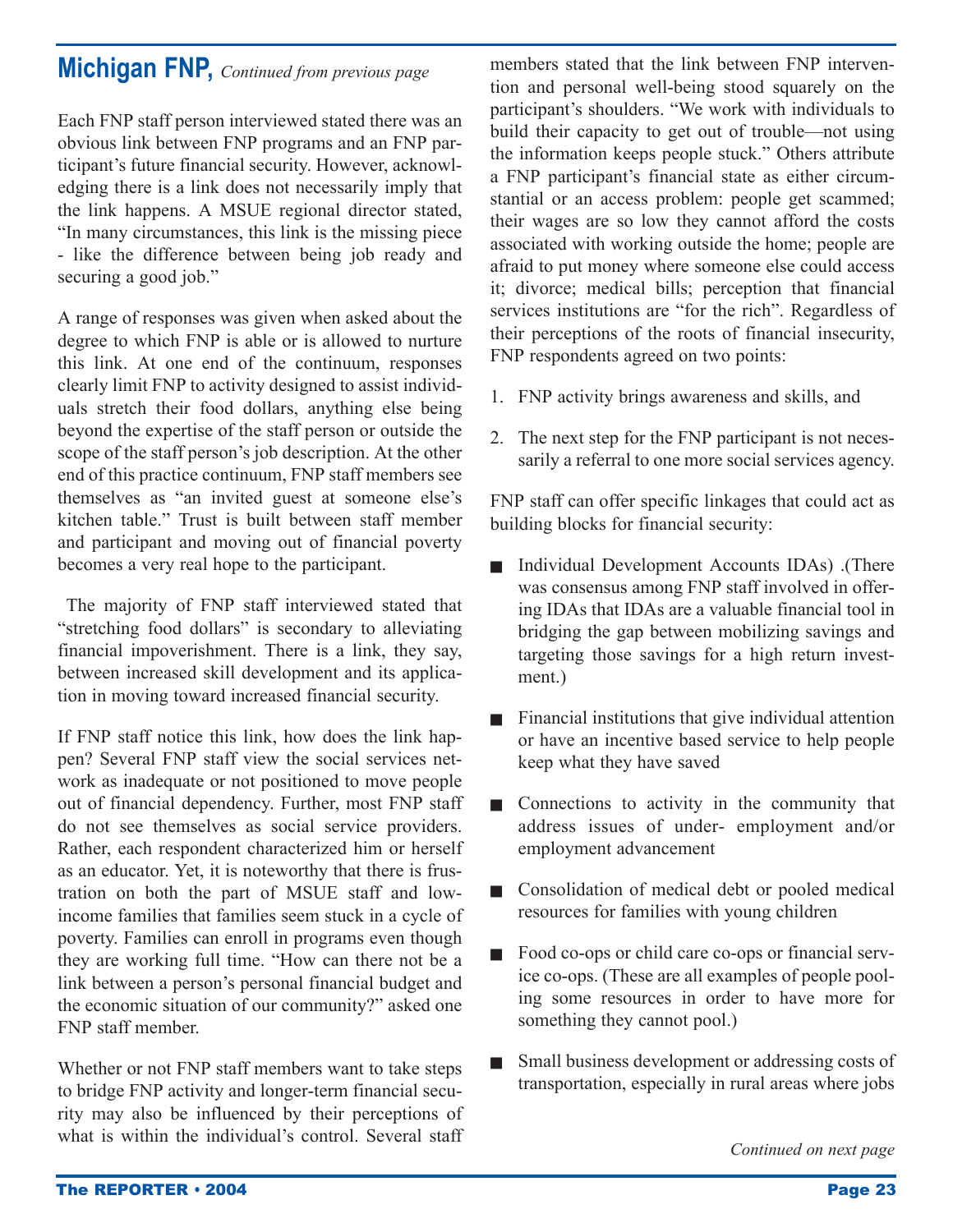## **Michigan FNP,** *Continued from previous page*

are moving further and further away from residential hubs

Each FNP staff person interviewed described the community as being rich in resources. "There are several social service agencies, food banks, volunteerism, and the 'spirit' of people to help." The efficacy of such a community system of "first response" was expressed in terms of its overall potency to address the "roots" of poverty rather than just the symptoms. For instance, the Salvation Army can't help the family who want to consolidate their debt.

Individuals may become deeper in debt because of a scam. People are so desperate to make their small income stretch further that they believe that they are vulnerable to being ripped off. "How do we help people not pay more for what they need?" One participant in the study mentioned that the individual families she works with think they either do not deserve or are not eligible for traditional financial services because they are only for "rich people".

Another source of community strength is MSUE itself. According to one regional director, "MSUE is uniquely positioned because we have already broken ground with an individual. We work with them in an educational context; it is not difficult to move forward with that person with additional skill sets." Interestingly, "lack of resources" was not a frequent response to the question about the challenges linking FNP activity to individual financial security. "How do we do it" was discussed far more often. The challenges the participants indicated are summarized below:

- $\blacksquare$  Challenges are embodied in the circumstances of the poor themselves (literacy levels, past financial history and experience, the will to improve)
- $\blacksquare$  Challenges exist within the overall community environment: low wage jobs or lay offs; the system of social services that offer a treadmill-like experience to its users; proximity to work; issues around gambling casinos. People are so desperate they are willing to gamble rent money.
- $\blacksquare$  The lack of knowledge of alternatives within the community
- MSUE county staff do not always have a clear idea of what actually is acceptable activity under FNP guidelines
- $\blacksquare$  The current overall economic environment was a huge challenge to many low-income people
- General concerns about rallying a community around people saving money. A community can rally around certain causes, but the money never seems to be enough to address more than a current emergency. The context is always around *need* rather than around strengths. If you are not needy, then you don't get heard.
- $\blacksquare$  Synthesizing resources and access to these resources. Several respondents stated that there is no lack of resources in the community; rather, eligible service recipients cannot take time from work to sit and wait hours for assistance.

#### **DISCUSSION AND SUMMARY**

The majority of respondents have expressed that FNP involvement has an impact beyond food resource management. The impact is in raising the awareness of using resource management skills to improve longterm household financial security. Evidence of this impact is largely anecdotal. Yet, many of the respondents stated that, on a case-by-case basis, there was evidence of concrete long-term financial improvement.

Should MSU Extension embrace and act as a catalyst for a developmental approach to financial self-sufficiency among families with very low incomes using FNP as the "first rung" this developmental ladder? The majority of respondents stated that family financial security is tied to community financial security. This means that both access to and opportunities to practice sound community-based financial education and financial services serve to enhance quality of life for individual and, in turn, the communities within which they live. FNP can play a key role in the development of a community system of both food and financial security.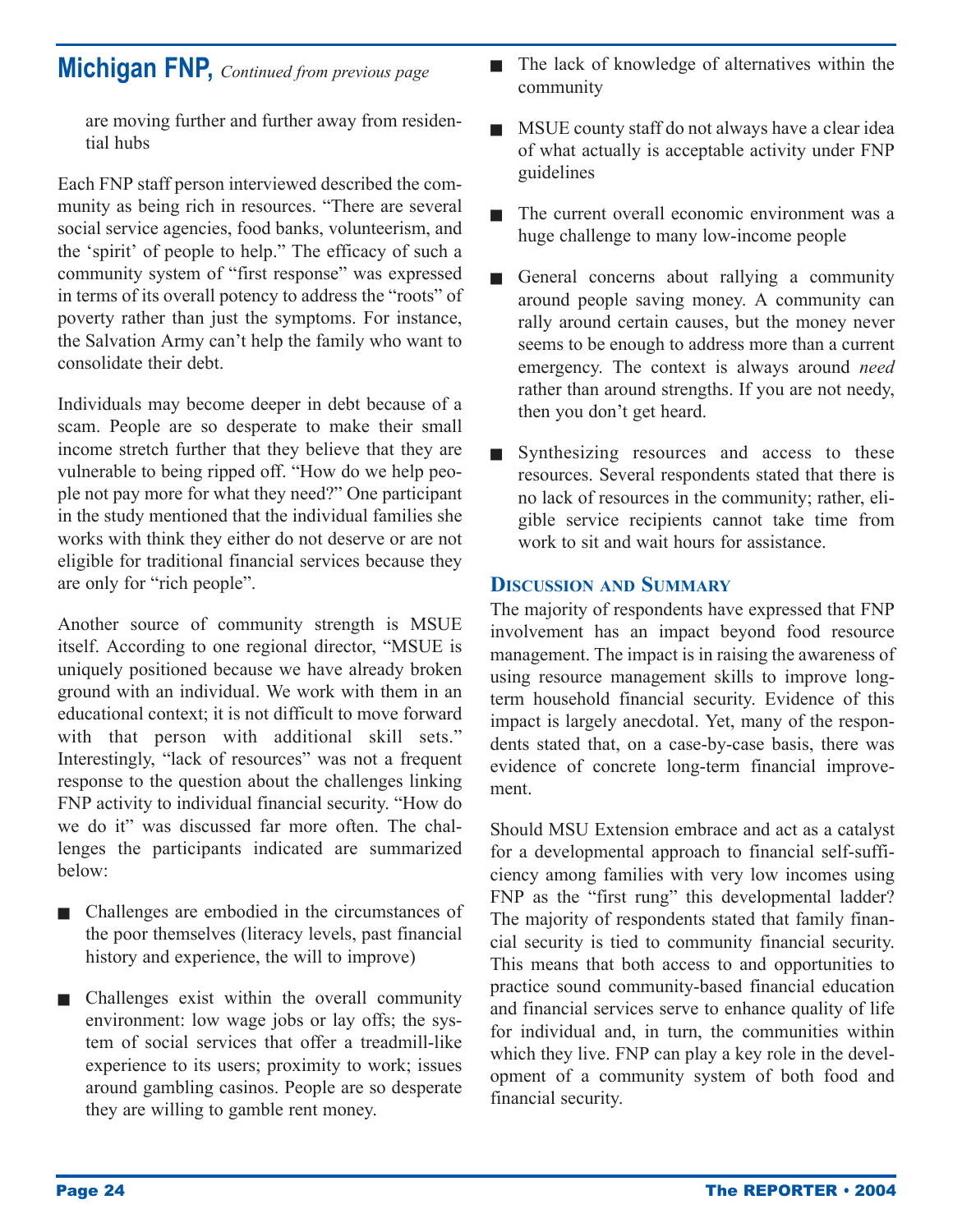# Financial Counseling Program's Train-the-Trainer Approach

*Jinhee Kim, Assistant Professor and Extension Specialist University of Maryland*

*Elisabeth Fost Maring, Ph.D. Student University of Maryland*

*Susan K. Morris, Extension Educator Montgomery County, Maryland*

#### **INTRODUCTION**

Low-income families have problems managing their money due to financial illiteracy as well as limited resources. They lack experience and expertise dealing with financial matters (Bernheim 1994). One-on-one or small group counseling over an extended time period seems more effective than large classes, self-study books or the Internet. Limited income individuals and families, however, often cannot afford personalized counseling.

The train-the-trainer model is an effective method to deliver information to diverse audiences (D'Eon and AuYeung 2001; McClelland, Irving, Mitchell, Bearon and Webber 2002) and one effective strategy to convey financial management information to limited resources audiences. Human service providers from public and private organizations, such as social services, have connections with the targeted group and offer services to enhance the economic sustainability of their clients. Evidence has also been shown that trained service providers can improve their clients' financial management (Rupured, 2001). The University of Maryland Cooperative Extension has developed the Financial Counseling Program, reaching more than 320 agency staff and counselors from community action agencies, credit unions and other organizations) since 1997.

The purpose of this study was to examine the effectiveness of this model of financial counseling to deliver financial information to limited resources audiences. Research questions included:

Was the training useful to the participants personally and in serving their clients? Did the training change participants' financial management skills?

Did the training change the way participants counseled their clients?

Did the training change their clients' financial management skills?

#### **PROGRAM METHODS**

The Financial Counseling Program was a one-week course. Study materials included: the *Financial Counselor Handbook* published by Maryland Cooperative Extension, two textbooks (*Surviving Debt* and *The Twenty Minute Counselor*), videos, activities and case studies. The training sessions included: lectures, activities and exercises, case study analysis, self-graded quizzes and a demonstration of the *Power Pay* software. Trainers covered information related to: values and goals, financial statements, record keeping, budgeting, making major purchases, acquiring and managing debt, insurance, tax management, housing, retirement planning, estate planning, and counseling techniques. The training ended with evaluations and a two-hour final examination.

Participants who scored higher than 70 out of 100 questions on the final exam received a Financial Counselor Certificate of Completion issued by the University of Maryland Cooperative Extension. Those who did not pass the exam were given an opportunity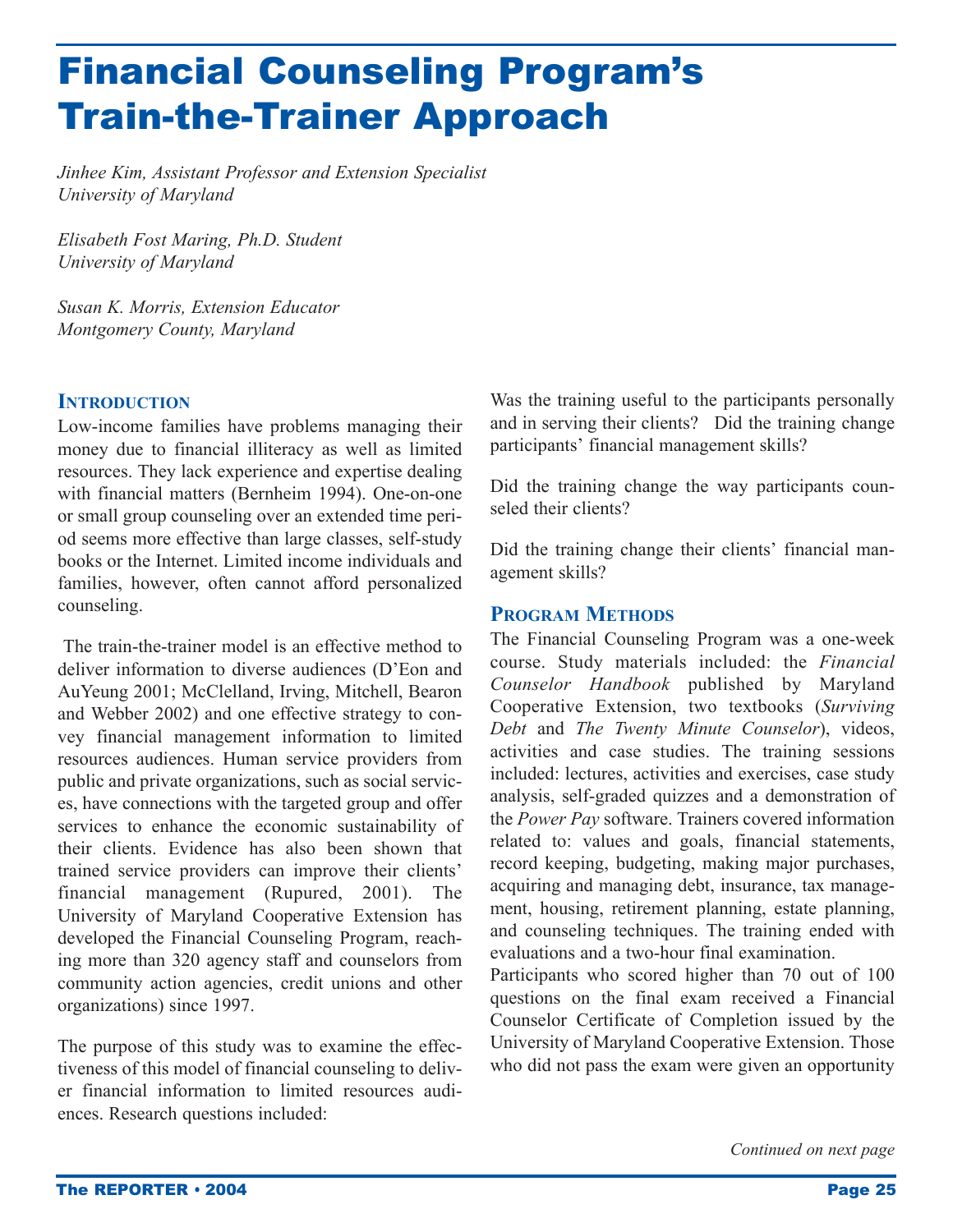### **Financial,** *Continued from previous page*

for review and a second exam. The overall passing rate was 97 percent.

Six trainings, using the same curricula, were conducted in February, March and April. A total of 155 employees from the Maryland Department of Social Services attended the training (64 in 2001 and 91 in 2002).

#### **EVALUATION METHODS**

A needs assessment was conducted with the participants from Maryland Department of Social Services (DSS) before the training started. Demographic information showed that two-thirds of the participants had a college degree or higher education. They counseled an average of 69 clients a month (a range of 6 to 300). Job titles included: income maintenance specialist, case manager, job development specialist and assistant supervisor. Counseling with clients focused on financial independence, employment and retention and budgeting. However, DSS employees stated that they lacked personal finance training and any formal or informal training/education in financial counseling.

A follow-up survey was mailed to the 155 participants three months after the training. A total of 59 returned surveys (38% response rate) were used in the data analysis. The two-page questionnaire also included questions measuring the relevance, quality and utility of training with open-ended comments.

#### **RESULTS-USEFULNESS OF THE TRAINING**

All respondents (100%) felt that the training dealt with important needs for them personally, 96 percent for them professionally and 86 percent for their clientele. Almost all participants (98%) responded that they personally used the information from the training, More than 89 percent responded that the training helped them learn how to counsel and educate their customers/clients, and nearly 90 percent responded that they used the information from the training in their work.

Anecdotal comments from participants included: "better able to serve clients," "without this course, I would not have been very effective in assisting and guiding my clients to greater financial independence," "I am able to offer suggestions financially to assist my customers," "The training has changed the format I've used for interviewing customers. I now try to incorporate some of what I've learned," and "I incorporate budgeting into my life plan for *Welfare to Work."*

Most of the participants thought that it was helpful professionally as well as personally. A few felt that their clients have little resources to save or budget and, therefore, could not use some of the training information. Only two responded that the State Department of Human Resources had not approved the financial counseling program or voiced concern about counseling time constraints due to a large caseload.

Ninety-three percent of the respondents felt that the training helped them professionally. Training helped them counsel clients better in general financial management, credit management, budgeting and goal setting. The second most frequent response was that the training enhanced their awareness of financial management and increased their confidence counseling their clients.

#### **CHANGES IN PARTICIPANTS' FINANCIAL MANAGEMENT**

Results showed that the Financial Counseling Program improved the participants' financial management skills. Ninety-five percent of the respondents changed their money management in some way. Ninety-six percent set financial goals, 94% developed a budget, 89% organized their records, 86% reduced their amount of debt, 79% increased their savings, 48% developed a net worth statement, 60% improved their insurance coverage and 47% improved their housing situation. Some respondents stated that they learned to say "no" to some purchases, managed debt better, and some revamped their investment portfolio to include stocks, mutual funds and IRAs.

#### **CHANGES IN COUNSELING CLIENTS AND IN CLIENT'S BEHAVIOR**

Seventy-seven percent responded that they made changes in the way they counsel their customers as a result of the training. Of those who responded that they had, 71% set financial goals, 81 percent developed a budget, 66 percent organized records, 61 per-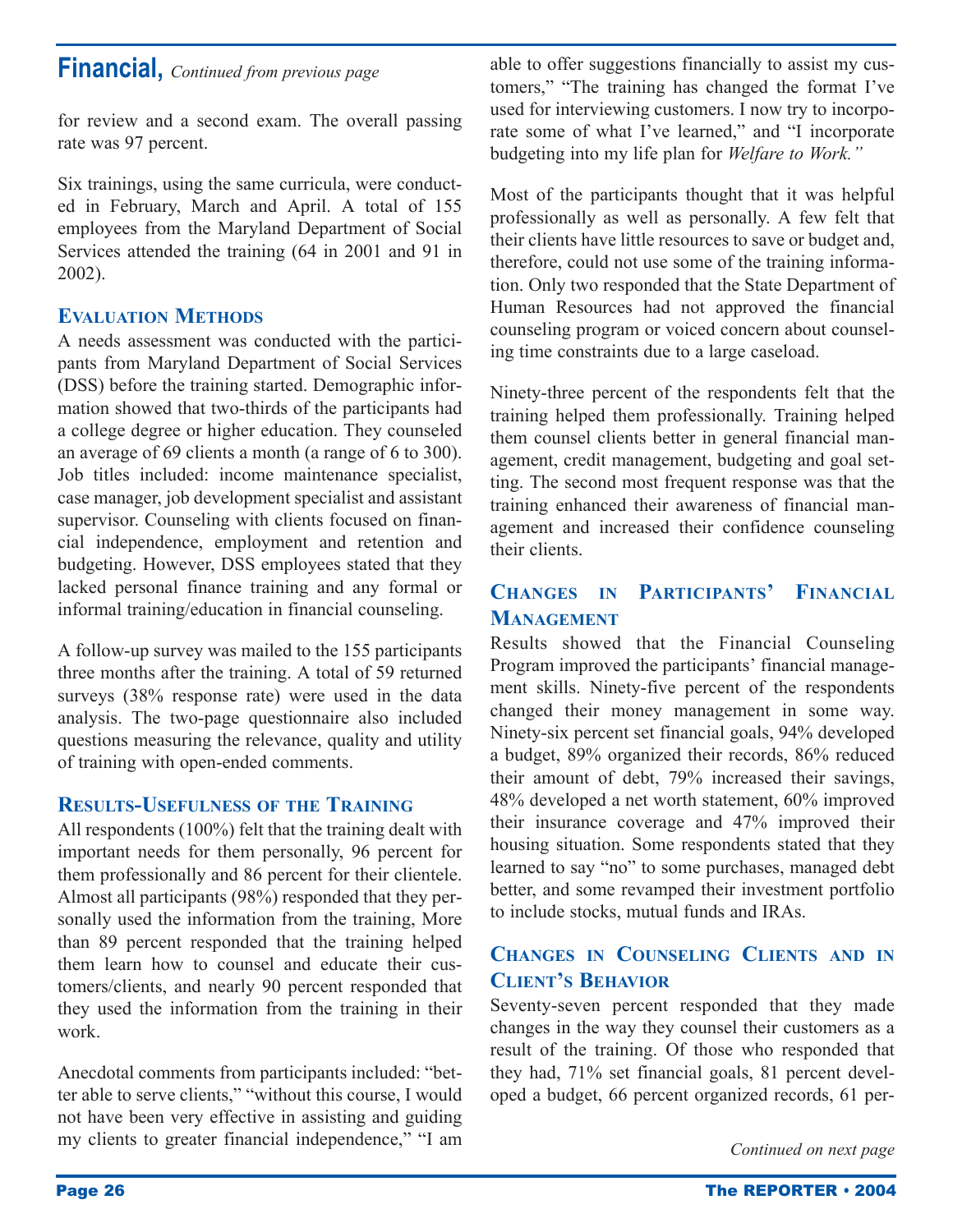## **Financial,** *Continued from previous page*

cent reduced the amount of debt, 58 percent improved their housing situation, 56 percent developed a net worth statement, 54 percent increased savings, and 31 percent improved insurance coverage.

### **DISCUSSION**

The purpose of this study was to determine the effectiveness of a one-week Financial Counseling Program using a train-the-trainer model. Usefulness of the program, changes in participants' financial behaviors, counseling with the clients, and changes in their clients' behaviors were examined in the study. The Maryland Department of Human Resources funded the program for their employees.

It was concluded that the program was effective in building the capacity of Department of Social Services staff and caseworkers and in changing their financial behaviors. Results of the study showed that participants found the training to be very useful, improved their personal financial management and helped them serve clients better. Some also completed a net worth statement or improved their insurance coverage and housing situations.

Nearly all participants felt the training was professionally helpful as they worked with clients. Challenges in implementation were noted, however. Participants faced time constraints. State government's budget constraints increased the caseloads of the caseworkers. Caseworkers often found that they did not have enough time to counsel and follow up with their clients. Another challenge was the lack of follow-up support from the sponsoring agency. Although the Maryland Department of Human Resources (DHR) funded the training, local Department of Social Services caseworkers sometimes waited months to a year for official approval from the DHR to provide new services to their clients. This might have delayed some of the impacts.

#### **IMPLICATIONS**

This study suggests that the financial counseling trainthe trainer model was effective in improving lowincome families' financial management. Keys to the success of the program, included: the program's strong reputation in the community, a long-standing partnership with the Maryland State Department of Human Resources, a hands-on approach, experienced trainers, practical study materials, and evaluation. The Financial Counseling Program as a train-the-trainer model was also shown to improve the staff and counselors' awareness, confidence and their ability to provide financial counseling.

Additional research is needed to deliver financial counseling more effectively to low-income individuals and families. For example, to define core topics of financial counseling program and improve adaptation by human service providers. There is also a need for more follow-up and support. More evidence on the effectiveness of the financial counseling program could convince policy makers, government agencies, and educators that training for their employees can increase the financial independence of at-risk individuals.

#### **REFERENCES**

Bernheim, D. (1994). Personal saving, information, and economic literacy: New directions for public policy. In Tax Policy for Economic Growth in the 1990s. Washington, D.C.: American Council for Capital Formation.

D'Eon, M. & AuYeung, D. (2001). Follow-up in the train-the-trainer continuing medical education events*. Journal of Continuing Education in the Health Professions* 21, 33-39.

McClelland, J., Irving, L., Mitchell, R., Bearon, L., and Webber, K. (2002). Extending the reach of nutrition education for older adults: Feasibility of a trainthe-trainer approach in congregate nutrition sites. Journal of Nutrition Education and Behavior 34, S48- S52.

Rupured, M. (2001). Making every dollar count: A train-the-trainer program. *Proceedings of theAssociation of Financial Counseling and Planning Education,* 188-199.

Vitt, L., Anderson, C., Kent, J., Lyter, D., Siegenthaler, J. and Ward, J. (2000). *Personal finance and the rush to competence: Financial literacy education in the U.S.* Middleburg, VA: Institute for Socio-Financial Studies.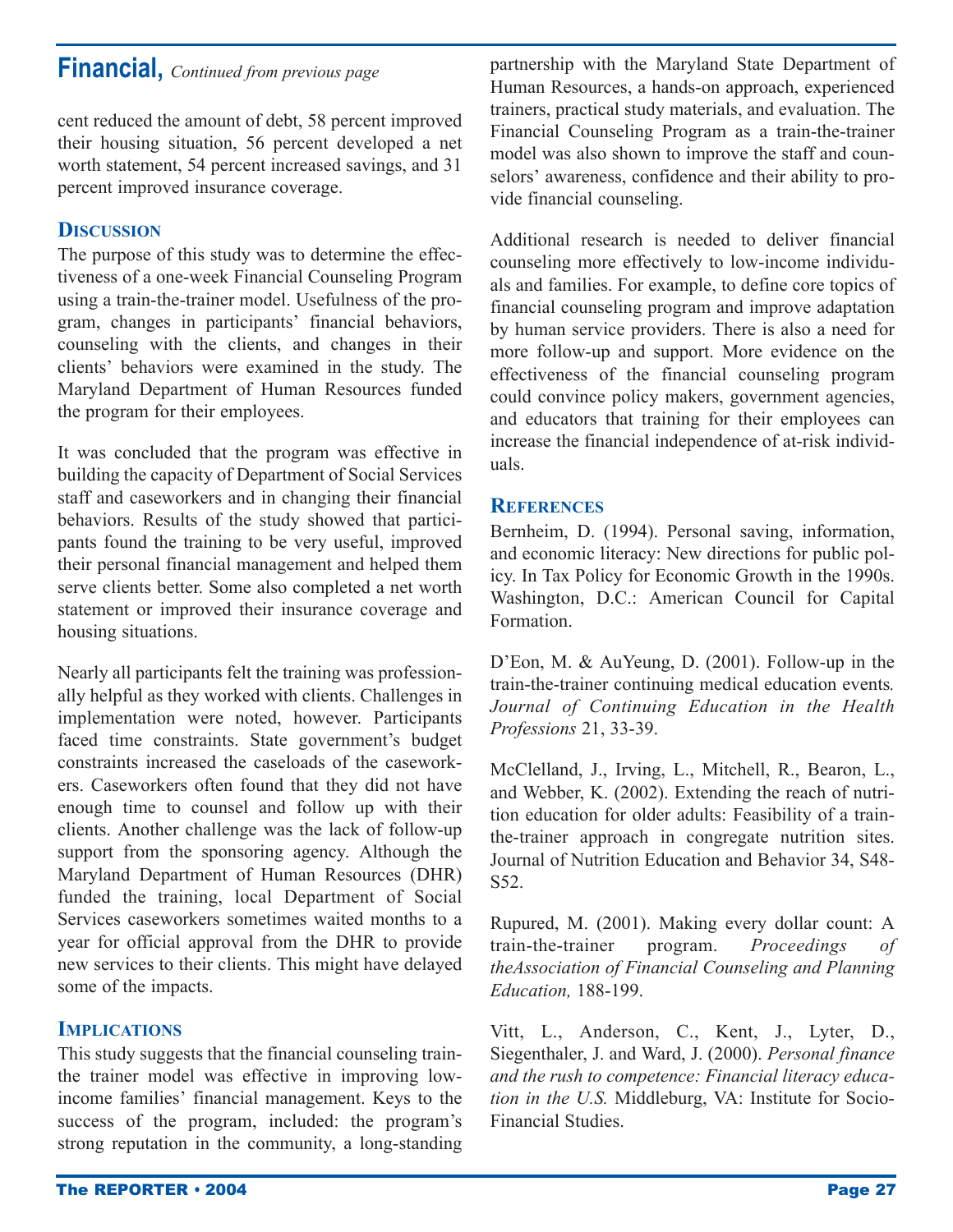# Impact of Small Business Training in West Central Nebraska

*Connie M. Francis Extension Educator University of Nebraska Extension*

#### **INTRODUCTION**

Small towns need adequate job opportunities to sustain themselves and grow. Some Nebraskans are creating their own jobs and businesses or making existing businesses more viable with help from University of Nebraska Extension and a coalition of local business people. Since the program was first offered in Lincoln County in 1995, 150 businesses in a 14-county area in west central Nebraska have graduated from the EDGE class, a 12-week business development course offered in North Platte.

#### **EVALUATION**

EDGE (Enhancing, Developing and Growing Entrepreneurs) course was based on the NxLevel™ business curriculum (1996-2003). Topics included: management of a business, goal setting, legal issues, marketing, record keeping, financial planning and budgets, cash flow projections, financial statements, sources of financing and managing for growth. Each week the students learn about a specific topic and then apply that topic to their own business plan. One-onone consultation with the instructor is an integral part of the class. The result is that students, upon graduation, have a complete and usable business plan tailored to their needs.

EDGE graduates responded to a survey to indicate economic impact of the training they received. Thirtyfive percent of those responding had completely changed the focus of their business as a result of participation in the EDGE class. Thirty percent indicated that they have expanded their existing business. Twenty percent decided not to continue with a business idea after taking the class, and ten percent reported starting a business because of research they had done while taking the class. Five percent indicated that they had downsized an existing business.

Twenty-five percent of those responding added employees since taking the class, the number of additional people employed ranging from one to five. Another thirty percent said they anticipated adding one or more employees in the future.

Fifty percent of the respondents changed their method of marketing their business.

Specific comments about marketing changes included the following:

"More specific targeting. We began some newspaper ads and TV ads."

"Used our advertising dollars wisely"

"More concentration on use of turnovers and GPM [gross profit margin]."

"Discovered my customer base needed to be changed and have now made changes in directing my marketing toward a different customer base. We focused on our niche market."

"Set goals and worked like heck to reach those goals. Did more advertising. Cut out unnecessary advertising."

When asked, "What financial benefits have you seen in your business that you can quantify?" The following were among responses received:

"Sales increased from \$75,000 to \$400,000 in six years, expansion of floor space, maintaining gross profit margin at profitable levels, understanding financial planning."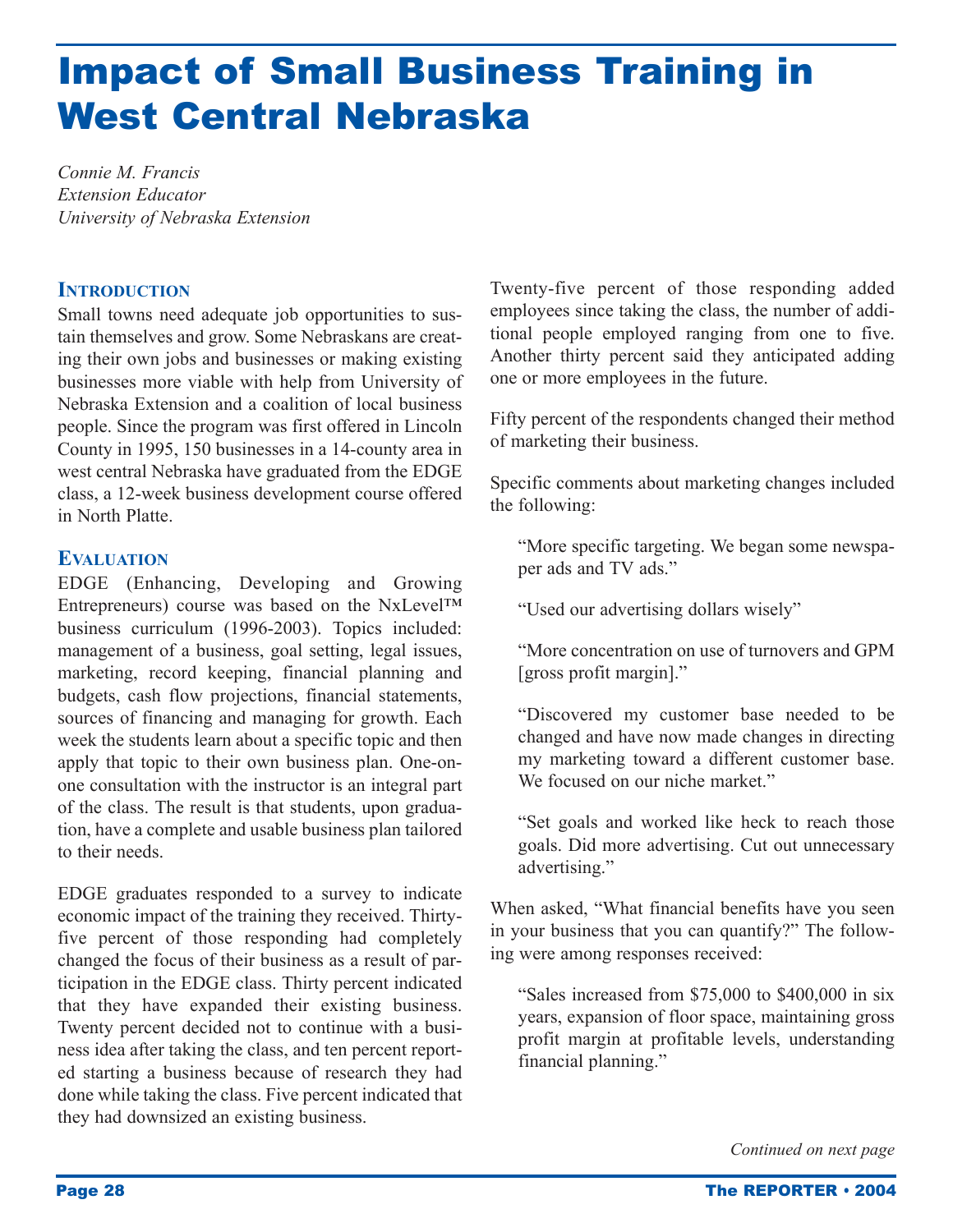### **Business,** *Continued from previous page*

"My market made four times the profit last year that it made the first year."

"Putting my business plan down on paper, enabling me to sell my business profitably."

"Found a new bank due to better financial reports. Got notes negotiated for a lower interest rate."

"A more profitable business all the way around due to awareness of sales, cash flow and what I learned about running a business."

"We were able to build a business plan and present it to our lender."

Responses to the question, "What has been the most useful thing you learned from this class?" included the following:

"Learning to read and understand financials."

"Learning to itemize cost of sales and gross profits to project what we would have to do to be profitable."

"Learning about financial worksheets and how they are used to know how your business is operating."

"Set goals and figure out a way to reach those goals."

"Managing growth."

"Cash flow issues." (2)

"How to better plan and manage our business."

Finally, respondents were asked for any other comments regarding the class:

"We learned a lot about customer relations . . . and what that does for business. It gave me a good handle on my advertising and helped me understand my profit & loss statement. Since the EDGE class we have grown about 55% in sales. We have been increasing our sales about 10-15% a year."

#### **REFERENCE**

NxLevel™ Educational Foundation, www.nxlevel.org.

# Requests to Assist On-going Studies

#### **PROJECT SEARCH AND IDENTIFY**

Are you a military veteran or do you have family and consumer science relatives or friends that served in the military? The project Search and Identify is designed to document and recognize military service among FCS membership.

To learn more, contact Janett Gibbs, 135 Meadow View Road, Athens, GA 30606 or Rita Wood, 186 Bartal Court, Atco, NJ 08004-2280, rawood@rci.rutgers.edu.

#### **GRADUATE STUDIES IN EXTENSION FAMILY AND CONSUMER SCIENCES**

Have you ever completed a graduate thesis or dissertation on an Extension FCS program or topic or used an extension FCS audience as participants in a graduate study? If so, send the exact title of your study, your name, year of graduation, degree and college or university to: Jan Scholl, 323 Ag Admin Building, University Park, PA 16802, jscholl@psu.edu. Over 800 studies have been located so far and all will be compiled to study aspects of Extension's research base.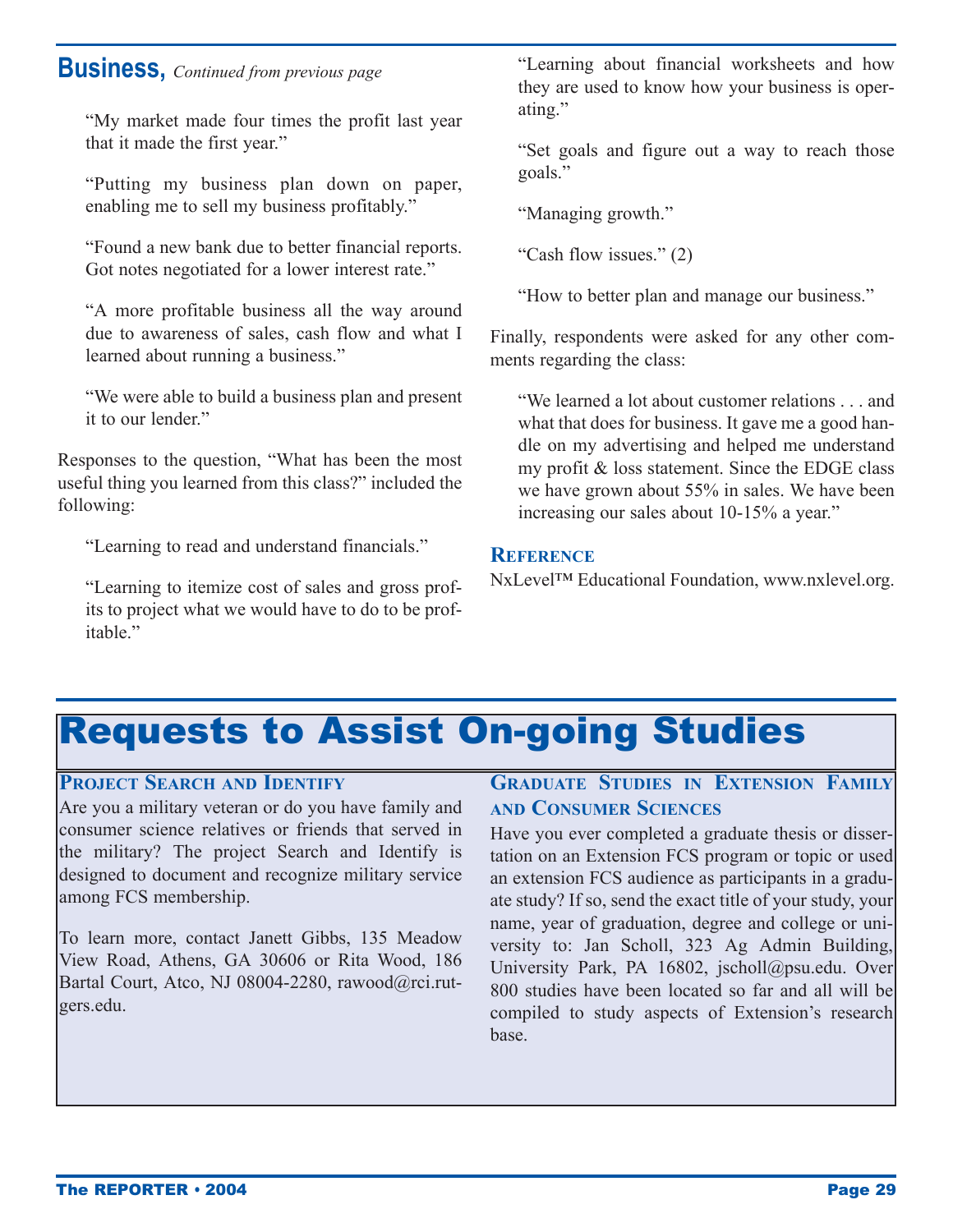# Selected Galaxy II Presentations by Extension FCS Members

*Compiled by Jan Scholl, 4-H FCS Specialist, Penn State University*

These are just some of the many presentations given by Extension FCS members at Galaxy II held in Salt Lake City. As many titles as possible are listed within this limited space. Titles are also shortened somewhat. In the case of a team, only the contact's name and e-mail are identified. The complete list of all presentations was provided to each participant in their registration packet.

#### **NUTRITION**

| $CES + Dietetic Interns (FL) \dots \dots \dots \dots \dots \dots \dots \dots \dots$ Jo Shuford-Law, josl@mail.co.leon.fl.us |
|-----------------------------------------------------------------------------------------------------------------------------|
| Centsible Nutrition Research (WY) Denise Smith, desmith@uwo.wyoming.com                                                     |
|                                                                                                                             |
|                                                                                                                             |
|                                                                                                                             |
|                                                                                                                             |
|                                                                                                                             |
|                                                                                                                             |
|                                                                                                                             |
|                                                                                                                             |
|                                                                                                                             |
|                                                                                                                             |
|                                                                                                                             |
|                                                                                                                             |
|                                                                                                                             |
|                                                                                                                             |
|                                                                                                                             |
|                                                                                                                             |
|                                                                                                                             |
|                                                                                                                             |
|                                                                                                                             |
|                                                                                                                             |
|                                                                                                                             |

### **SEWING/TEXTILES/FASHION**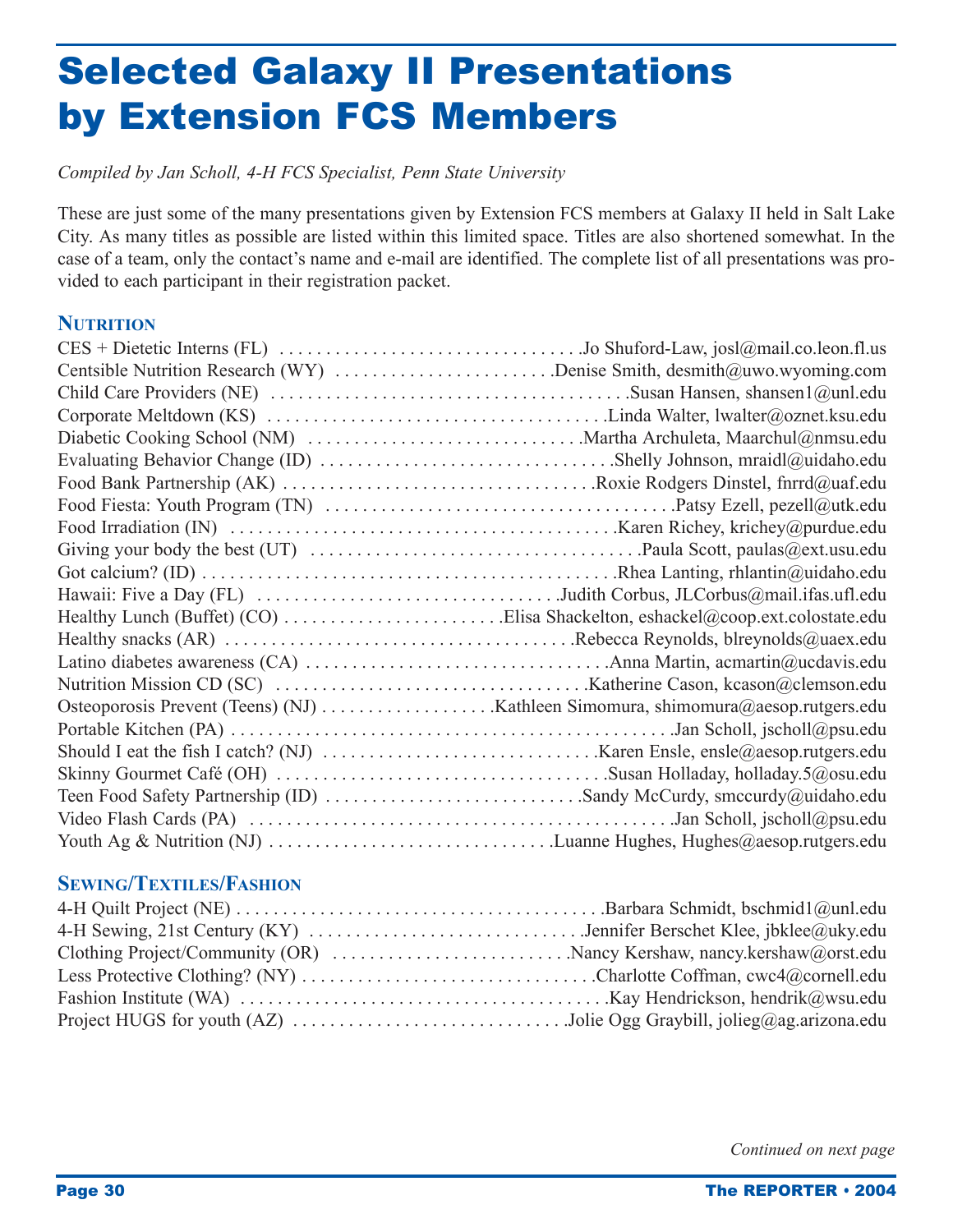## **Galaxy II,** *Continued from previous page*

### **FINANCE**

## **JOBS/CAREERS**

## **HEALTH/SAFETY/CONSERVATION**

| Diabetes Control for Life (NE) Debra Schroeder, dschroeder1@unl.edu |  |
|---------------------------------------------------------------------|--|
| Drinking Water Conservation (NY) Theresa Mayhew, tcm5@cornell.edu   |  |
|                                                                     |  |
|                                                                     |  |
|                                                                     |  |
|                                                                     |  |
|                                                                     |  |
|                                                                     |  |
|                                                                     |  |
|                                                                     |  |

## **EXTENSION ISSUES/PROGRAMS**

| Core Competencies for CES (OR) $\dots \dots \dots \dots$ Deborah Maddy, Deborah maddy @ or egonstate edu                  |  |
|---------------------------------------------------------------------------------------------------------------------------|--|
| Effective Team Building (UT) $\dots \dots \dots \dots \dots \dots \dots \dots \dots$ . Kathleen Riggs, kathyr@ext.usu.edu |  |
|                                                                                                                           |  |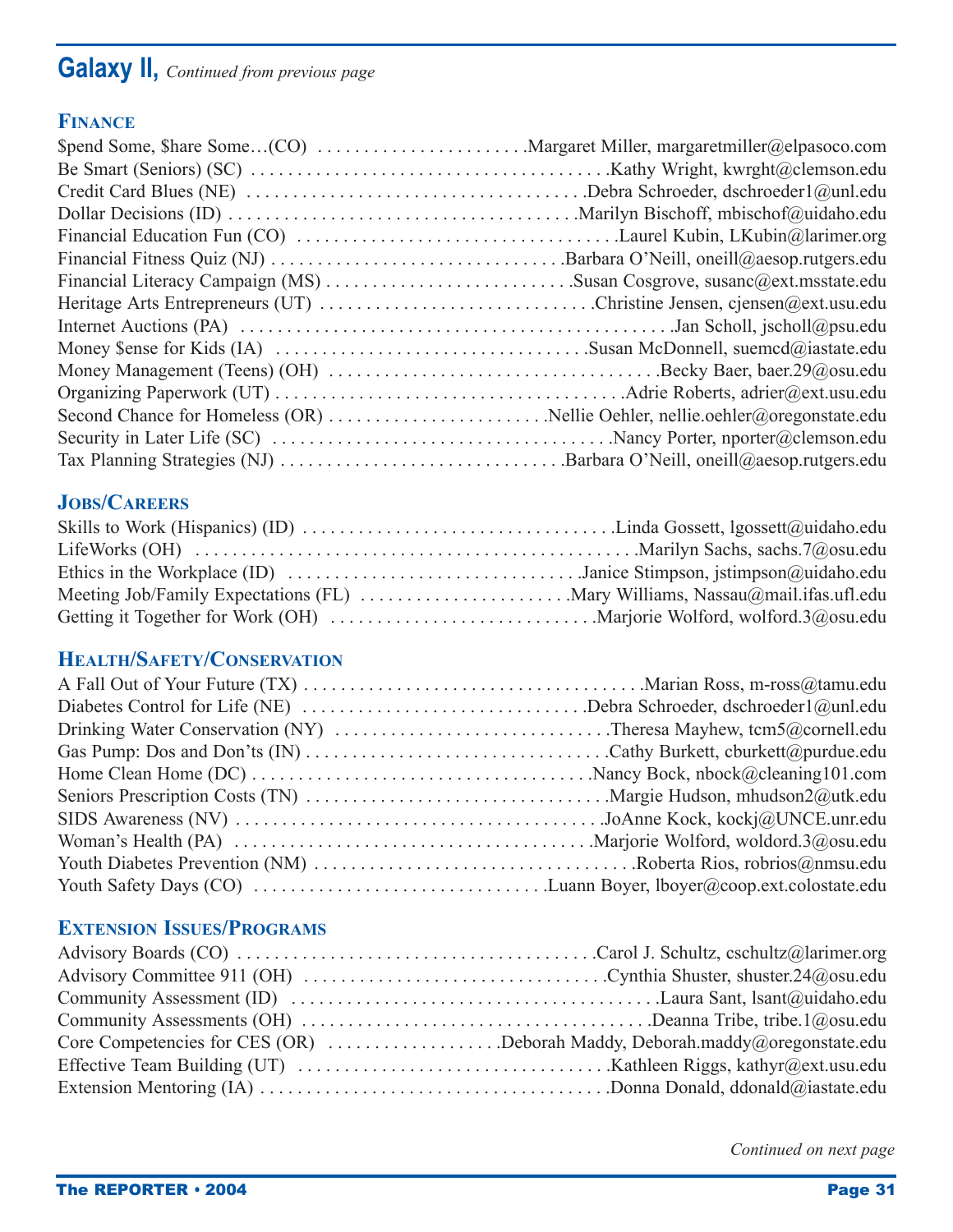## **Galaxy II,** *Continued from previous page*

| Reframing Organizations (OR) Deborah Maddy, Deborah.maddy@oregonstate.edu |  |
|---------------------------------------------------------------------------|--|
|                                                                           |  |
|                                                                           |  |
|                                                                           |  |
|                                                                           |  |

## **LEARNING/LIFE SKILLS**

| Latino Community Efforts (CA) Carla Sousa, cmsousa@ucdavis.edu             |  |
|----------------------------------------------------------------------------|--|
|                                                                            |  |
| Loteria Literacy Bingo (OR) Debra Driscoll, debra.driscoll@oregonstate.edu |  |
|                                                                            |  |
|                                                                            |  |

## **YOUTH/TEENAGE ISSUES**

| Entering the Job Scene (FL) $\dots \dots \dots \dots \dots \dots \dots \dots \dots$ . Danielle Gordon, gordond@mail.co.leon.fl.us |  |
|-----------------------------------------------------------------------------------------------------------------------------------|--|
|                                                                                                                                   |  |
|                                                                                                                                   |  |
|                                                                                                                                   |  |

## **PARENTING/FAMILY/GENERATION ISSUES**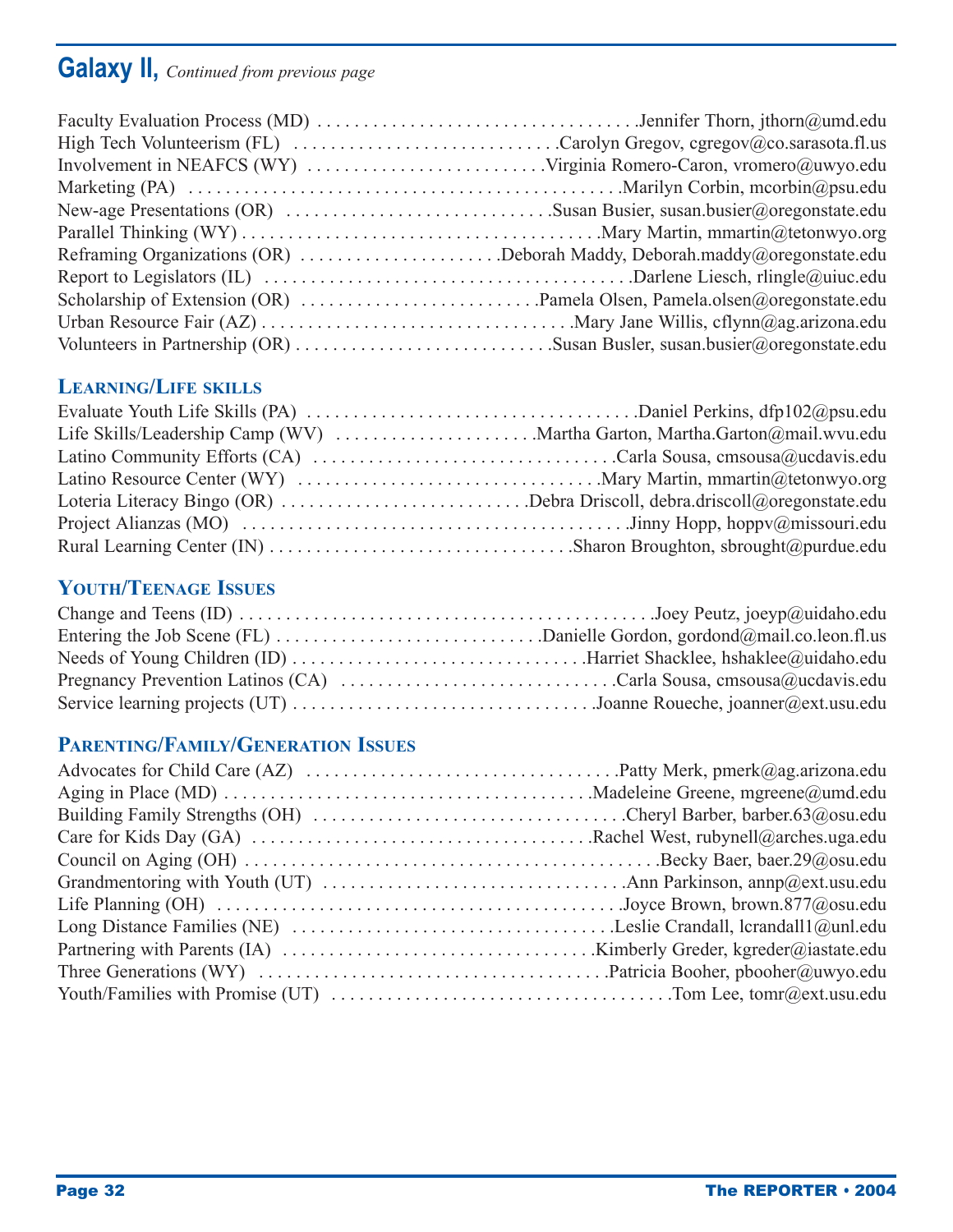# History: A Theme of Extension FCS Graduate Research

*Compiled by Jan Scholl, 4-H FCS Specialist, Penn State University*

Ver the past decade, the history of extension<br>FCS programs has been a dominate theme in<br>graduate theses and dissertations across the FCS programs has been a dominate theme in graduate theses and dissertations across the U.S. An effort is underway to capture information about graduate students who have completed extension family and consumer science studies throughout the twentieth century.

The following are titles from the WorldCat™ database that have been published in the last twelve years. They are organized by the date of the study. Contact your college or university library to interlibrary loan or purchase these titles. More than 100 thesis titles have been written about other extension family and consumer science topics in the past decade.

#### **2003**

Barker, Jennifer Ellen. Working for *farm and home: The Iowa Farm Bureau Federation Women's Committee, 1921-1974*. Master of Science thesis, Iowa State University.

Werner, Kathleen Elizabeth. *Mobilizing the rural home front: The extension service, Montana women and World War II.* Masters of Arts thesis, Montana State University.

#### **1999**

Minor, Kelly Anne. *To make the best better: Home demonstration in Escambia, Holmes and Okaloosa counties, Florida, 1920-1940*. Master of Arts thesis, University of West Florida.

Stevens, Mary Kyes. *By our surroundings ye shall know us: Alabama black home demonstration agents and the complexities of moral and social uplift, 1928- 1936.* Masters of Arts thesis, Sarah Lawrence College.

#### **1998**

Ross, Amy Elisa. *Every home a laboratory: Arizona Farm women, the Extension Service, and rural mod-* *ernization, 1932-1952*. Doctor of Philosophy dissertation, Arizona State University.

Waalkes, Mary Amanda. *Working in the shadow of racism and poverty: Alabama's black home demonstration agents, 1915-1939*. Doctor of Philosophy dissertation, University of Chicago.

#### **1996**

Endrijonas, Erika Anne. *No experience required: American middle-class families and their cookbooks, 1945-1960*. Doctor of Philosophy dissertation, University of Southern California.

McCleary, Ann Elizabeth. Shaping *a new role for the rural woman: Home demonstration work in Augusta County, Virginia 1917-1940*. Doctor of Philosophy dissertation, Brown University.

#### **1995**

Babbitt, Kathleen Rebecca. *Producers and consumers: Women of the countryside and Cooperative Extension Service home economists, New York State, 1970-1935*. Doctor of Philosophy dissertation, University of New York at Binghamton.

Rieff, Lynne Anderson. *Rousing the people of the land: Home demonstration work in the Deep South, 1914-1950*. Doctor of Philosophy dissertation, Auburn University.

#### **1991**

Karmen, Abbe, L. Worthy *and fundamental: Domesticity and home economics extension work in Maine, 1919-1939*. Masters of Arts thesis, University of Maine.

Moore, Danny Blair. *Window to the world: Educating rural women in Mississippi, 1911-1965*. Doctor of Philosophy dissertation, Mississippi State University.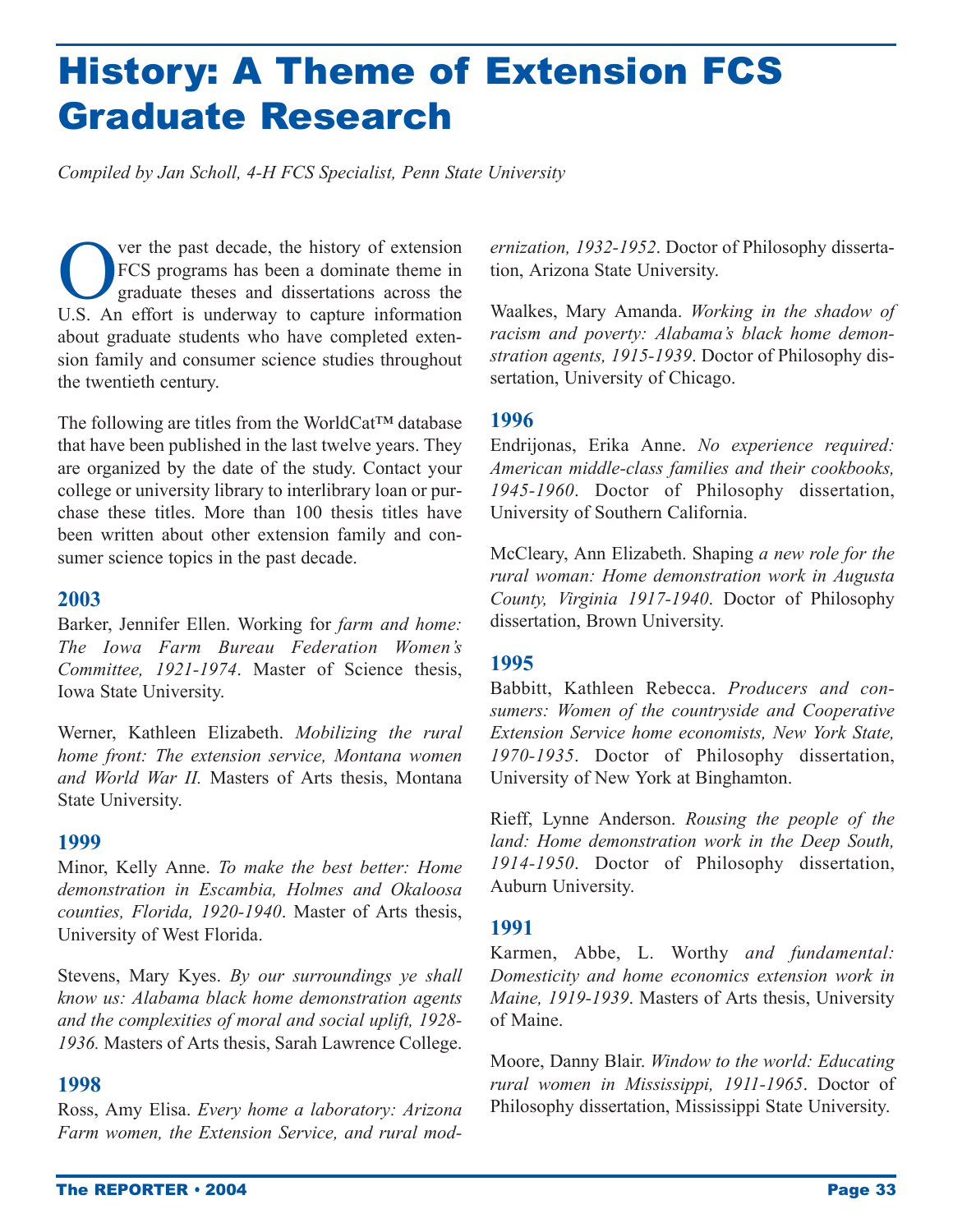# EFNEP Graduate Studies

*Compiled by Jan Scholl, Extension Specialist, Penn State University*

We over than 100 studies have been written about<br>the Expanded Foods and Nutrition Program<br>since its inception in 1968. The following the Expanded Foods and Nutrition Program since its inception in 1968. The following twelve studies were conducted by graduate students in the past several years.

#### **1998**

Burney, Janie Lynn. *A cost-benefit analysis of the Expanded Food and Nutrition Education Program*. Ph.D. dissertation, University of Tennessee.

Lewis, Edwin Carroll. *Cost-benefit analysis of Virginia EFNEP: Calculating indirect benefits and sensitivity analysis*. Master of Science thesis, Virginia Polytechnic Institute and State University.

#### **1997**

Koener, LiFan Wang. *Dietary quality and dietary changes of EFNEP participants: 1994-1995*. Master of Science thesis, Michigan State University.

Rodgers, Michelle S. *Development of behaviorally anchored rating scales (BARS) for evaluation of paraprofessionals in the Expanded Food and Nutrition Education Program.* Ph.D. dissertation, Penn State University.

#### **1994**

Gehrt, Karen Roth. *The role of the EFNEP paraprofessional in revitalized Cooperative Extension Service*. Ed. D. dissertation, University of Illinois.

Schmitz, Karen Jane. *An evaluation of the readability and acceptability of maternal nutrition education materials for Expanded Food and Nutrition Education Program clients*. Ph.D. dissertation, Michigan State University.

#### **1993**

Bowens, Juanita. *The effectiveness of computer-aided feedback on nutrition-related practices of EFNEP homemakers*. Ph.D. dissertation, Virginia Polytechnic Institute and State University.

Camacho, Mary Elaine. *A description of the dietary behaviors of participants and non-participants of the Expanded Food and Nutrition Program in Guam*. Ph.D. dissertation, Penn State University.

Christensen, Nedra Kjesten. *The impact of nutrition education on dietary behavior and iron status of participants of the supplemental food program for women, infants and children and the Expanded Food and Nutrition Education Program*. Ph.D. dissertation, Utah State University.

Johnson, Everlyn Sanford. *A single subject experiment comparing the rate of change in dietary eating patterns of four Expanded Foods and Nutrition Education Program participants across two teaching approaches with the use of two evaluation measures*. Ph.D. dissertation, Mississippi State University.

Welschenbach, Marilyn A. *An evaluation of the relationship between characteristics of expanded food and nutrition paraprofessionals and the effectiveness of change agents.* Ph.D. dissertation, Virginia Polytechnic Institute and State University.

Thames, Brenda Joyce Jumper*. Job burn-out: A study of Expanded Food and Nutrition Education Program professionals in South Carolina*. EDD dissertation, Clemson University.

## **Upcoming NEAFCS Annual Conferences**

**2004** October 3-6, Nashville

#### **2005**

September 25-28, Philadelphia

**2006** October 3-6, Denver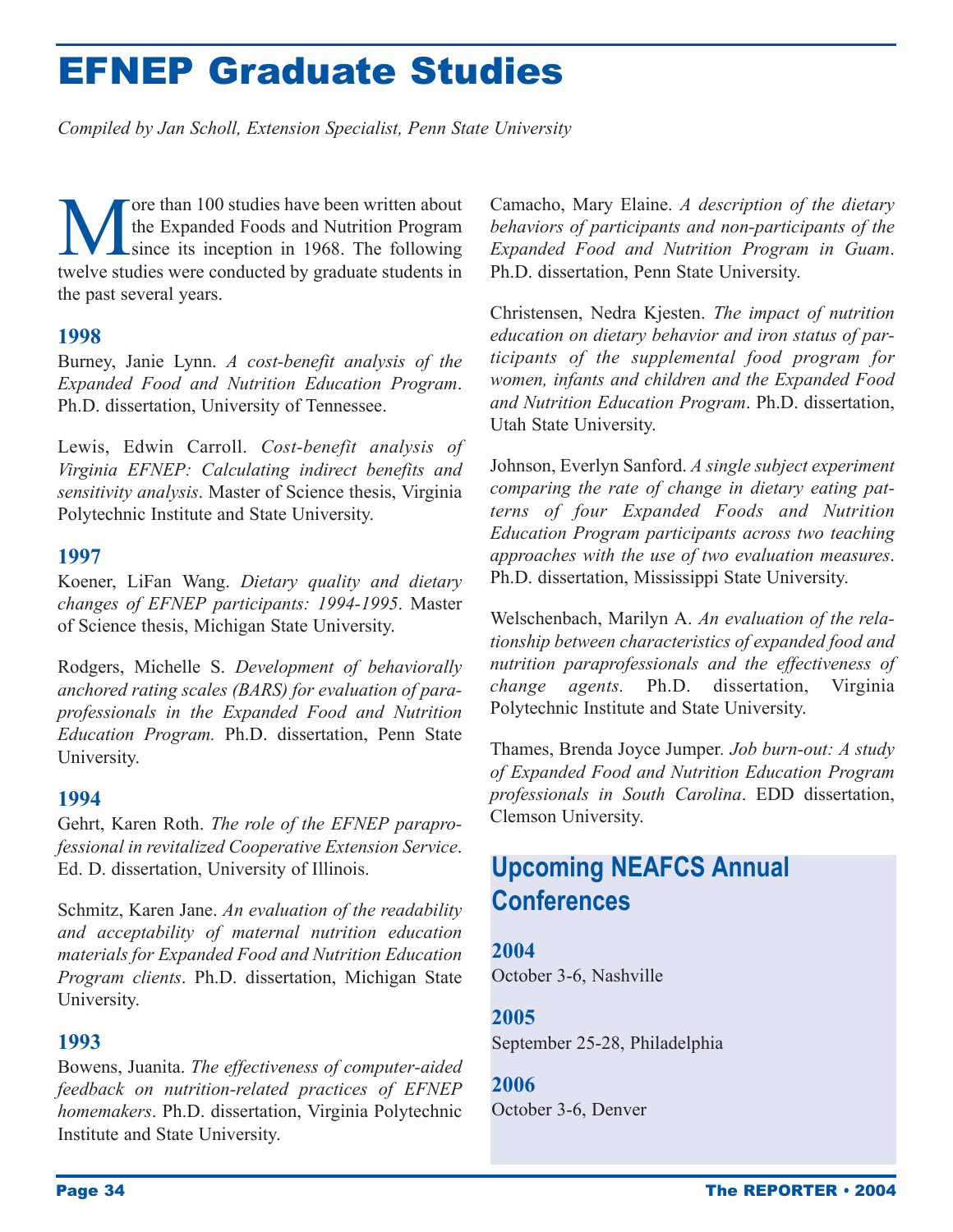## Submission Guidelines for The Reporter

*The Reporter* is a peer-reviewed publication of the National Extension Association of Family and Consumer Sciences (NEAFCS). The journal publishes research articles, including applied research and successful program articles with evaluation data. National award winners are also encouraged to submit their award-winning program or research paper. Contact the Vice President for Member Resources with questions regarding the suitability of material for publication.

Articles must be submitted to the Vice President for Member Resources by email in Rich Text Format (Microsoft Word or Wordperfect). Submit one copy with the author information (see below) and another copy of the article without the author page or any reference to the author, state or institution in the text. Also, by the submission deadline, submit two copies of the paper (as above) by mail.

Author Page: The title of the article, author name, title (both extension and academic) county and/or university affiliation, postal and e-mail addresses, telephone and fax numbers number should be provided on a separate author page. If more than one author, include information for each author and indicate (with an asterisk) one author contact who will handle review correspondence and communicate with the other authors. Should information about any author change, the Vice President for Member Resources should be notified immediately. Authors will be listed in the order they are submitted on the author page.

Following the author page, up to 8 pages of text may be submitted on 81/2 X 11" paper with  $1\frac{1}{4}$ "margins. The text must be double-spaced in a 10-12 pitch font, with the title of the article appearing at the top of the first page. The text of the article should be divided into subcategories corresponding to: introduction, objective (purpose or hypothesis), method, findings, summary and implications for Extension. No more than three additional pages may be included with references, charts and graphs. Each table or figure should be placed on a separate page. The references should be alphabetical by author, cited using the current APA style and left-justified. List only those references cited within the article

The article should be written clearly and concisely with no photos, fancy graphics or tabbing. Describe any photos at the bottom of the author page and wait for instructions before submitting them. A signed release from the photographer and those in the picture will be required before publication.

The author(s) is solely responsible for the content, accuracy and clarity of the entire submission. Mention of any educational method, service, product or manufacturer in publications of NEAFCS does not constitute endorsement by NEAFCS, any state Extension organization, or the Cooperative Extension system.

*The Reporter* prefers articles that have not been published previously. If the article, program description or research has been published in any format, a signed permission letter(s) on letterhead from both the publisher and the author must accompany the submission. This journal is not copy written, however, any reference to an article published in a later work must give credit to The Reporter once permission from the author(s) has been obtained.

The submission deadline for the 2005 issue is May 1, 2004. Articles may, however, be accepted at any time during the year. The article should be read by several colleagues prior to submission. Articles not formatted correctly or found with grammatical and spelling errors will be returned to the author before any review takes place. If the article is not suitable for *The Reporter*, the author will receive this notification.

The review process can take up to 8 months. Each article is read by three or more reviewers. Comments are sent back to the author to improve the article. (The only exception is an award article that has been reviewed by a national committee.) This process continues until the article is ready for publications. Following the review, all articles are edited.

Contact: Juanita O'Campo Waits, 4341 E. Broadway, Phoenix, Arizona 85040-8807, 602-470-8086, fax: 602-470-8092, email: jwaits@ag.arizona.edu.